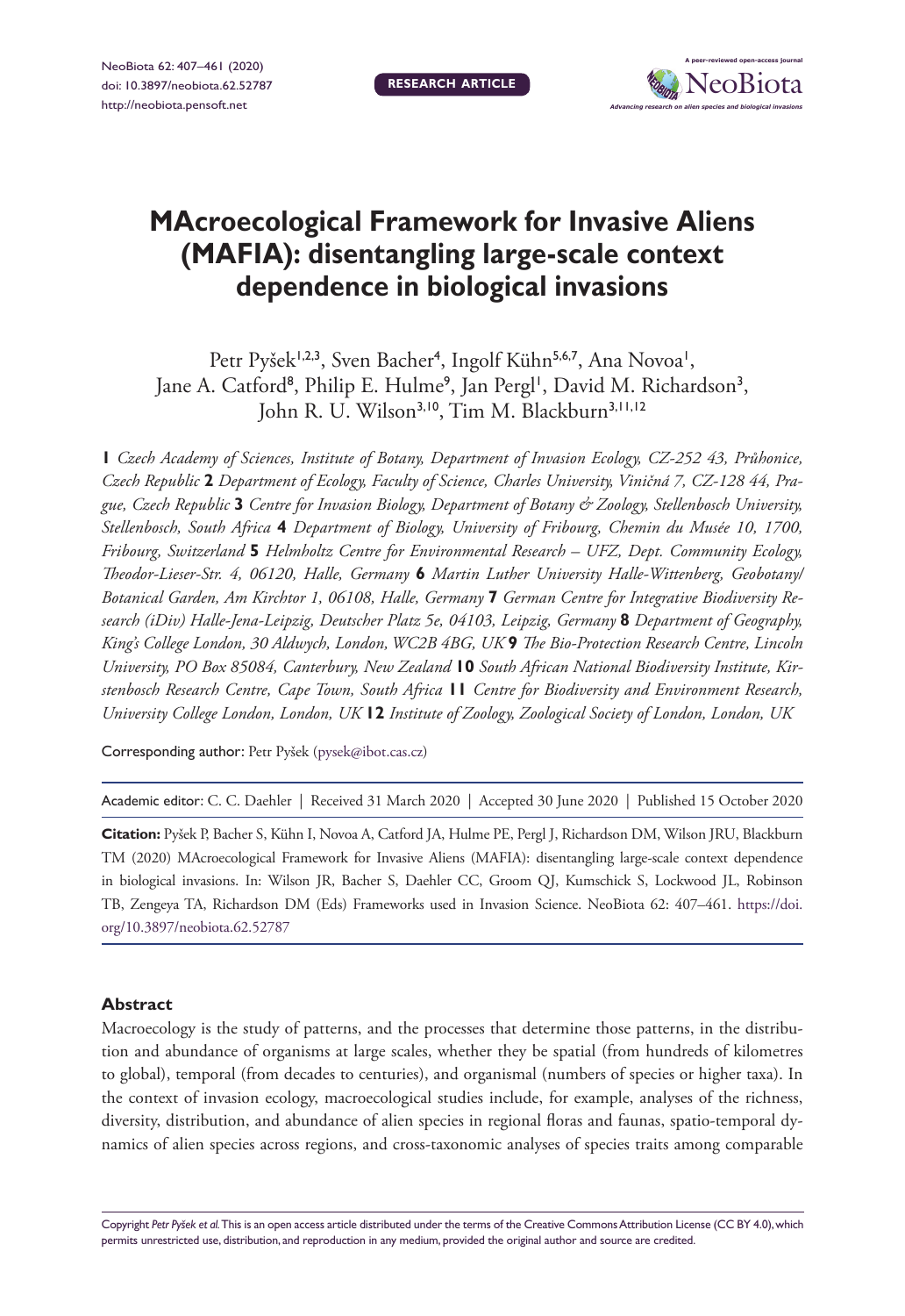native and alien species pools. However, macroecological studies aiming to explain and predict plant and animal naturalisations and invasions, and the resulting impacts, have, to date, rarely considered the joint effects of species traits, environment, and socioeconomic characteristics. To address this, we present the MAcroecological Framework for Invasive Aliens (MAFIA). The MAFIA explains the invasion phenomenon using three interacting classes of factors – alien species traits, location characteristics, and factors related to introduction events – and explicitly maps these interactions onto the invasion sequence from transport to naturalisation to invasion. The framework therefore helps both to identify how anthropogenic effects interact with species traits and environmental characteristics to determine observed patterns in alien distribution, abundance, and richness; and to clarify why neglecting anthropogenic effects can generate spurious conclusions. Event-related factors include propagule pressure, colonisation pressure, and residence time that are important for mediating the outcome of invasion processes. However, because of context dependence, they can bias analyses, for example those that seek to elucidate the role of alien species traits. In the same vein, failure to recognise and explicitly incorporate interactions among the main factors impedes our understanding of which macroecological invasion patterns are shaped by the environment, and of the importance of interactions between the species and their environment. The MAFIA is based largely on insights from studies of plants and birds, but we believe it can be applied to all taxa, and hope that it will stimulate comparative research on other groups and environments. By making the biases in macroecological analyses of biological invasions explicit, the MAFIA offers an opportunity to guide assessments of the context dependence of invasions at broad geographical scales.

#### **Keywords**

climate, colonisation pressure, geographic range, habitats, invasion stages, non-native, propagule pressure, residence time, species traits, vertebrates

#### **Introduction**

#### **Macroecology as a tool to study biological invasions**

Invasive alien species introduced by humans to areas beyond their native distributions (Richardson et al. 2000; Blackburn et al. 2011) are a major threat to the world's biodiversity and economy (McGeoch et al. 2010; Blackburn et al. 2014; Brondizio et al. 2019; Pyšek et al. 2020). The numbers of alien species (and the subset of them that are invasive) are increasing rapidly world-wide and there is no sign of deceleration (Hulme et al. 2009; Seebens et al. 2017, 2018). Ongoing globalisation (Perrings et al. 2010), increasing levels of ecosystem modification, and climate warming (Walther et al. 2009) are expected further to accelerate alien species introductions, naturalisations and impacts (Essl et al. 2011a; Hulme 2017; Haeuser et al. 2018).

Research in invasion science over the last 30 years has focussed on questions aimed at improving predictions about which species will form invasive populations, and where these will occur (Drake et al. 1989; Rejmánek 2000; Kolar and Lodge 2002; Pyšek and Richardson 2007). These questions were motivated by the desire to prevent and mitigate the multiple environmental and socioeconomic impacts of alien species. This body of research has given us a better understanding of the importance of context dependence in biological invasions (Sapsford et al. 2020) and of the interactions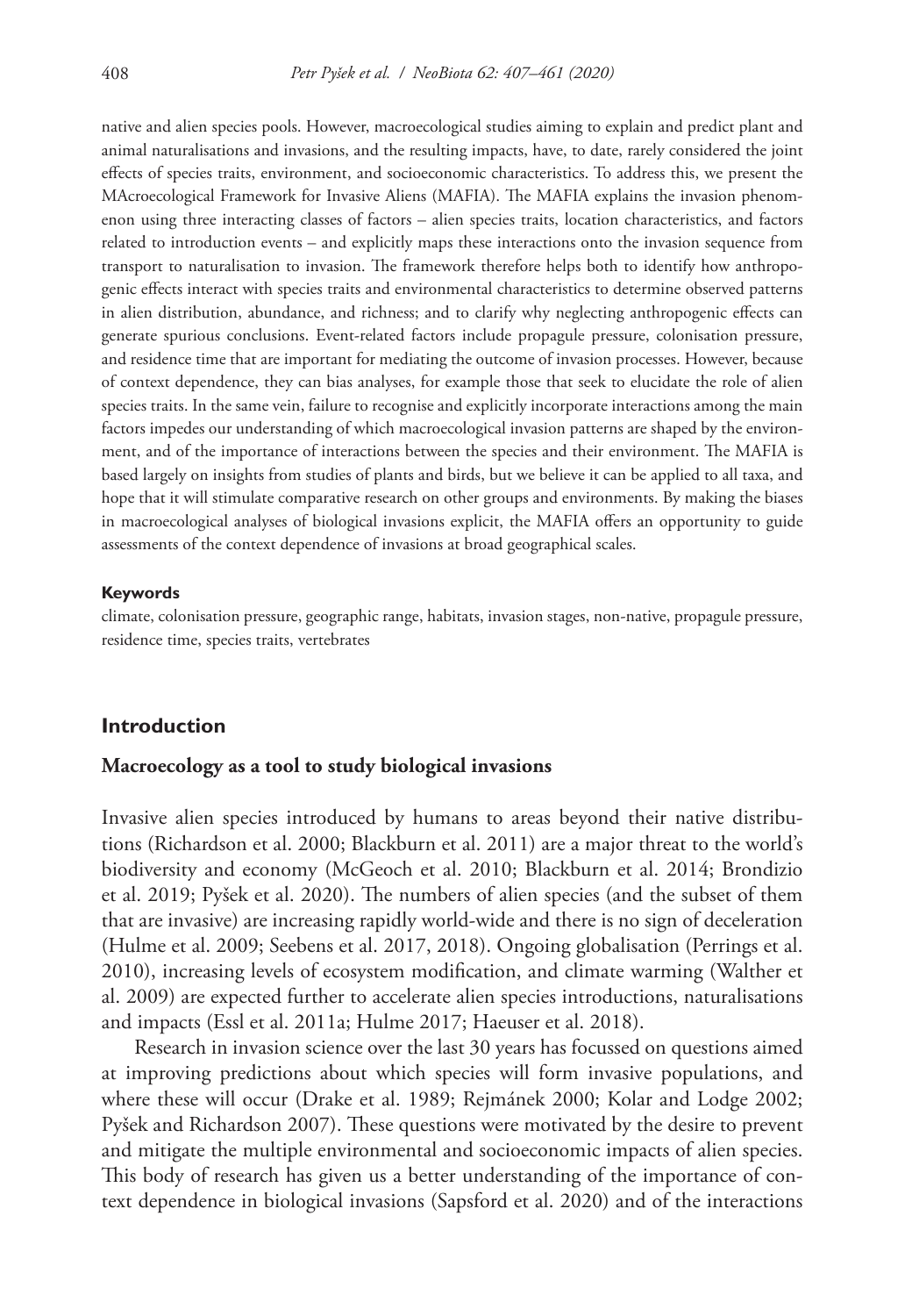among the multiple key drivers that influence the outcome of invasion (e.g. Higgins and Richardson 1998; Simberloff and von Holle 1999; Blumenthal 2006; Sol et al. 2008b; Pyšek et al. 2009a, 2015). This complexity is now fully appreciated and has been addressed by the development of numerous hypotheses and concepts (Catford et al. 2009; Enders et al. 2018, 2020; Jeschke and Heger 2018), theoretical frameworks (e.g. van Kleunen et al. 2010a; Gurevitch et al. 2011; Strayer 2012; Hulme et al. 2020; Wilson et al. 2020) and statistical models of macroecological patterns (e.g. Rouget and Richardson 2003; Thuiller et al. 2006; Wilson et al. 2007; Küster et al. 2008, 2010; Pyšek et al. 2009a, b, 2015; Castro-Díez et al. 2011; Schmidt and Drake 2011; Dawson et al. 2017; Essl et al. 2019). Since multiple factors determine invasion success and impacts, invasions can only be understood in the specific context in which they occur (Novoa et al. 2020; Sapsford et al. 2020). For this reason, studies need to be designed to consider the roles of these multiple factors to ensure that meaningful interpretations of outcomes can be made.

Given that thousands of alien species have established populations and spread across previously unoccupied environments, we are now in a position to (and indeed urgently need to) develop an understanding of the macroecological processes that underpin biological invasions. Macroecology is the study of large-scale (i.e. from hundreds of square kilometres to global in terms of space; from decades to centuries in time; and for large numbers of species or a broad range of taxonomic groups) patterns in the distribution and abundance of species, and the processes that determine those patterns (Gaston and Blackburn 2000; McGill 2019). To qualify as macroecological, a study needs to meet the scale requirement in at least one dimension; in invasion science, it is rare that studies conform to this definition in all three dimensions (but see Seebens et al. 2017, 2018) as can be inferred from the overview of studies presented in Appendix I.

Macroecology seeks to identify generality in complex ecological systems through comparative study of their properties, such as species assemblages or geographic ranges; it therefore addresses issues such as spatial and temporal variation in species richness, interspecific variation in abundance and range size, and how biological and environmental properties influence these aggregate entities (McGill 2019). For biological invasions, exploring macroecological patterns in the invaded range is a natural extension of research aiming to understand why some aliens become abundant and widespread while others do not, and why some sites accrue more alien species than others.

Attempts to associate biological traits and environmental characteristics with broad-scale patterns in the distribution, abundance, and richness of alien species have built on decades of macroecological research on native species. The assumption underlying this approach is that the ecologies of alien and native populations will be determined by the same drivers, albeit not necessarily in exactly the same way. For example, physiological tolerances of individuals to temperature or precipitation in the native range can be retained for many species in the alien range and climatic niche shifts are quite rare among terrestrial plant invaders (Petitpierre et al. 2012, but see Hulme and Barrett 2013; Early and Sax 2014; Atwater et al. 2018; Datta et al. 2019). Similarly, unless species' life histories change when they move to a new range, effects of these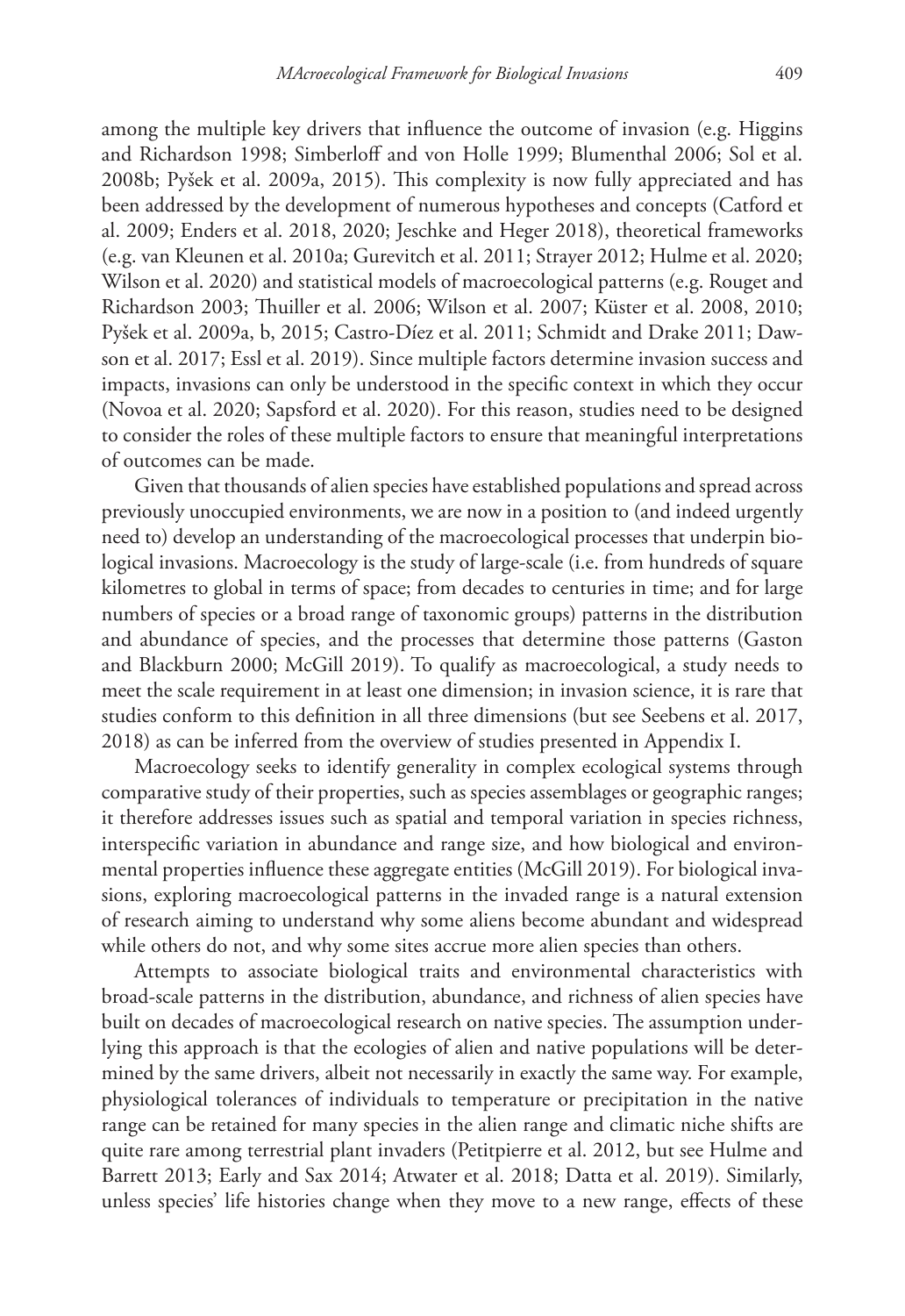**Table 1.** Summary of 102 studies addressing macroecological patterns in biological invasions, with respect to the factors that are studied. Only studies meeting at least one of the following criteria were selected: address a large scale in terms of space (from hundreds of square kilometres to global), time (from decades to centuries) or taxonomy (for large numbers of species or a broad range of taxonomic groups). See Appendix I for the list of studies on which these statistics are based. Only six studies (5.9% of the total examined) considered all but one of the seven factors distinguished, 10 studies (9.9%) explored the effect of five factors, and 13 (12.9%) addressed four factors. The vast majority of studies (72, i.e. 71.3%) considered three factors or fewer.

|                  |                    |                       |                           | <b>Factors investigated</b> |                                         |                           |                           |                           |
|------------------|--------------------|-----------------------|---------------------------|-----------------------------|-----------------------------------------|---------------------------|---------------------------|---------------------------|
| Number of        | Number of          | Alien                 |                           |                             | Habitats and Habitats and Socioeconomic | Colonisation              | Residence                 | Invasion                  |
| papers           | factors studied in | species               | climate in                | climate in                  | factors                                 | and propagule             | time                      | stages                    |
|                  | combination        | traits                | native range              | alien range                 |                                         | pressure                  |                           |                           |
|                  |                    |                       |                           |                             |                                         |                           |                           |                           |
| $\pmb{0}$        | $\overline{7}$     |                       |                           |                             |                                         |                           |                           |                           |
| $\mathbf{2}$     | 6                  | $\pmb{\times}$        | $\pmb{\times}$            | $\pmb{\times}$              | $\boldsymbol{\mathsf{x}}$               | $\pmb{\times}$            |                           | $\pmb{\times}$            |
| $\boldsymbol{2}$ | 6                  | $\times$              | $\pmb{\times}$            | $\boldsymbol{\mathsf{x}}$   | $\boldsymbol{\mathsf{x}}$               | $\boldsymbol{\times}$     | $\boldsymbol{\times}$     |                           |
| 1                | 6                  | $\pmb{\times}$        | $\pmb{\times}$            | $\boldsymbol{\times}$       | $\boldsymbol{\times}$                   |                           | $\boldsymbol{\mathsf{x}}$ | $\times$                  |
| $\mathbf 1$      | 6                  | ×                     | $\boldsymbol{\mathsf{x}}$ |                             | ×                                       | $\times$                  | $\boldsymbol{\mathsf{x}}$ | ×                         |
| 4                | 5                  | ×                     | $\boldsymbol{\times}$     | ×                           | ×                                       |                           | $\boldsymbol{\times}$     |                           |
| $\boldsymbol{2}$ | 5                  | $\times$              | $\times$                  | $\pmb{\times}$              |                                         | $\boldsymbol{\times}$     |                           | $\boldsymbol{\times}$     |
| 1                | 5                  | $\times$              | $\pmb{\times}$            | $\pmb{\times}$              |                                         | ×                         | $\pmb{\times}$            |                           |
| 1                | 5                  | $\pmb{\times}$        |                           | $\pmb{\times}$              | $\boldsymbol{\times}$                   |                           | $\boldsymbol{\mathsf{x}}$ | $\boldsymbol{\times}$     |
| 1                | 5                  | $\pmb{\times}$        | $\pmb{\times}$            |                             |                                         | $\times$                  | $\boldsymbol{\times}$     | $\boldsymbol{\mathsf{x}}$ |
| $\mathbf 1$      | 5                  |                       | $\pmb{\times}$            | $\pmb{\times}$              | $\pmb{\times}$                          | $\boldsymbol{\mathsf{x}}$ |                           | ×                         |
| $\boldsymbol{2}$ | $\overline{4}$     | $\pmb{\times}$        | $\boldsymbol{\mathsf{x}}$ |                             |                                         | $\boldsymbol{\times}$     |                           | $\pmb{\times}$            |
| $\mathbf 2$      | $\overline{4}$     | $\pmb{\times}$        | $\boldsymbol{\mathsf{x}}$ |                             | $\boldsymbol{\times}$                   | $\boldsymbol{\times}$     |                           |                           |
| $\boldsymbol{2}$ | $\overline{4}$     | $\boldsymbol{\times}$ | $\boldsymbol{\mathsf{x}}$ |                             |                                         | $\boldsymbol{\times}$     | $\times$                  |                           |
| $\mathbf{2}$     | $\overline{4}$     | $\times$              | $\pmb{\times}$            |                             |                                         |                           | $\boldsymbol{\mathsf{x}}$ | $\times$                  |
| $\mathbf{1}$     | $\overline{4}$     | $\times$              | $\pmb{\times}$            | $\pmb{\times}$              | $\boldsymbol{\mathsf{x}}$               |                           |                           |                           |
| $\mathbf 1$      | $\overline{4}$     | ×                     |                           | ×                           |                                         | $\boldsymbol{\times}$     |                           | $\boldsymbol{\mathsf{x}}$ |
| $\mathbf 1$      | $\overline{4}$     | $\pmb{\times}$        |                           | $\pmb{\times}$              | $\times$                                |                           |                           | $\times$                  |
| $\mathbf 1$      | $\overline{4}$     | $\pmb{\times}$        |                           |                             |                                         | ×                         | $\boldsymbol{\times}$     | $\times$                  |
| $\mathbf{1}$     | $\overline{4}$     | $\times$              |                           |                             | $\pmb{\times}$                          | $\boldsymbol{\times}$     | $\boldsymbol{\times}$     |                           |
| 6                | 3                  | $\pmb{\times}$        |                           |                             |                                         | $\pmb{\times}$            |                           | $\times$                  |
| 4                | $\mathfrak z$      | $\pmb{\times}$        |                           | $\pmb{\times}$              |                                         | $\boldsymbol{\times}$     |                           |                           |
| 3                | $\mathfrak z$      | ×                     | $\times$                  | ×                           |                                         |                           |                           |                           |
| 3                | 3                  | $\pmb{\times}$        | $\times$                  |                             |                                         |                           |                           | $\times$                  |
| $\mathbf 2$      | 3                  | $\pmb{\times}$        | $\times$                  |                             | $\pmb{\times}$                          |                           |                           |                           |
| $\mathbf 2$      | $\mathfrak z$      | $\pmb{\times}$        |                           | $\boldsymbol{\times}$       | $\times$                                |                           |                           |                           |
| $\mathbf{2}$     | 3                  |                       | $\boldsymbol{\times}$     | $\boldsymbol{\times}$       |                                         | $\times$                  |                           |                           |
| $\mathbf 1$      | 3                  | $\pmb{\times}$        |                           | $\boldsymbol{\times}$       |                                         |                           |                           | $\times$                  |
| $\mathbf 1$      | $\mathfrak z$      | ×                     |                           | ×                           |                                         |                           | $\boldsymbol{\mathsf{x}}$ |                           |
| $\mathbf 1$      | 3                  | $\pmb{\times}$        | $\pmb{\times}$            |                             |                                         | ×                         |                           |                           |
| $\mathbf 1$      | 3                  | $\times$              |                           |                             | $\times$                                |                           |                           | ×                         |
| 8                | $\mathbf 2$        | $\times$              |                           | $\boldsymbol{\mathsf{x}}$   |                                         |                           |                           |                           |
| 6                | $\mathbf{2}$       | $\pmb{\times}$        |                           |                             |                                         |                           |                           | $\times$                  |
| 3                | $\mathbf{2}$       | $\pmb{\times}$        | $\times$                  |                             |                                         |                           |                           |                           |
| 2                | $\mathbf{2}$       | ×                     |                           |                             |                                         | $\times$                  |                           |                           |
| $\mathbf 2$      | $\mathbf{2}$       | $\pmb{\times}$        |                           |                             | $\times$                                |                           |                           |                           |
| $\mathbf 1$      | $\mathbf{2}$       | $\pmb{\times}$        |                           |                             |                                         |                           | $\boldsymbol{\times}$     |                           |
| 1                | $\mathbf{2}$       |                       | $\boldsymbol{\times}$     | $\boldsymbol{\times}$       |                                         |                           |                           |                           |
| 1                | $\mathbf{2}$       |                       |                           |                             | ×                                       | $\boldsymbol{\mathsf{x}}$ |                           |                           |
| $\mathbf{1}$     | $\mathbf{2}$       |                       |                           |                             | $\times$                                |                           |                           | $\times$                  |
| 19               | $\mathbf 1$        | $\pmb{\times}$        |                           |                             |                                         |                           |                           |                           |
| $\mathbf{1}$     | $\mathbf 1$        |                       |                           | $\pmb{\times}$              |                                         |                           |                           |                           |
| $\mathbf{1}$     | $\mathbf 1$        |                       |                           |                             |                                         |                           |                           |                           |
| 102              |                    | 93                    | 40                        | 41                          | 27                                      | ×<br>37                   | 19                        | 34                        |
|                  |                    |                       |                           |                             |                                         |                           |                           |                           |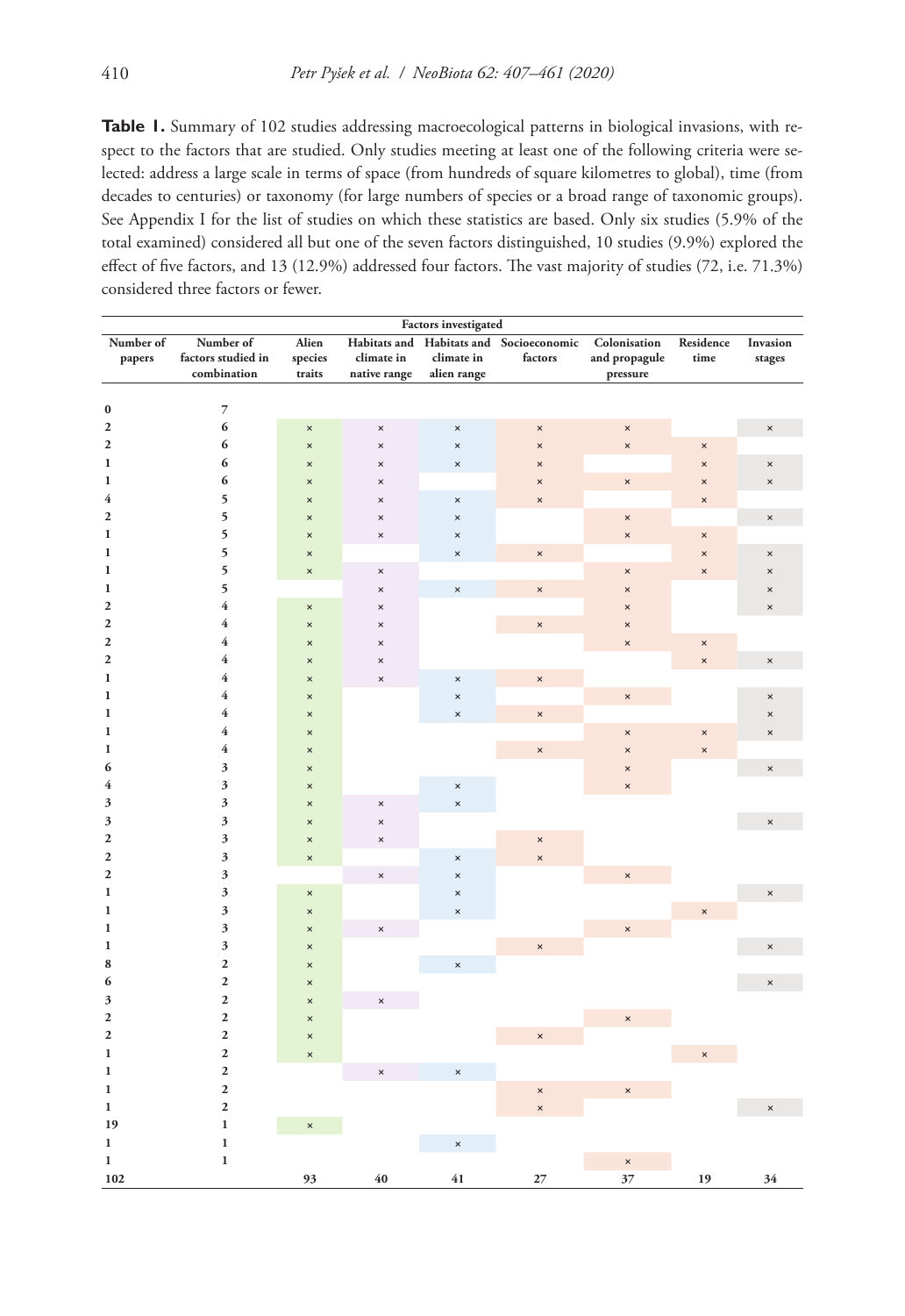traits on macroecological patterns in the native range should be maintained in the alien range. Plant species that are good competitors should retain this ability in the invaded range; some will become even better competitors due to enemy release (e.g. Keane and Crawley 2002), and some will become invaders by behaving in the same way as in their native range (Firn et al. 2011; Parker et al. 2013; Colautti et al. 2014).

The assumption that the ecologies of alien and native populations will be determined by the same drivers might not hold if the traits of conspecific individuals in the alien and native populations differ, e.g. due to founder effects, or evolution, or if resource limitation differs, e.g. when species move from an N-limited to a light-limited system. However, and more fundamentally, the identity and location of alien populations are determined by human activities, in a manner that is of a different order and type to that for native populations (Wilson et al. 2009). Thus, while human activities undoubtedly profoundly affect macroecological patterns in native populations (e.g., Gaston and Blackburn 2003; Faurby and Araújo 2017), the macroecological patterns and processes of alien populations are more strongly mediated by anthropogenic influences (Richardson et al. 2000; Blackburn et al. 2011). For example, similar factors seem to influence the native and alien range sizes of pine species (Richardson and Bond 1991), but alien range sizes are additionally profoundly influenced by anthropogenic factors (McGregor et al. 2012; Procheş et al. 2012).

#### **Context dependence in biological invasions: evidence from literature**

With respect to alien abundance and distribution, a growing literature shows that some species traits are generally associated with the capacity to form self-sustaining populations that spread from points of introduction (i.e. invasive *sensu* Pyšek and Richardson 2007; van Kleunen et al. 2010b). For example, Pyšek et al. (2009a, 2015) used a source-area approach (as defined by Pyšek et al. 2004b) to show that the success of Central-European plant species introduced to other areas of the world results from the interaction of their distribution in the native range, habitats they occupy there, their biological traits, propagule pressure as a consequence of human use, and residence time. Jeschke and Strayer (2006) showed that invasiveness was related to native range size for mammals, birds and freshwater fish alien to Europe and North America. Recent studies revealed that fast life-history strategies, that allow for rapid increase in population size, characterise successful alien mammals (Capellini et al. 2015), reptiles (Allen et al. 2017) and plants (Richardson and Rejmánek 2004; van Kleunen et al. 2010b), while alien birds rather adopt slow strategies (Sol et al. 2012). In birds and mammals, a generalist life-style characterised by behavioural flexibility and larger trait variation is associated with successful establishment (Sol et al. 2008a, 2012; González-Suárez et al. 2015), while in insects specialised species seem to be more successful (Rossinelli and Bacher 2015). At the global scale, Dyer et al. (2016) showed that variation in the alien geographic range size of birds was positively associated with native geographic range size, while there was no effect of either body mass or ecological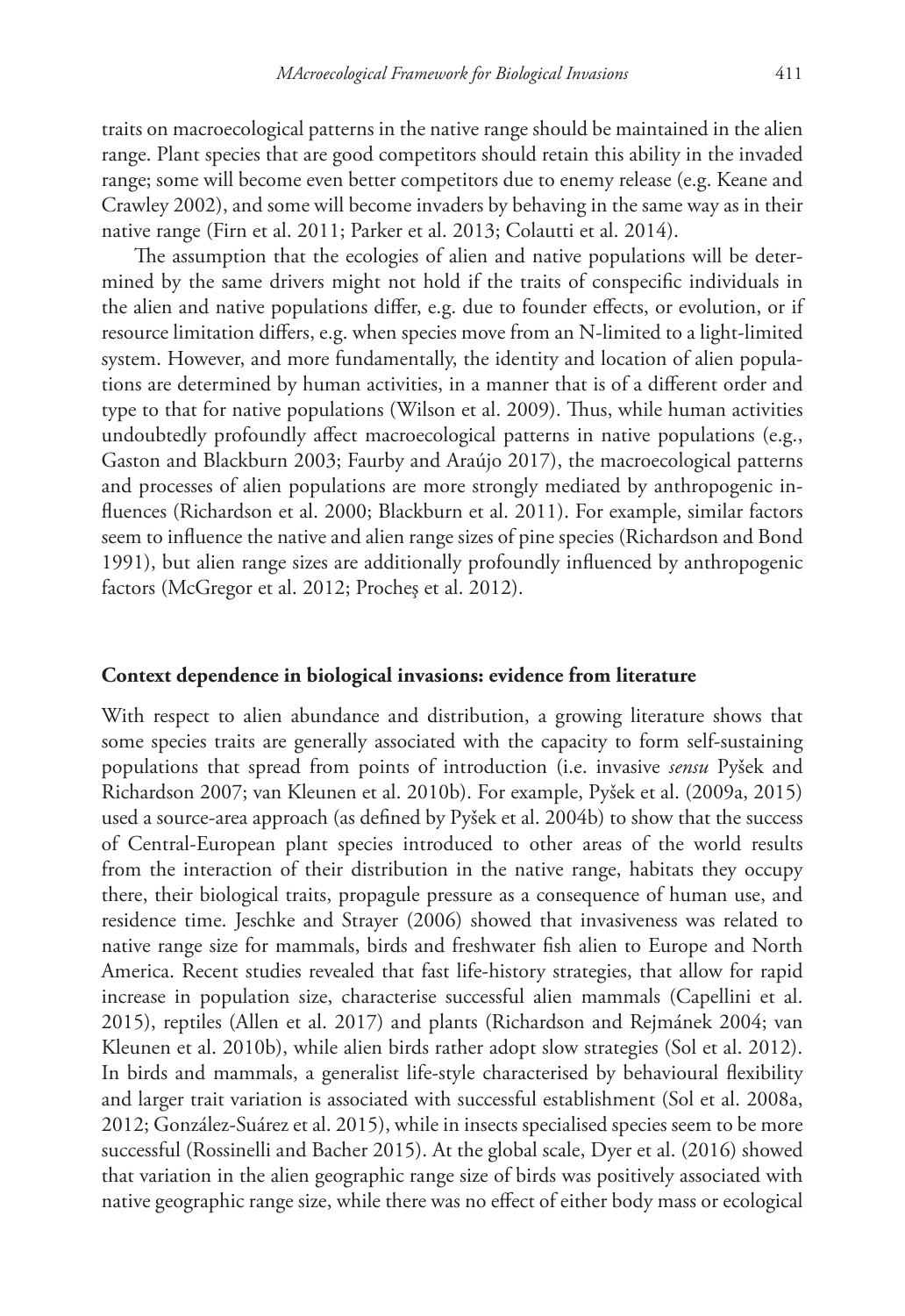specialisation controlling for other variables. Environmental factors, including climate and habitat match between source and target regions (Thuiller et al. 2005; Hejda et al. 2009; Kalusová et al. 2013) are also likely to be important for invasiveness. For example, Duncan et al. (2001) showed that alien bird species with larger geographic ranges in Australia had a larger area of climatically suitable habitat on the continent.

For plants, several studies have addressed the role of traits in invasions in concert with other factors codetermining invasiveness (e.g. Herron et al. 2007; van Kleunen and Johnson 2007; Gravuer et al. 2008; Küster et al. 2008), but none of them simultaneously: (i) used a global dataset, (ii) analysed different stages of invasion process, (iii) took characteristics of the native and introduced ranges, such as its size, climate or habitat affiliation, into account together with species traits, and (iv) included the effect of residence time and propagule pressure (Table 1, Appendix I). Thuiller et al. (2006) studied how species traits, characteristics of the native and introduced ranges, residence time, and human usage shape the distribution of invasive alien plant species, but they based their analysis on the invading species pool in the target region of South Africa. Hamilton et al. (2005) analysed the role of several species traits in invasions at different spatial scales but, while they accounted for phylogenetic effects, they did not address different stages of the invasion process, and nor did they consider distributional characteristics in native ranges. Van Kleunen et al. (2007) studied different invasion stages by analysing introduction through horticultural trade and subsequent naturalisation separately, and employed distributional characteristics together with species traits, but only for species within the family Iridaceae. Gravuer et al. (2008) considered human and biogeographic factors as well as traits and three invasion stages, but only for a single genus (i.e. *Trifolium*). Küster et al. (2008) considered distributional characteristics and focused on important interactions among ecological characteristics for one invasion step. Dawson et al. (2009) addressed multiple stages of alien plant invasions for multiple genera in concert with a number of traits, but only for invasions in the tropics. Essl et al. (2011b) explored interactions among native range size, climate match, habitat affiliations, colonisation pressure and propagule pressure, but only for conifer naturalisations. McGregor et al. (2012) examined the role of species traits, biogeographic attributes (including native range size) and human factors on the likelihood of introduction and naturalisation of pine species in separate regions in the Northern and Southern hemispheres.

## **The need for a formal framework addressing large-scale context dependence in biological invasions**

Despite advances in our understanding of invasion dynamics as discussed above, models in the literature that seek to elucidate the determinants of naturalisation and invasion success of alien species from a macroecological perspective (regional to global) rarely include a complete suite of factors that have been acknowledged as key elements in the process (Table 1, Appendix I). Yet, the application of models that analyse multiple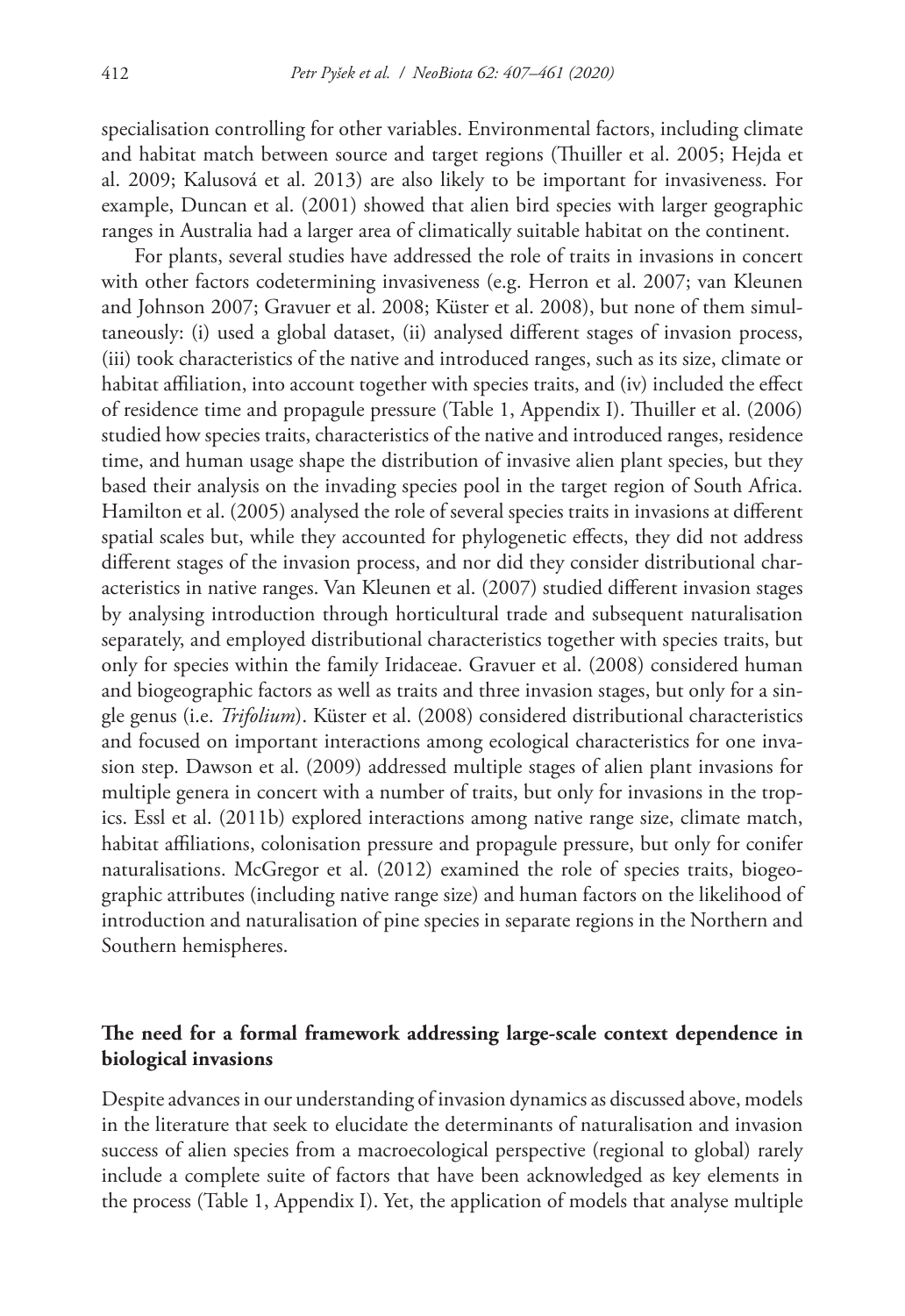factors in concert to determine their relative importance is crucial to address properly the role of biological traits promoting species invasiveness. Importantly, because of the context dependence of invasions, the real effect of a particular trait can be confounded, for example, if a species possessing a trait is introduced more frequently, or has had a longer time to adapt to, or take advantage of, conditions in the invaded area. Similarly, studies that ignore effects of, for example, habitats in which the species occurs either in the native and/or invaded range may overestimate the role of biological traits, which in turn may result in spurious predictions (Pyšek et al. 2015; Duncan et al. 2019). At the same time, factors interacting with the species traits themselves, such as propagule pressure and residence time, play important roles in determining the outcome of particular invasions.

Here, we develop a formal framework to explore the context dependence of invasions at broad geographical scales, and to increase awareness that macroecological analyses can yield biased results if these issues are ignored. We discuss different aspects of the framework by using examples of previous macroecological studies mostly based on plants and birds, as these two groups have been studied in most detail from this perspective. However, we believe that the framework is applicable to a broad range of taxa, and we hope that it will stimulate comparative research in other groups and environments.

#### **MAcroecological Framework for Invasive Aliens (MAFIA): the rationale**

At the core of the MAFIA is the notion that three classes of factors and their interactions explain invasions: (i) alien species traits, (ii) location characteristics, and (iii) factors related to introduction events (Fig. 1). This rationale has been mostly used in the animal invasion literature (e.g. Duncan et al. 2003) but is generally applicable across taxa. Event-related factors include propagule pressure and other human factors (e.g. pathways, and date of introduction that determines the residence time), but also, for example, the season during which the species is introduced (summer, winter). These interactions, with the exception of climate matching (which is often treated as a main factor instead of an interaction), have rarely been considered to date. However, an introduction of an alien species with traits suited to establishment in the local abiotic environment and biotic community, with a sufficiently large founding population size, will still fail if, e.g. the resource availability at the time of introduction is insufficient (i.e. a mismatch of location and event characteristics; Fig. 1). For example, it has been shown that propagule pressure only emerges as a strong predictor of invasion success of pest insects alien to Europe if the interaction with host availability and the degree of climate matching is taken into account (Bacon et al. 2014, see also Duncan 2016). Failure to recognise and explicitly incorporate interactions among the main factors clearly impedes our understanding of which macroecological invasion patterns are shaped by the environment, and of the importance of interactions between the species and their environment.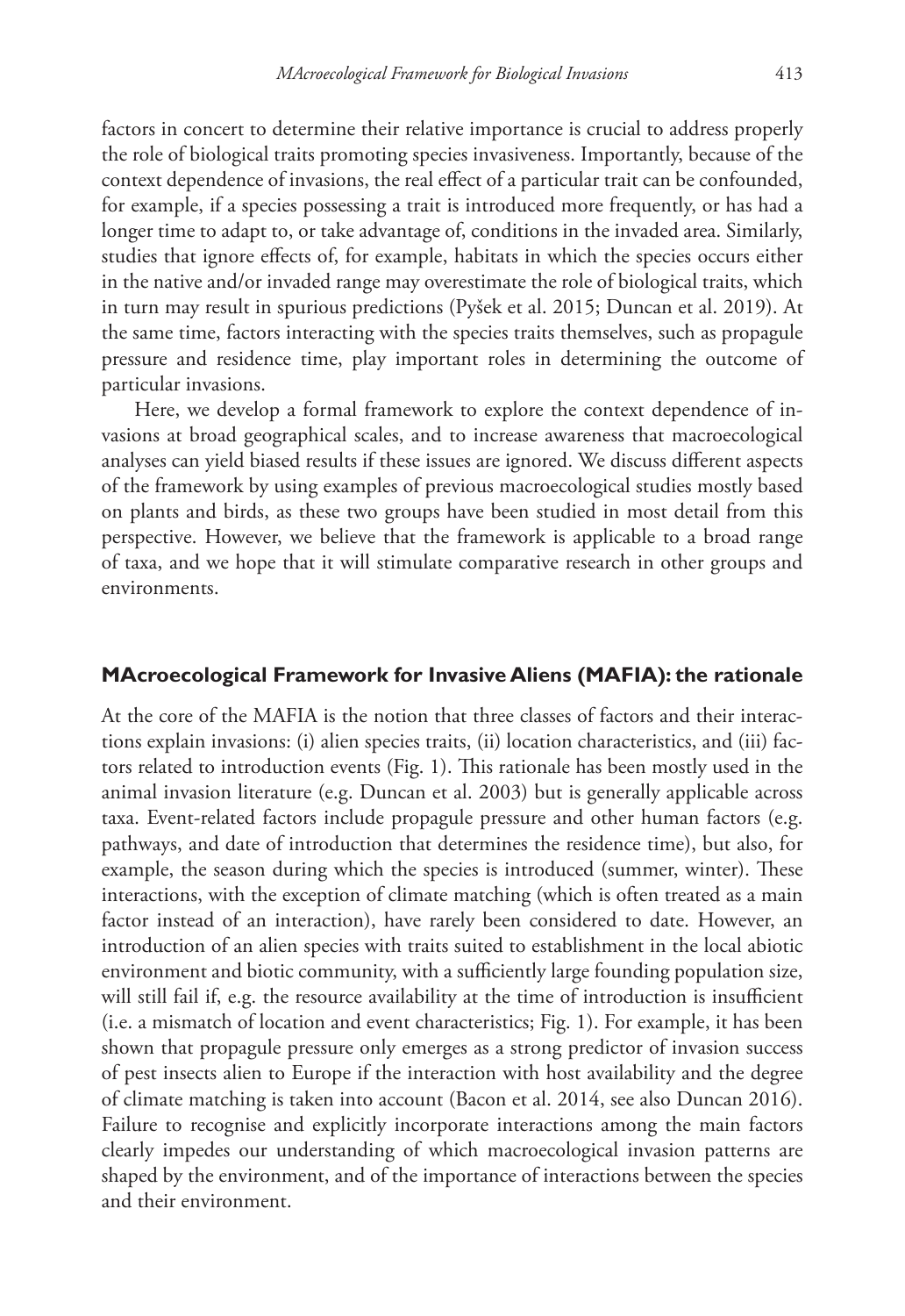

**Figure 1.** A proposed comprehensive typology of factors and their interactions (represented by intersections in the Venn diagram) that explain invasions: Alien species traits, Location characteristics, and Eventrelated factors. Intersections between two (or all) these main classes of factors denote situations where their combinations determine invasions, e.g. the climate at a location needs to match the niche requirements of the alien to result in a successful invasion. For a successful invasion, all factor classes and their interactions need to be favourable (Species × Location × Event), i.e. a species with suitable traits is introduced to a suitable habitat in a region with matching climate and the propagule numbers arriving during that introduction event are enough to allow for successful establishment, possibly resulting in invasion.

Another key notion is that the macroecological processes of biological invasions are underpinned both by biological and environmental characteristics (that are used to explain the distribution, abundance, and richness of alien species in their native ranges), and by human factors that influence the probability and magnitude of transport and introduction of alien species, and whether, where, and when a species is given the opportunity to succeed. Such human factors include the origin, destination, and means by which species are transported (Sinclair et al. 2020), the locations, identities, numbers of introduction events, numbers of species (colonisation pressure; Lockwood et al. 2009), individuals or propagules (propagule pressure; Lockwood et al. 2005) being introduced, and residence time (Forcella and Wood 1984; Rejmánek 2000; Pyšek and Jarošík 2005; Wilson et al. 2007; Williamson et al. 2009; Gassó et al. 2010), as well as spatial (by widespread dissemination or abundant plantings; Hanspach et al. 2008) and temporal (by long history of cultivation; Rouget and Richardson 2003) variation in these factors.

The awareness of these considerations is at the heart of the MAFIA, depicted in Fig. 2. In macroecological analyses, invasion science aims to explain the occurrence and success of alien species in regional floras and faunas (i.e. their richness, diversity, distribution, abundance, as well as spatial and trait relationships) by using a number of factors related to species traits, and both environmental- and socioeconomic,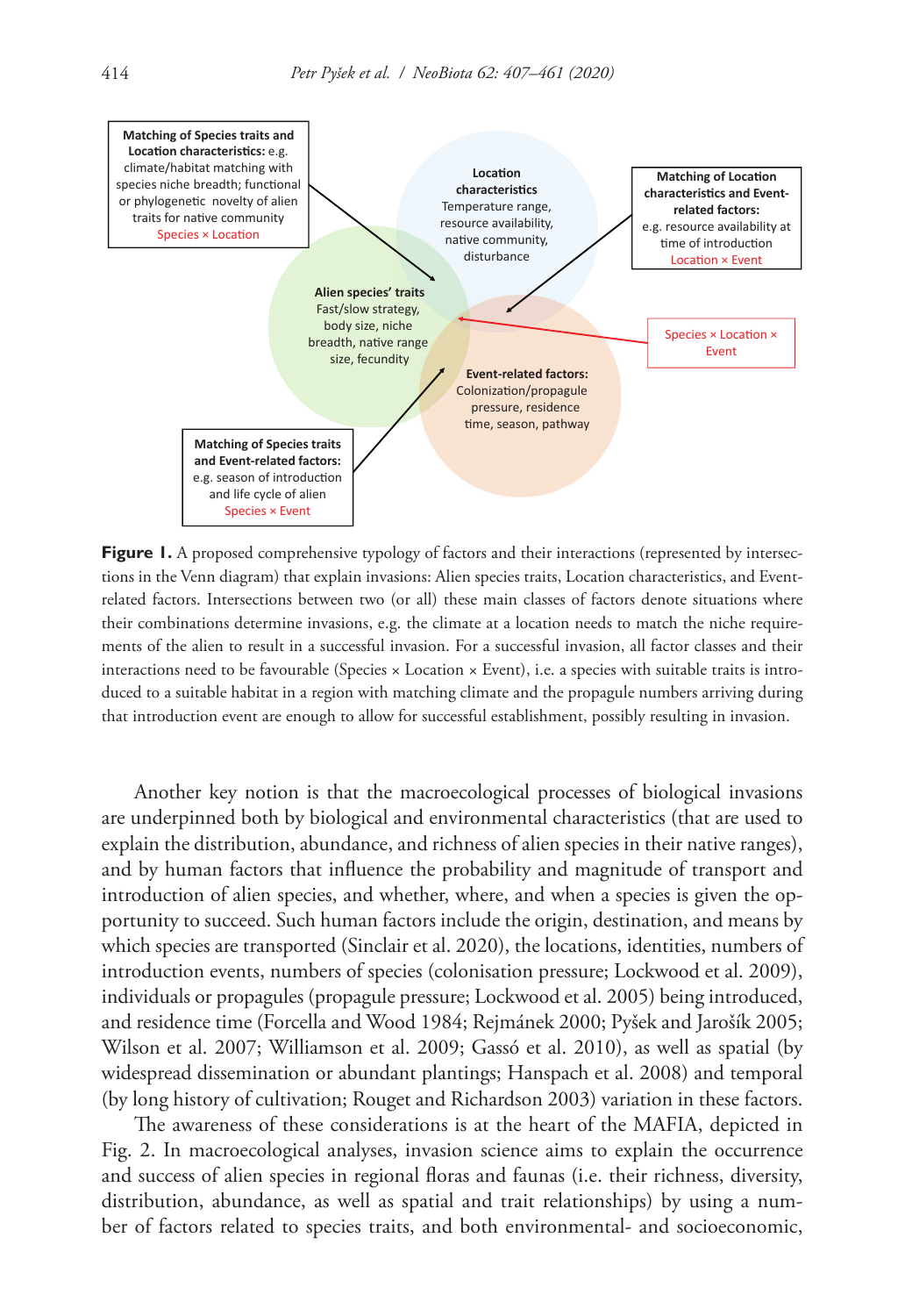

Figure 2. The Macroecological Framework for Invasive Aliens (MAFIA). The classes of factors introduced in Fig. 1 are distinguished by using the same colour codes, i.e. Alien species traits (including their values in the native range) in green, Location characteristics in blue and Event-related factors in orange, and individual factors are shown as operating along the introduction-naturalisation-invasion continuum (INIC). Species geographic attributes and Habitat & Climate in native range are in a different colour (purple) because they influence both Alien species traits and Event-related socioeconomic factors (by influencing the probability that a species will be transported by humans from its native range) but are not directly related to the Location characteristics in introduced range (i.e. to where the species will be introduced). Lineage survival probability is the probability that any one of the introduced individuals leaves a surviving lineage (i.e. founds a population). S, number of species introduced; N, number of individuals introduced per introduction event; I, number of introduction events. See text for explanation.

i.e. human-related, characteristics (Fig. 2). The interaction 'Species biological traits × Geographic attributes × Habitats × Climate × Socioeconomic factors (Introduction pathways and Site/Propagule & Colonisation pressure/Residence time)' needs to be considered in combination to make progress in explaining and predicting plant and animal naturalisation and invasion success, as well as impacts.

Underpinning the MAFIA is the well-established unified framework for biological invasions (Blackburn et al. 2011) and its predecessors for plant (Richardson et al. 2000) and animal invasions (Williamson and Fitter 1996). These frameworks recognise that the invasion process can be conceptualised as a sequence of stages that a species has to pass through to become introduced from its native range and to become alien in the new range, and that each stage acts as a filter that potentially restricts the species that are exposed to each following stage in the sequence (Blackburn et al. 2011; Richardson and Pyšek 2012). The MAFIA thus builds on the introduction-naturalisation-invasion continuum (INIC – Richardson et al. 2011) concept, and some others such as the TEASI framework that formalised the different steps of invasion process based on the notion that factors important at previous steps percolate through to later steps (Leung et al. 2012).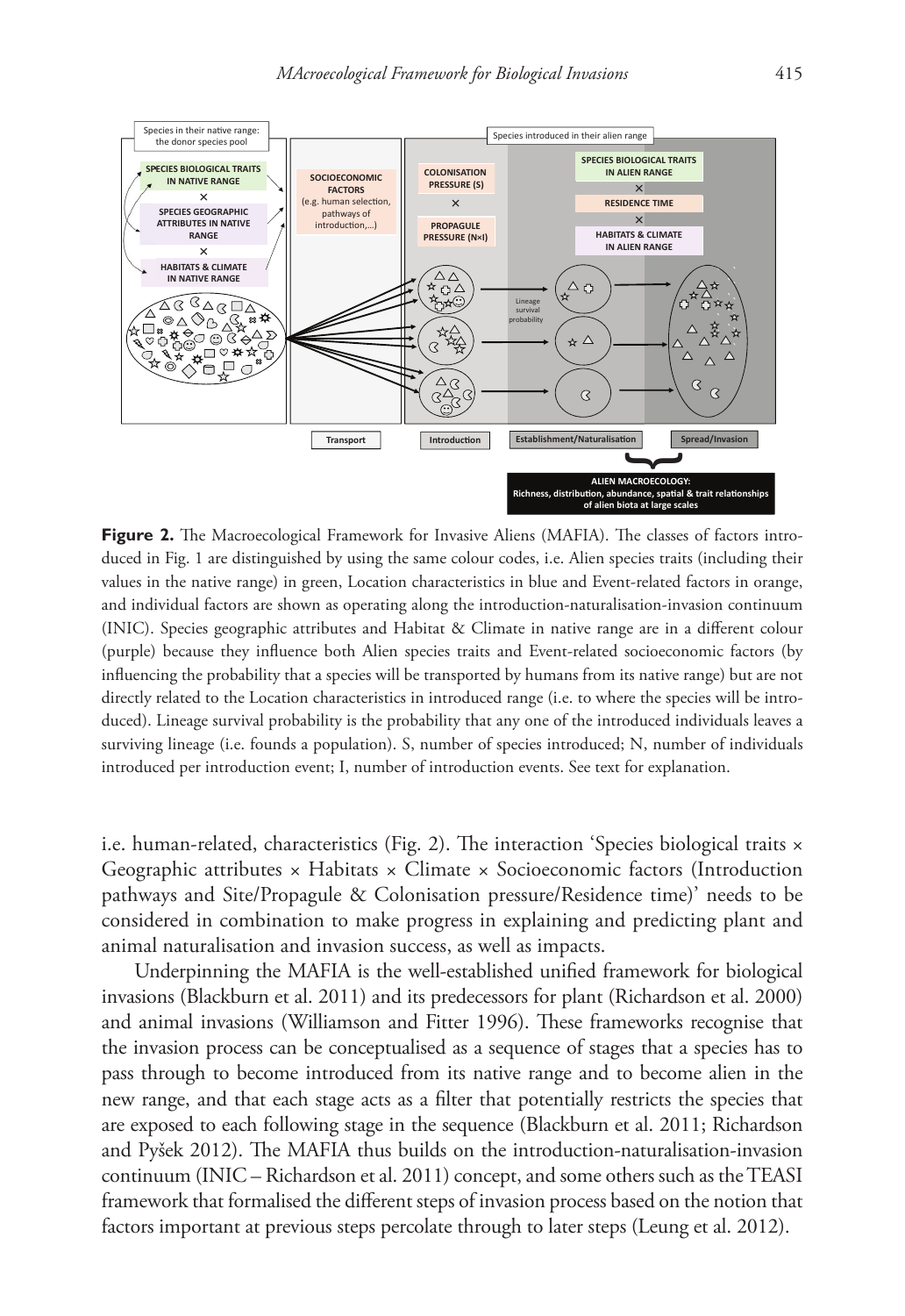The MAFIA, by explicitly mapping the factors that influence macroecological patterns in alien species onto the invasion pathway, not only helps to identify how anthropogenic effects interact with species traits and environmental characteristics to determine observed patterns in alien distribution, abundance, and richness (amongst other features), but also clarifies why overlooking anthropogenic effects can lead to spurious conclusions. It has been repeatedly shown that different factors influence different stages of the invasion process (Kolar and Lodge 2001; Moodley et al. 2013); socioeconomic factors are suggested to be generally important early in the invasion process, whereas biogeography, ecology, and evolution play more important roles at later stages (Williamson 2006; McGeoch et al. 2016). Thus, if we cannot determine exactly at which stage of the invasion process each analysed taxon is, or if we merge the alien species for analyses regardless of their status (casual, naturalised or invasive; *sensu* Blackburn et al. 2011 and Richardson et al. 2011), it becomes impossible to identify the importance of invasion drivers. Another general problem associated with macroecological analyses is that the quality of data available for large numbers of species comprising whole floras and faunas is often low, and some of the factors thus remain unconsidered (Pyšek et al. 2009a; Gioria et al. 2012, 2019; Kueffer et al. 2013) (Appendix I). The MAFIA recognises that understanding this context is vital to understanding invasion outcomes.

Because of context dependence, the factors mediating the outcome of invasion processes can act to bias some analyses. For example, factors concerning introduction events, e.g. propagule and colonisation pressure (Lockwood et al. 2005; Simberloff 2009) and residence time (Rejmánek 2000; Castro et al. 2005; Pyšek and Jarošík 2005; Williamson et al. 2009; Pyšek et al. 2011), can confound analyses of the effect of alien species traits. Both propagule and colonisation pressure and residence time have fundamental effects on the outcome of invasion (see below) and set the stage upon which the differences in biological traits act in influencing the invasion success of a species (Lonsdale 1999; Colautti et al. 2006; Catford et al. 2009; Fig. 2). However, if the goal is to explore the alien species traits by location interaction (e.g. to assess which types of species tend to become invasive where), it would be inappropriate to compare species with different event characteristics, such as species that were provided with a different periods of time to adapt to the novel environment (residence times) and/or were introduced in different quantities (propagule pressure) (Wilson et al. 2007; Pyšek et al. 2009b, 2015). This is particularly the case if there is covariance between alien species traits and introduction events (e.g. reptiles that are easier to breed are more common in the pet trade; van Wilgen et al. 2010), or covariance between locations and introduction events (e.g. plants tend to be more frequently introduced to lowlands areas than mountains; Alexander et al. 2011).

#### **Elements of the framework**

In this section we explore in detail how individual factors captured by the MAFIA, and their interactions, affect the outcome of invasions at the macroecological scale, and what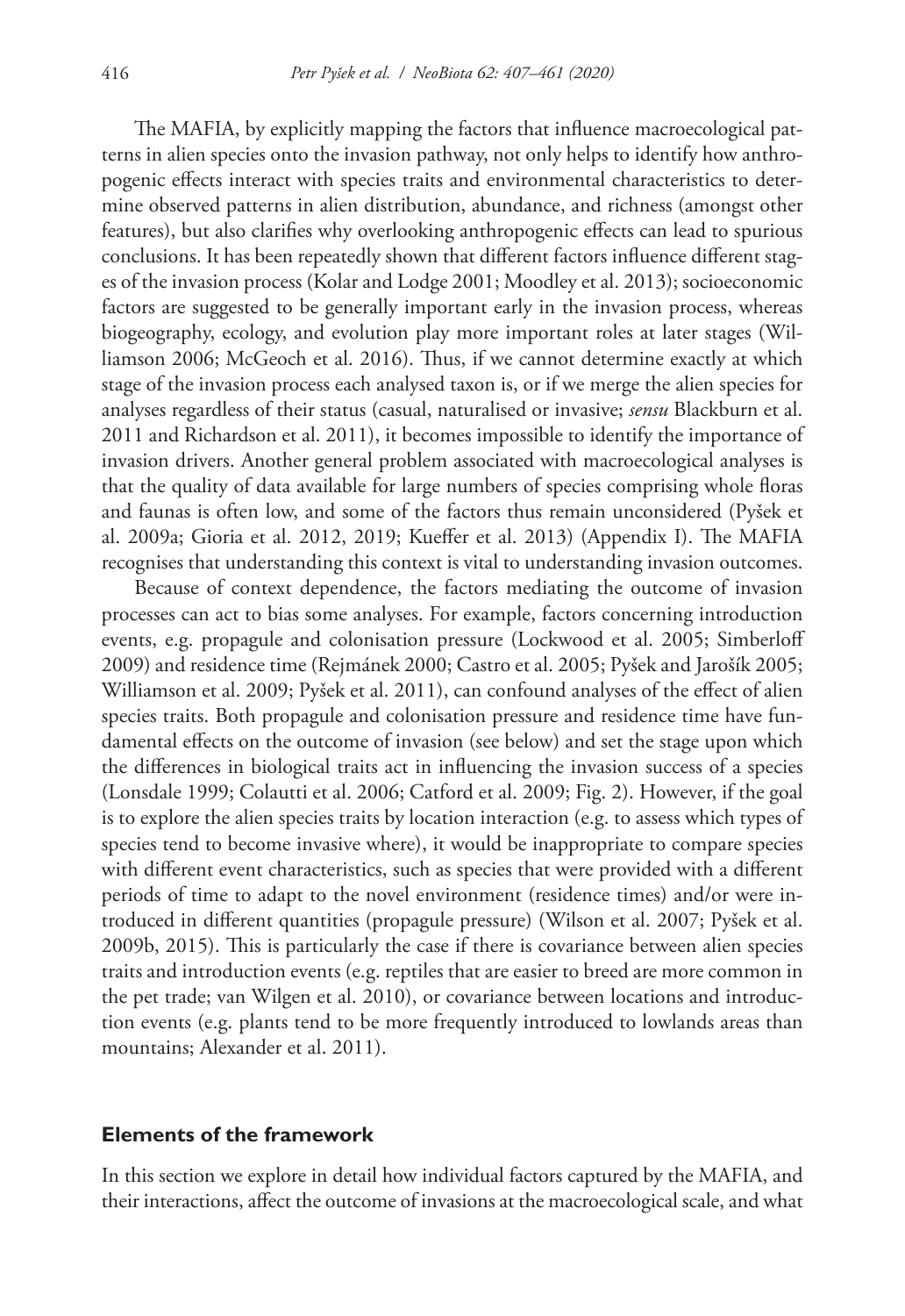is the evidence in literature for the role they play. We address these issues along the stages of the invasion process, from transport and introduction to naturalisation and invasion, with discussion on effects of propagule pressure and climate integrated within these sections. The importance of the context brought about by residence time, alien species traits and habitats is discussed in separate sections. For each element of the framework, we indicate to which of the three classes of factors (Figs 1, 2) it is related (Traits – Aliens species traits; Location – Location characteristics; Event – Event-related factors).

#### **Species in their native range: the donor species pool [Traits]**

Not all species have alien populations but, in principle, the size of the alien species pool (i.e. alien species richness) can to a large degree be attributed to the size of the donor species pool, dispersal success (incl. human transport, human commensalism and perceived utility) and the fit to the new environment in terms of environmental matching between donor and recipient regions (Karger et al. 2016). It therefore follows that, at the global level, observed aliens are a subsample of the world's native species pool (though exceptions could occur where alien species hybridise and speciate in their new ranges; Ellstrand and Schierenbeck 2000; Levin 2003; Flores-Moreno et al. 2015; Brandenburger et al. 2019). Which species from this pool get entrained on the invasion pathway depends on the interaction of the socioeconomic motivations or determinants for translocation, and the distribution and characteristics of the species (Hulme et al. 2008; Essl et al. 2015; Sinclair et al. 2020). These latter features affect the probability that a species is selected (deliberately or otherwise) for transport. For example, a large native geographic range has been suggested to be among the best determinants of invasion success in seed plants (Rejmánek 1996; Goodwin et al. 1999; Hui et al. 2011), but this factor may affect invasiveness in several ways. First, having a large native range increases the probability of a species being selected for transport (Blackburn and Duncan 2001a) and therefore experiencing high propagule pressure (Cassey et al. 2004c). Second, the traits that allowed the species to achieve a large native range might also allow it to have a large alien range (Booth et al. 2003; Pyšek et al. 2009a; Dyer et al. 2016). Further, a large native range has been proposed to increase the probability that a species will sample a broader range of habitats and becomes better equipped for competition and novel interactions with species in the introduced ranges (Sax and Brown 2000). Nevertheless, this is not true for all taxa. For example, for parrots it has been shown that large geographic range size is a strong predictor of which species are transported outside their native ranges, and which transported species are subsequently introduced, but not which introduced species succeed in establishing (Cassey et al. 2004b); the net result of this, however, is that alien parrots tend to be those with large native ranges.

The biogeographic location of the native range also matters, as not all species pools are equally likely to be sampled for potential aliens. For example, bird species introduced in the 19<sup>th</sup> and early 20<sup>th</sup> centuries came primarily from Europe, were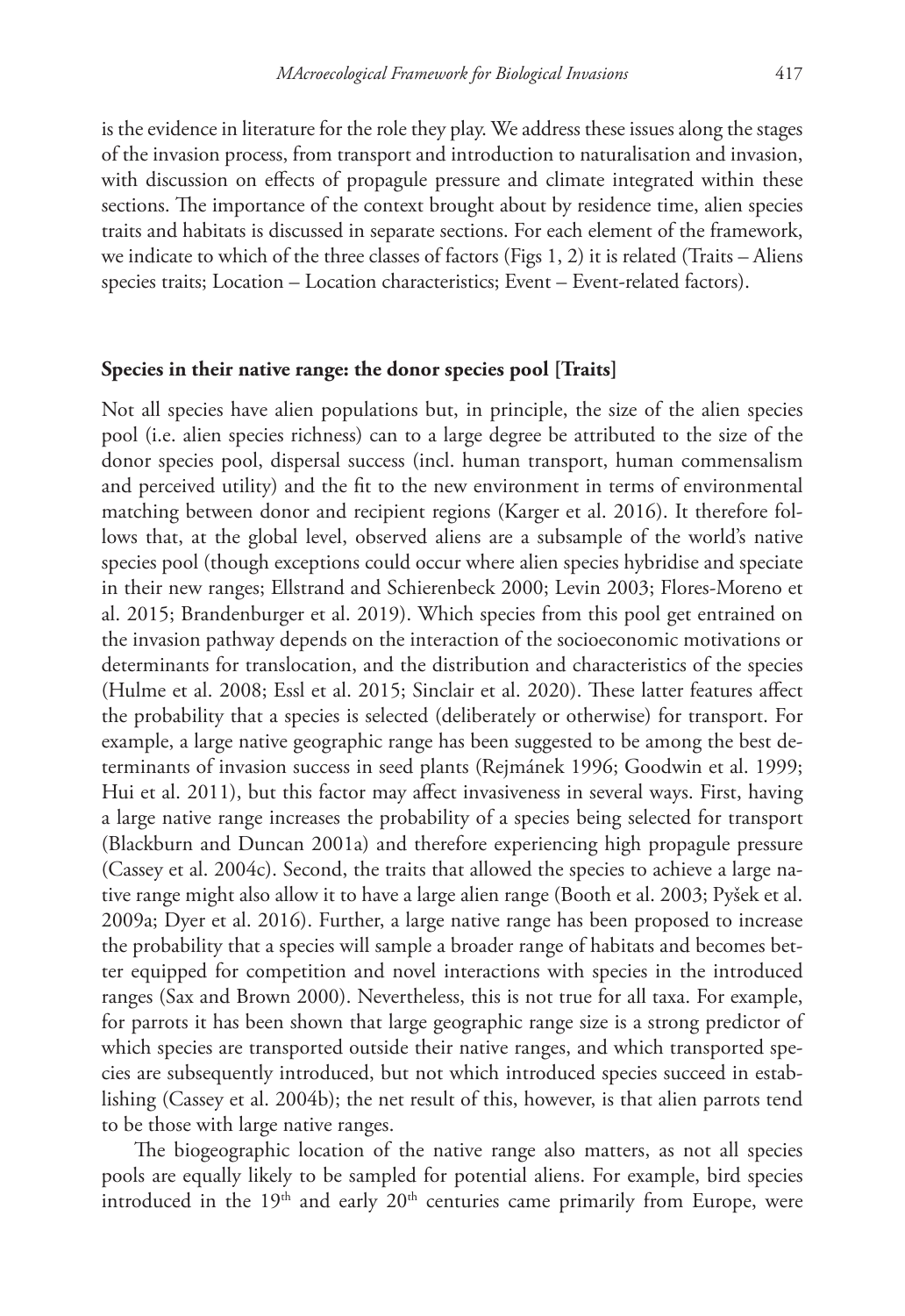more likely to be introduced to regions of the British Empire, and were more likely to concern species in families of game birds (e.g. pheasants, ducks, and pigeons). These patterns arise because introductions in this period were largely driven by the deliberate activities of Acclimatisation Societies – organisations specifically aimed at promoting introductions of beneficial species, such as game animals, and which were especially active in British colonies (di Castri 1989; Pipek et al. 2015; Dyer et al. 2017).

The relative size and age of species pools in species' native versus alien range also helps to indicate potential evolutionary imbalances (Fridley and Sax 2014). Alien species that have evolved over a longer period of time and in a more competitive and stable environment (e.g. mainland vs islands) tend to have higher competitive ability than co-occurring native species. As plant invasions in the Czech Republic, New Zealand, and eastern North America demonstrate (Fridley and Sax 2014), species from regions with highly diverse evolutionary lineages are more likely to become successful invaders in less diverse regions.

Disentangling the relative roles of species traits and properties of native geographic ranges in the context of anthropogenic effects is thus a fundamental task for invasion science. Knowing the extent to which the characteristics of the native range of a species can explain and predict its invasion, and under what contexts, would improve the precision of prediction systems used in weed-risk assessment (e.g. Pheloung et al. 1999; Weber et al. 2009).

## **Transport and introduction: socioeconomic factors, propagule pressure, and colonisation pressure [Event]**

There are at least three important consequences of the intersection of the socioeconomic motivations for introduction of aliens from the native species pool. First, the identities of introduced species are a non-random subset of all species that could have been introduced (see also Karger et al. 2016; Maurel et al. 2016). This can have significant consequences for our perceptions of the kinds of species that become invasive, and for our interpretation of the resulting macroecological patterns. For example, introduced wildfowl species are larger-bodied, on average, than those wildfowl that have not been introduced (Blackburn and Duncan 2001a). It follows that established wildfowl species are likely also to be large-bodied, and that the macroecological patterns expressed by alien wildfowl will be a consequence of how body size might influence the distribution and abundance of these species. It is important to factor such non-randomness into any analysis of later stages of the invasion process, including macroecological analyses, or incorrect conclusions about processes are likely to be reached (Cassey et al. 2004a; Pyšek et al. 2009a; Hui et al. 2014).

Second, sites to which species are introduced also depend on interactions between introduction pathways and the donor species pool. Again, incorrect conclusions about processes are likely to be reached without factoring in this context, especially as native species are not distributed randomly with respect to evolutionary history or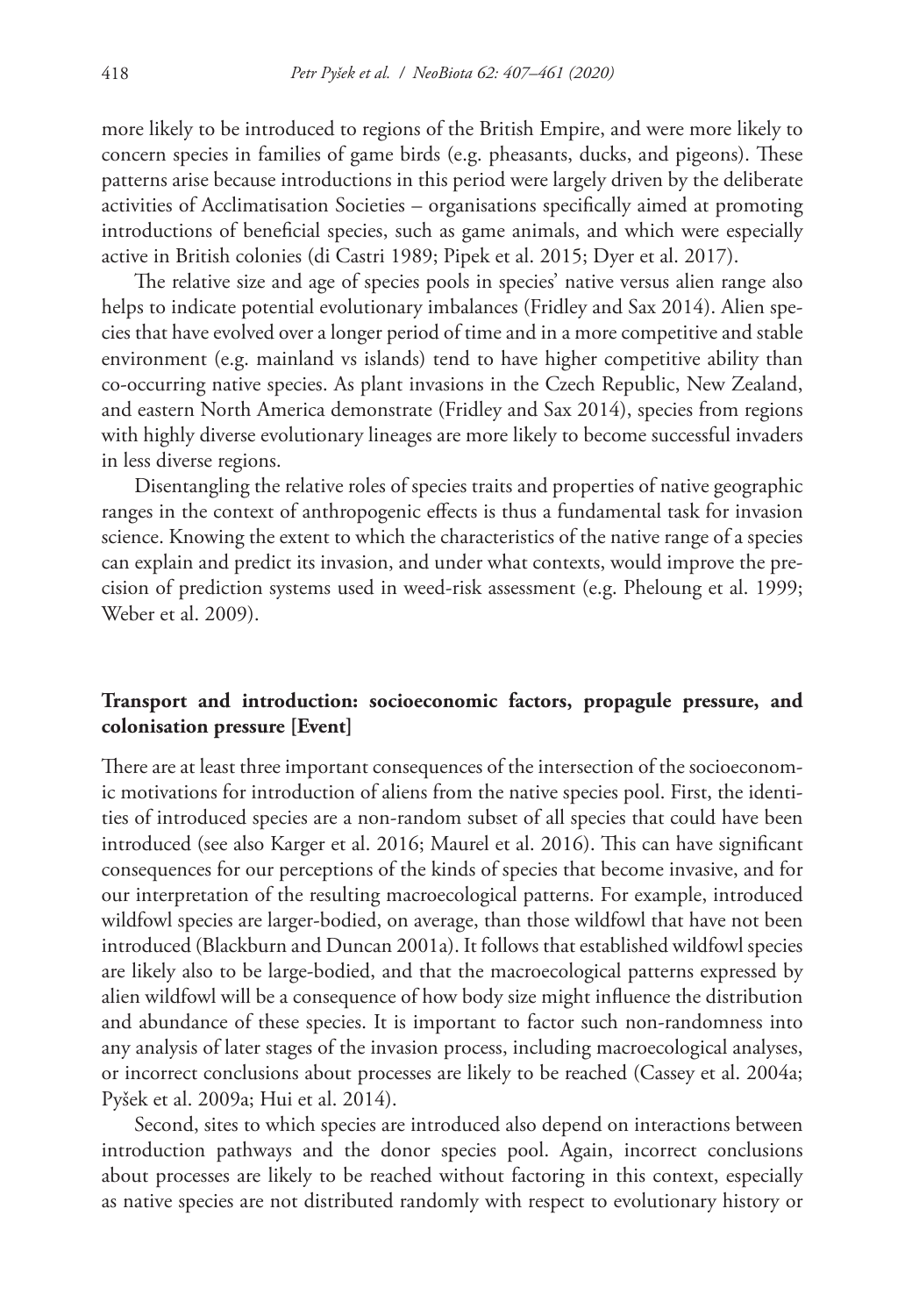associated traits, and hence pathway locations and species-pool composition interact. For example, socioeconomic changes in societies around the world have driven changes in the reasons for, and the geographical dimensions of, human-induced movement of bird species (Blackburn et al. 2009; Dyer et al. 2017); the source regions, destinations and identities of introduced species have shifted significantly in recent decades. Bird introductions are now driven largely by the pet trade, especially in rapidly developing economies in the Middle and Far East. This may explain why alien bird species follow Bergmann's rule (Fig. 3), such that the average body mass exhibited by alien bird assemblages decreases toward the equator (Blackburn et al. 2019). Alien bird species appear to follow closely the relationship exhibited by native birds (Olson et al. 2009), but this is to a large extent a consequence of the fact that large-bodied species have been introduced at higher latitudes, on average, than small-bodied species, followed by latitudinal variation in establishment success that is independent of body mass (Blackburn et al. 2019). Historical introductions driven by Acclimatisation Societies tended to prefer large-bodied species and higher latitudes than recent introductions, which tend to be cage bird species such as parrots and estrildid finches, and to occur at lower latitudes (Dyer et al. 2017).

Third, patterns of selection from native species pools along different introduction pathways will affect the numbers of species (colonisation pressure; Lockwood et al. 2009) and individuals (propagule pressure; Lockwood et al. 2005; Simberloff 2009) that are introduced to different locations around the world. Models have shown repeatedly that the random selection of individuals from a species pool with realistic population structure will result in more species, and more individuals per species, in larger samples, as may occur for example in species transported in ballast water (Lockwood et al. 2009). More abundant species are more likely to be transported in this way. The same patterns hold for planned introductions (Cassey et al. 2004c). Variations in the levels of invasion among recipient communities, habitats or regions could be, in some cases, simply due to differences in the numbers of arriving aliens (Williamson 1996).

Lonsdale (1999) and Duncan et al. (2019) showed for plants and birds, respectively, that alien species richness at a location is a function of the number of species introduced to the location and the probability that any given introduced species establishes a viable population. Duncan et al. (2019) further showed that, for a closed system such as an island, establishment in turn is a function of the number of individuals introduced, and the probability that any one of those individuals leaves a surviving lineage (lineage survival probability; Fig. 2). Thus, alien species richness is primarily a consequence of the introduction process, and specifically colonisation and propagule pressures. These anthropogenic effects are fundamental to understanding the invasion process, and must be explicitly considered if the alien macroecological patterns that result are to be interpreted correctly (this is particularly notable early on in the invasion process, e.g. when looking at factors that determine the site of first detections; Huang et al. 2012). As an analogy, attempting to understand the drivers of alien species richness by performing a manipulative experiment in which the number of species added to each treatment was unknown would be unwise. It is similarly difficult to unravel the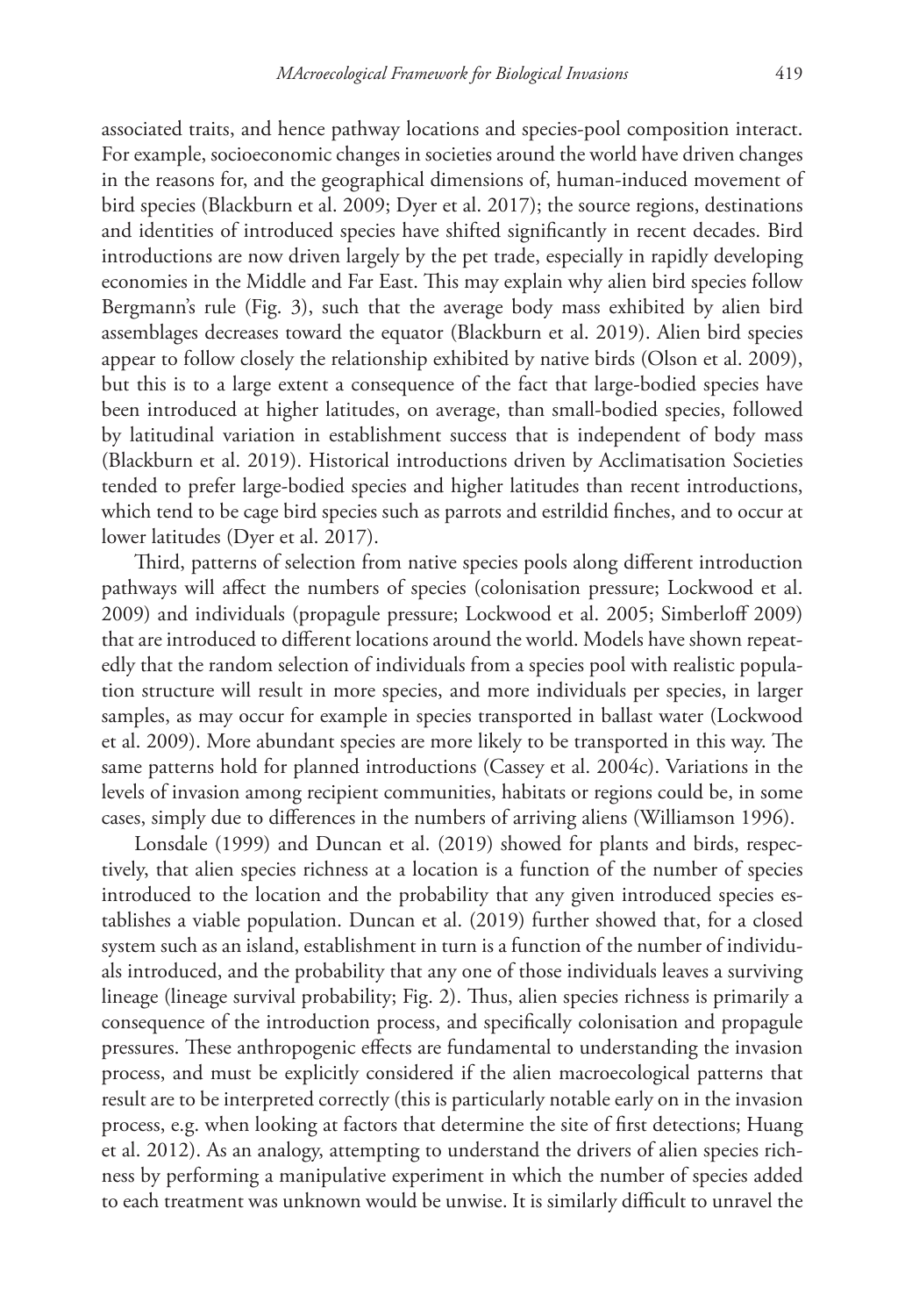

**Figure 3.** Latitudinal variation in body mass for introduced (black, unfilled circles) and established (blue, filled circles) alien bird species worldwide, together with the mean (thick line) and range (thin line) of the relationship for native bird species. See text for details. Data from Blackburn et al. (2019) and Olson et al. (2009).

drivers of alien species richness in natural experiments where colonisation pressure is unknown. Duncan et al. (2019) carried out simple sensitivity analyses to show that by far the strongest determinant of alien species richness in their model was colonisation pressure; they show that increasing propagule pressure or lineage survival probability will increase alien species richness, but only up to an asymptote imposed by colonisation pressure. All else being equal, increasing colonisation pressure allows alien species richness to continue to grow as a linear function. While this model technically applies to closed systems, and it is not clear whether it applies to all taxa, most alien bird species at least do not spread far from points of introduction (Dyer et al. 2016). The implication is that for birds in most broad locations, colonisation pressure is a much more influential driver of incursion than spread. For many plant invasions, however, new population foci create potent propagule pressure sources that drive invasions much more quickly than the size and other dimensions of the source population, as demonstrated, for example, by the invasion of *Opuntia stricta* in Kruger National Park, South Africa (Foxcroft et al. 2004).

Data on colonisation pressure are rarely available for taxa other than vertebrates (i.e. alien species that were intentionally released outside of captivity, but see also insects released for biocontrol; Rossinelli and Bacher 2015). Quantification of colonisation pressure requires data on the number of species introduced in total, but data on failed invasions are generally scarce (but see Diez et al. 2009). Propagule pressure is also extremely difficult to measure at a large scale for plants (Fig. 4). Therefore, vari-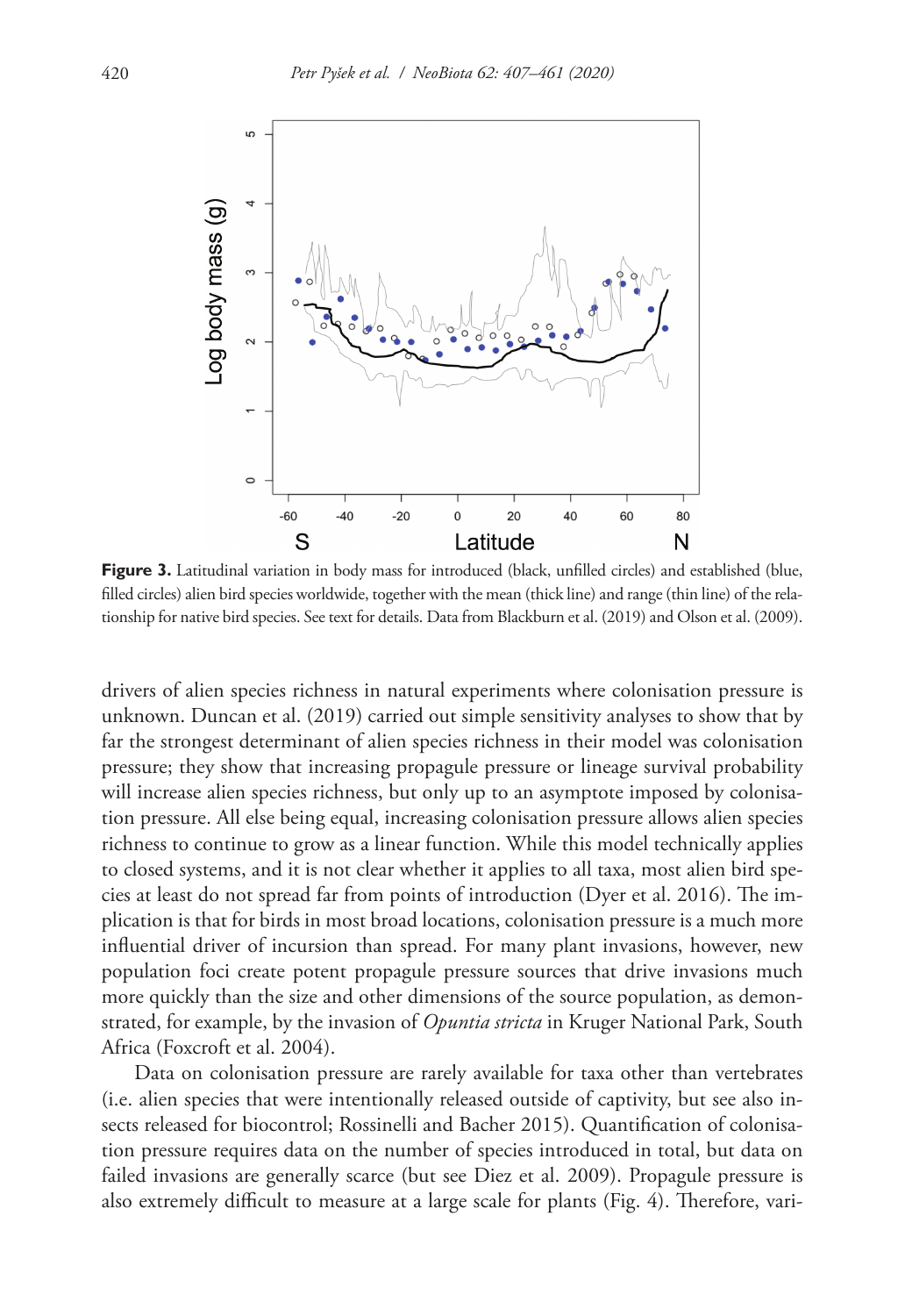

**Figure 4.** Overview of the frequency of factors included in 92 macroecological studies of plants and vertebrates. The figure shows that the majority of studies in all taxonomic groups focus on traits, but that there is a difference among plants and animals in the frequency of studies addressing propagule and colonisation pressure, that is greater in the latter. On the contrary, plant studies more commonly address the role of residence time. Based on studies listed in Appendix I ; note that studies on invertebrates, fungi, and cross-taxonomic studies are not shown here  $(n = 10)$ .

ous quantitative surrogates have been used to attempt to capture variation in these key parameters. For example, the number of visitors to nature reserves (Lonsdale 1999; McKinney 2002), human population size or density (McKinney 2001, 2002; Pyšek et al. 2002; Taylor and Irwin 2004), the amount of trade and economic activity (Taylor and Irwin 2004; Pyšek et al. 2010; Essl et al. 2011a), species availability on the market (Dehnen-Schmutz et al. 2007a, b), the number of cultivars developed (Canavan et al. 2017), the type of land use such as the proportion of agricultural land and pastures (Chytrý et al. 2008b), or the number and distribution of botanic gardens (Hanspach et al. 2008; Hulme 2011) have all been used as proxies for propagule pressure in plants.

Despite the difficulty in accounting accurately for propagule pressure, it has been convincingly demonstrated that this factor, both over space (by widespread dissemination, abundant plantings, extensive release) and time (by long history of cultivation or captivity) fundamentally influences the probability of invasions by alien plant species (Rouget and Richardson 2003; Chytrý et al. 2008b). Models incorporating propagule pressure typically prove superior to those invoking only environmental parameters for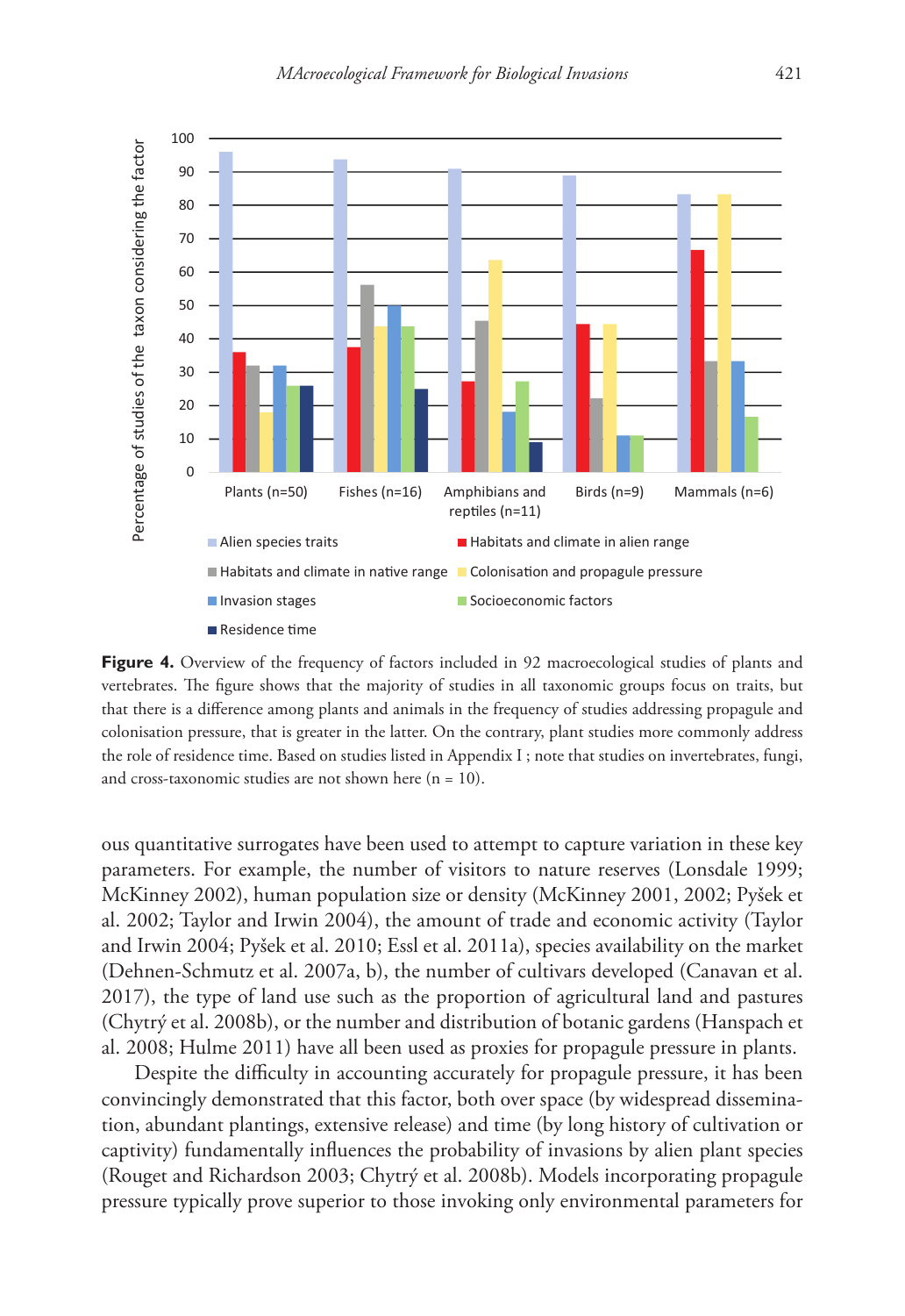explaining distribution patterns and abundance of invaders at a regional scale (Rouget and Richardson 2003) and only once propagule pressure of invaders is factored out, can the real effects of diverse physical and biotic factors on the outcome of plant invasions be identified (Chaneton et al. 2002).

#### **Naturalisation and invasion stage: establishment and spread [Traits & Location]**

Anthropogenic factors in the transport and introduction stages of the invasion influence the identities and numbers of species available for establishment at different locations, and the composition of the founding populations of those species (event-related effects). In general, propagule pressure needs to be sufficiently high to allow the founding population to escape the stochastic effects of demography, environment, genetics, and Allee effects, although the inherently random nature of these effects means that some very small founding populations avoid them. Following introduction, features of the new environment (including resource availability, disturbance regimes, environmental conditions, and native biota), and the ways that these features interact with the biological traits of the alien species, come into play in determining which species establish viable and persistent populations. Effectively, these features and traits determine lineage survival probability (Fig. 2). Populations that establish can then go on to spread across the new environment, by an ongoing sequence of establishment events realised through (and depending on) both their life history traits and further humanmediated dispersal. The spatial and temporal patterns in the distribution, abundance, richness and traits of the alien species that result, and the relationships between these population- and community ecology processes, are the fodder of the macroecological patterns and large-scale biological invasions (Fig. 2).

Even at this 'terminal' point in the macroecological study of biological invasions, however, it is important to remember that observed relationships bear the imprint of previous stages in the invasion process (Leung et al. 2012; Donaldson et al. 2014). For example, the right-hand ('Invasion') part in Fig. 2 presents a cartoon of the distributional extent and abundance of four hypothetical established alien species, plus the relative spatial positions of those populations in an oval region. A naïve assessment of these patterns might conclude that species represented by the triangle and star are naturally more invasive, being more abundant and having wider distributional (and latitudinal, if we assume the figure maps to the cardinal points) extents than the species represented by the cross and crescent. Species richness appears to decrease from the top (north) to the bottom (south) of the region. Species in the north tend to have pointed edges, with that in the south having more curves (although sample size is low to make inferences about traits). However, all these conclusions need to be tempered by information on which species were introduced, where and when, and in what numbers. In Fig. 2, we see that more species were introduced to the north than the south; we see that introduced species in the south were more likely to have had curved edges, while those in the north were more likely to have had points. Those species that established were generally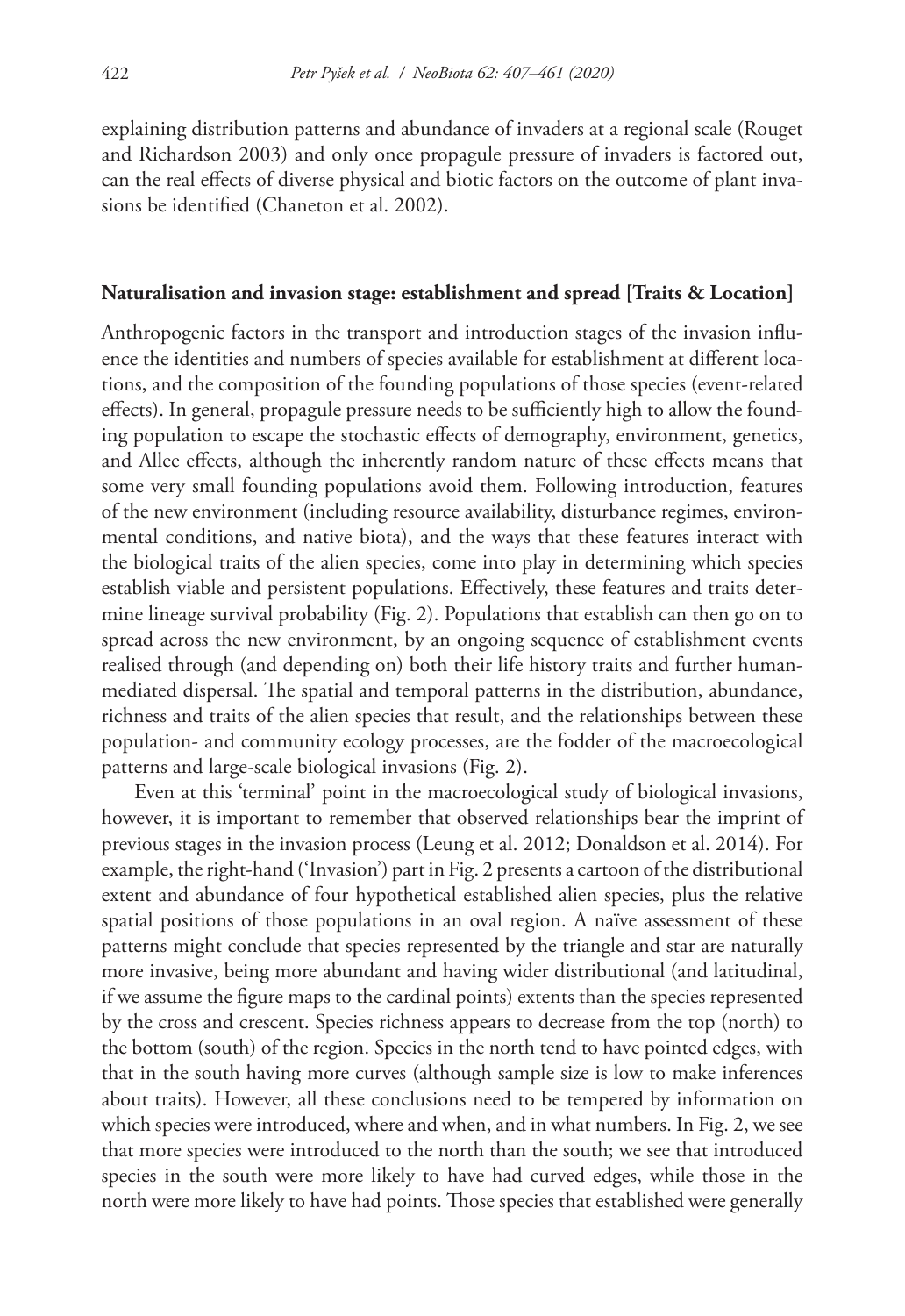those introduced in larger numbers. The star and triangle species were introduced more widely than the cross and crescent. The crescent species was only introduced in the south. All of this context modifies our conclusions, and demonstrates that we cannot reliably make the conclusions if we analysed only the current distribution pattern.

Field data for assemblages of alien species show that the effects depicted in Fig. 2 are real and complex. For example, the extent of the distribution ranges of established alien bird species increases with latitude poleward of the tropics, consistent with the well-known ecological pattern known as Rapoport's rule, but ranges are smaller in the tropics (Stevens 1989). However, this pattern is largely a consequence of the latitudinal distributions of where bird species have been introduced, which is only modified slightly by latitudinal variation in establishment (Dyer et al. 2020). Hence, while alien and native bird species both follow Rapoport's rule, the mechanisms underlying the similar patterns are unlikely to be the same (Dyer et al. 2020). The same is true for Bergmann's rule in alien and native bird species (Blackburn et al. 2019), as noted earlier.

Various elements of introduction context may also interact. For example, individual pathways can deliver species with different levels of invasiveness (Thellung 1912; Pyšek et al. 2011), and species arriving via different pathways may differ in the impacts they cause (Pergl et al. 2017). The way in which species are introduced and spread around by humans within the new range can also have long-lasting impacts on invasion patterns. For example, trees used for forestry tend to be introduced to a few rural sites in large numbers, whereas ornamental trees tend to be introduced to many urban sites in low numbers, leading to profound differences in the pattern of the occurrence of invasions across spatial scales (Donaldson et al. 2014).

#### **Residence time [Event]**

An important human-related effect on macroecological patterns of alien species that manifests most strongly in the naturalisation and invasion stages is residence time (Rejmánek 2000; Castro et al. 2005, Pyšek and Jarošík 2005, Williamson et al. 2009, Pyšek et al. 2011). For plants, residence time relates to species' geographic alien range sizes but also their invasion status – in the Czech Republic casual species have significantly shorter mean residence times than naturalised and invasive aliens (Pyšek and Jarošík 2005), and in south-east Australia, alien graminoids with longer minimum residence times are more likely to be classified as invasive than non-invasive (Catford et al. 2016). Many regions contain species that have not been present long enough for them to naturalise and become invasive – yet, the importance of any particular plant trait in determining the success or failure of invasion is discernible only after the species has either established or failed in a new region. The longer a species is present, the more it is provided with opportunities for adaptation and spread, i.e. the more windows of opportunity it will encounter (Johnstone 1986). Another example of interaction with residence time is the lack of natural enemies in the new region following introduction, such as pathogens, herbivores or parasites. This process can operate on the scale of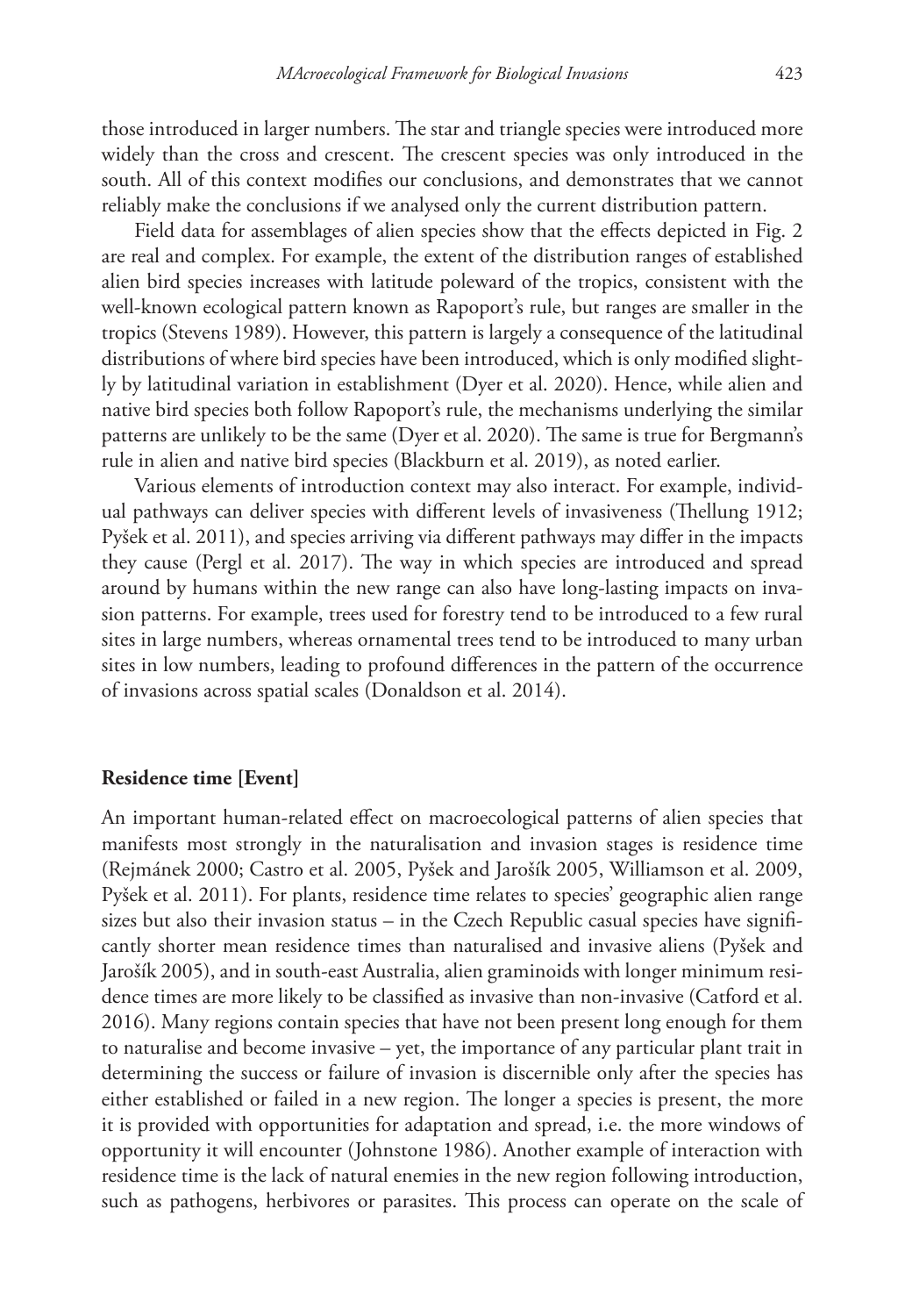centuries, as shown for the accumulation of pathogens by alien plant species in North America (Mitchell et al. 2010).

Residence time interacts also with propagule pressure: the longer the species is present in a region, the greater the size of the propagule bank, and the greater the probability of dispersal, establishment, and founding of new populations (Rejmánek et al. 2005; Richardson and Pyšek 2006). In Europe, the effect of residence time is very long-term, and is still obvious after several millennia of plant invasions, as demonstrated for archaeophytes in the Czech Republic and UK (species introduced since the beginning of Neolithic agriculture until the end of Medieval; Pyšek et al. 2004a). Those archaeophytes that invaded soon after the beginning of Neolithic agriculture are still more common and have wider distribution ranges than those that arrived later (Pyšek and Jarošík 2005). Likewise, alien birds with longer residence times have larger alien range sizes worldwide (Dyer et al. 2016). However, the effect in birds is largely a consequence of species with longer residence times having been introduced to more locations, and only the effect of number of locations is significant in multivariate analysis (Dyer et al. 2016). Positive relationships between residence time and distributional extent have also been documented for many regional alien floras (Forcella and Harvey 1983; Crawley et al. 1996; Wilson et al. 2007; La Sorte and Pyšek 2009; see Rejmánek et al. 2005 and Pyšek and Jarošík 2005 for a review), although the influence of colonisation and propagule pressures here remain unexplored. Thus, failure to incorporate information on residence time may lead to spurious conclusions as, for example, we would expect species with different residence times to have different alien range sizes by chance alone (Wilson et al. 2007; Pyšek et al. 2009b, 2015).

#### **Alien species traits [Traits]**

To date, most invasion studies have attempted to explain the macroecological determinants of invasion by alien species and their assemblages by focusing on factors related to species traits and environmental characteristics, thus the interaction 'Species biological traits  $\times$  Geographic attributes  $\times$  Habitats  $\times$  Climate'. Few studies have explicitly considered event-related factors and their interactions with other factors. Searching for traits associated with invasiveness is partly practically motivated, and there is growing evidence that some species are inherently better equipped, i.e. have a more suitable suite of traits, to become invasive after translocation to new areas by humans (Pyšek and Richardson 2007; van Kleunen et al. 2010b). Identifying species with the potential to become weedy or pests based on their traits should provide information on the likely mechanisms by which a species becomes invasive, and the likely impacts it will have. It therefore provides a template for assessing the likely success of management options (Novoa et al. 2020). To achieve this, however, we need to identify the "real" and direct effects of the respective traits that can be then included into risk-assessment schemes, because often traits are associated with biases (e.g. resulting from variation in propagule pressure, residence time, pathways, habitats or other factors that are not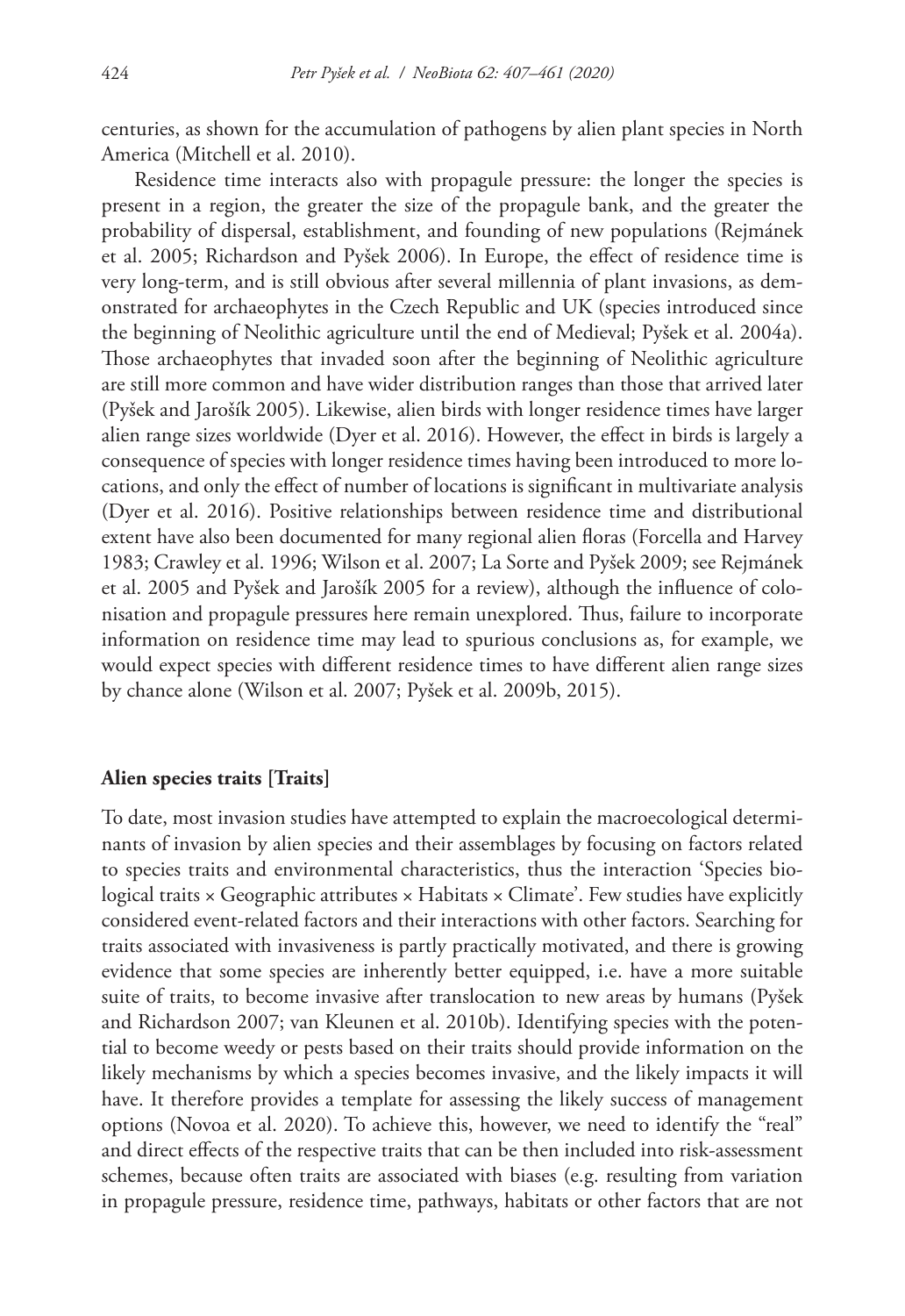explicitly addressed in analyses). Indeed, the few available studies that do account for this complexity suggest that the role of species traits is strongly context dependent, and that traits interact with other factors – there is a complex interplay of species' traits, habitats occupied in both the native and invaded range (Hejda et al. 2009, 2015), characteristics of recipient ecosystems and native communities (Catford et al. 2019), and human activities (which influence propagule pressure and residence time in the new region) in determining invasion in novel environments (Bacon et al. 2014). Using multivariate approaches to examine suites of species traits linked with invasiveness may help to account for some of this context dependence (Kimmel et al. 2019).

Recent research on alien plants has shown that some of the species traits that were not commonly considered in the past due to the lack of information for large numbers of species forming floras play important roles in invasions. Such traits include seed bank persistence (Gioria et al. 2019), germination characteristics (Brändle et al. 2003; Gioria and Pyšek 2017), reproductive traits such as fecundity (Moravcová et al. 2010, 2015), and karyological characteristics such as genome size and ploidy levels (Kubešová et al. 2010; Pandit et al. 2014). The results of our models are only as good as the information available, and not considering a key trait can result in the influence of another trait being spuriously over-emphasised. Similarly, it has been shown in birds that missing important factors in the analyses might identify spurious effects determining invasion success. For example, propagule pressure is a major driver of establishment success and has been shown to be correlated to many species' traits in alien birds, like native range or body size (Cassey et al. 2004c). Analyses ignoring propagule pressure misidentified such species' traits as drivers of invasion success (Blackburn and Duncan 2001b).

In a study of European plants naturalised in North America, the effects of species traits on invasion were indirect, via their effect on the number of native-range habitats occupied and frequency of cultivation in the native range, and the importance of the biological traits was nearly an order of magnitude less than that of the breadth of the habitat niche, propagule pressure, and residence time (Fig. 5; Pyšek et al. 2015). This agrees with a previous study that reported direct effects of biological traits on the global invasion of Central-European species only during the most advanced stage of invasive spread, while the effects of traits on the probability of a species becoming naturalised were indirect (Pyšek et al. 2009a). Both these plant studies used the source-area approach (Pyšek et al. 2004b), looking at the pool of native European species invading elsewhere, therefore ignoring potential selection effects and post-invasive evolution in traits (Guo et al. 2018), but this approach is justified by the fact that a large fraction of species do not need to undergo evolutionary change for invasion (Parker et al. 2013; Colautti et al. 2014) and behave the same way abroad as at home (Firn et al. 2011; Petitpierre et al. 2012).

Moreover, the traits that confer an advantage at one stage of the process and in a particular habitat may be neutral or even detrimental at another phase and/or in a different habitat. For example, while small genome size played a role in the naturalisation of alien species in the Czech Republic, it did not separate invasive species from those that are not invasive (Kubešová et al. 2010; see also Küster et al. 2008).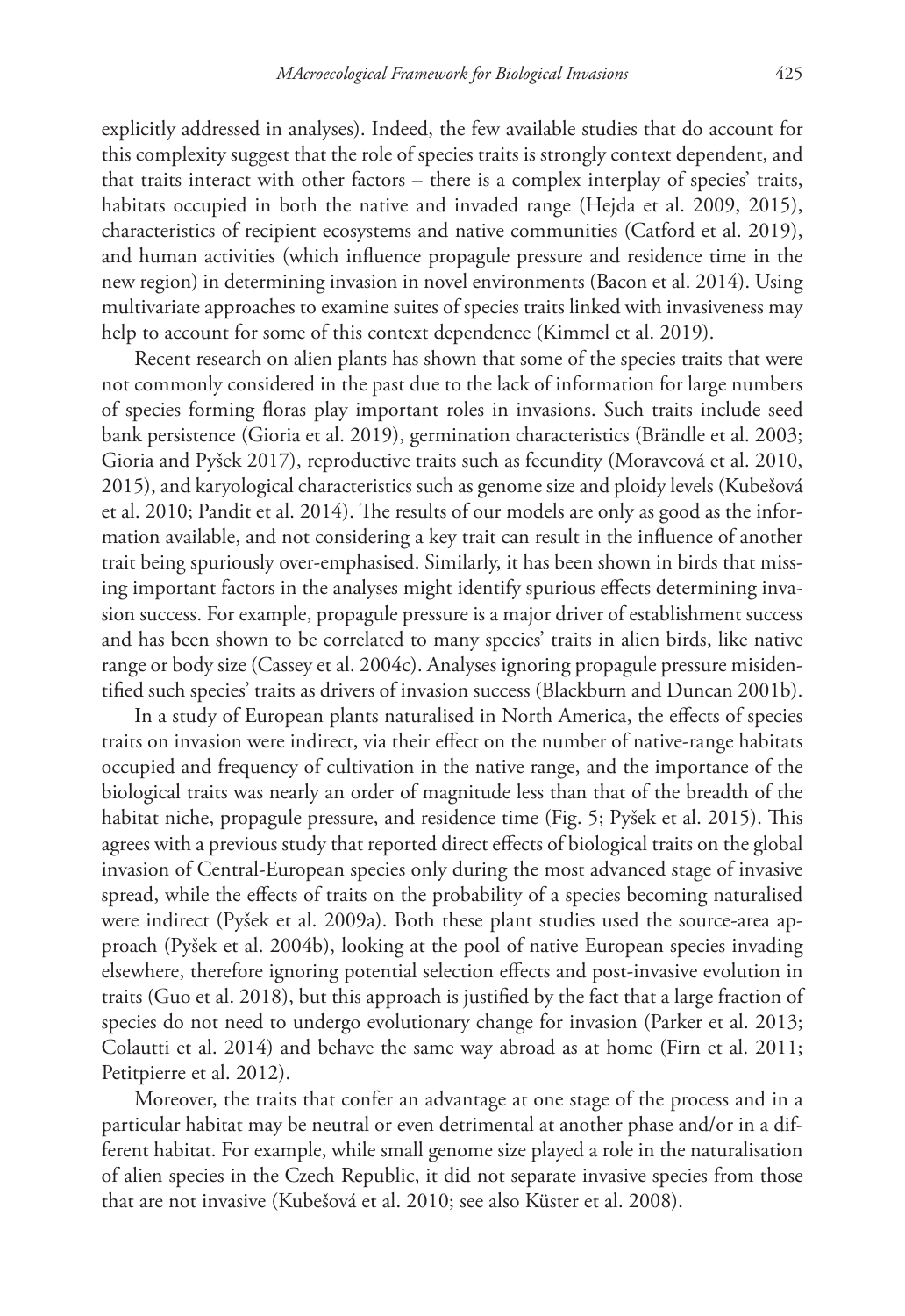

**Figure 5.** The number of North American regions in which Central-European species have become naturalised is driven by the combination of factors related to geographic attributes (the species' performance in its native range, i.e. habitat niche and distribution); propagule pressure (measured by using proxies related to human use of the species both in its native and invaded range) and residence time (the time since introduction to North America) that represent the event-related factors; and a suite of alien species traits that affect the species' invasion success indirectly, via their effect on the habitat niche in the native range (see Fig. 1 and 2 for explanation of colour codings); significant traits are shown in bold. The width and magnitude of numbers on arrows showing relationships between drivers is proportional to the value of the coefficient. Significance is indicated as: \*\*\* p < 0.001. Adapted from Pyšek et al. 2015.

#### **Habitats [Location]**

To know whether a region, community or habitat is more invasible we need to ask not only whether it has more alien species, but whether it is intrinsically more susceptible to invasions. Intrinsic invasibility can only be determined if processes of immigration and extinction are taken into account (including colonisation pressure), as pointed out by Lonsdale (1999), and if the relative invasiveness of the pool of invading species is also considered (Catford et al. 2012). Lonsdale's concept of invasibility has proved extremely useful in emphasising the role of colonisation pressure (although he used the term 'propagule pressure') and pointing out the difference between invasibility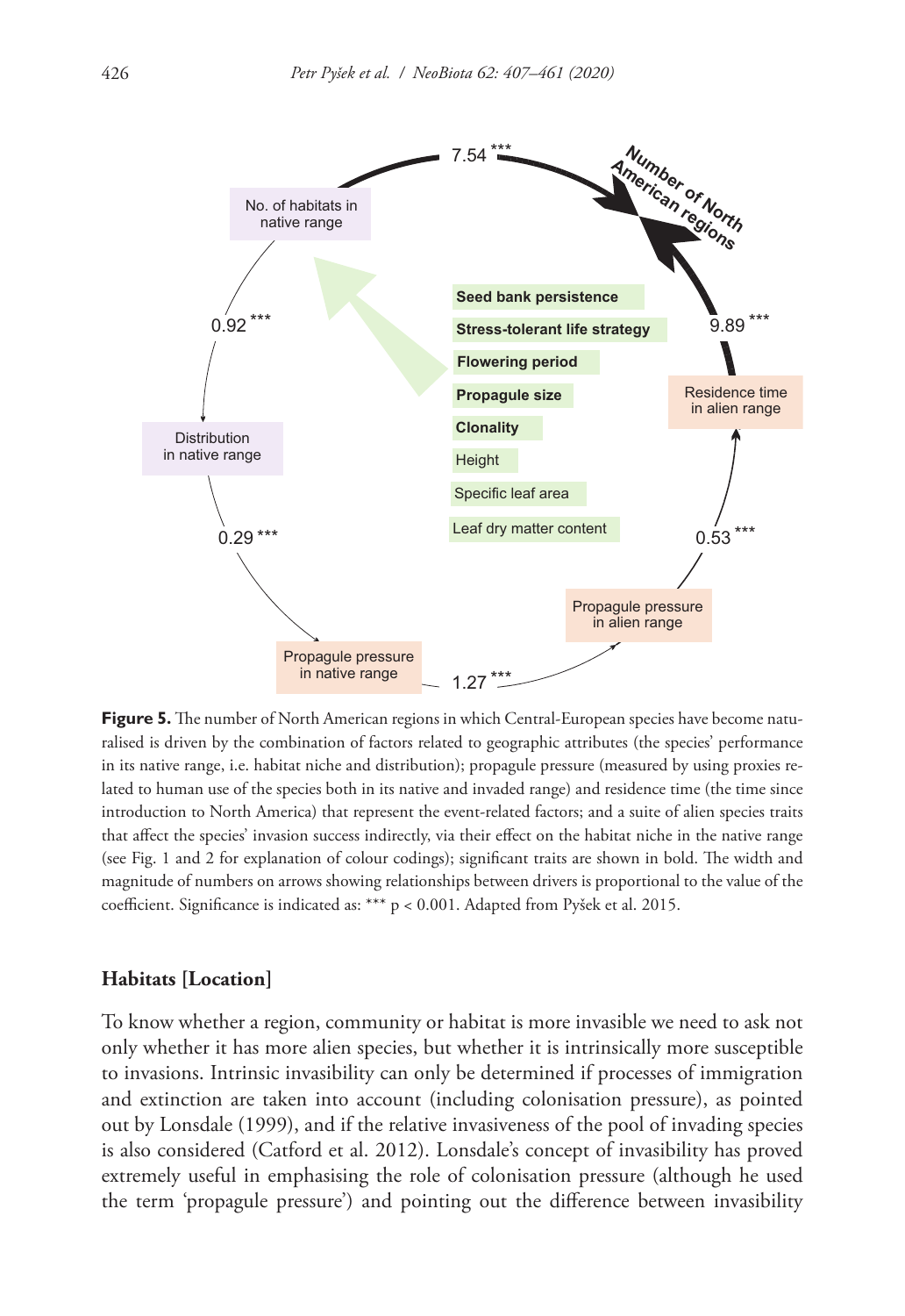(or vulnerability to invasion) of a region, community or habitat and a simple number of invasive species it harbours; for the latter the term 'level of invasion' has become broadly used (Chytrý et al. 2005; Hierro et al. 2005; Catford et al. 2012).

There is a consensus in the research community that in biological invasions, the invaded habitats and invading species are 'a key-lock principle', and need to be studied in concert for a complete picture (Shea and Chesson 2002). The majority of hypotheses in invasion ecology have received support in some circumstances (and failed in others), but those hypotheses that merge the habitat- and species-perspective perform best (Richardson and Pyšek 2006; Jeschke et al. 2012). At the regional scale of temperate Europe, the type of habitat that is invaded by alien plants has been shown to play an even greater role than climate and propagule pressure (Chytrý et al. 2008b). Yet, studies exploring factors underlying the outcome of species introductions at the regional and global scale, even those that do include a number of different factors, usually do not consider the identity and characteristics of habitats (e.g. structure, disturbances regimes, nutrient or water supply, etc.), in either native nor alien distribution range (Appendix I). This is of key importance because these habitat characteristics determine the mechanisms of invasion acting in a particular site; yet, papers that to some extent combine the effect of habitats with other factors are exceptions rather than the rule (Pyšek et al. 2015).

Available analyses comparing the range of habitats occupied by species in their native and invaded range suggest that for some species there is a shift in habitat use attributable to the invasion process. While naturalised plant species inhabit a comparable spectrum of habitats in both ranges, invasive species tend to occupy a wider range of habitats in their invaded than in their native range (Hejda et al. 2009). This supports the idea that the invasion phase of the process is associated with extension of the spectrum of occupied habitats, hence broadening species' habitat niches (Pyšek et al. 2009a). Another research direction in habitat-oriented invasion ecology is looking at habitat affinities that alien species exhibit in their native range and analysing how this preadaptation affects their success as invaders (Hejda et al. 2015; Kalusová et al. 2017). In a study of European plants introduced to North America, the direct effect of native-range habitat legacy and residence time were the main factors associated with the likelihood that a species would naturalise – more important than propagule pressure measured by a proxy related to species' human use (Fig. 5; Pyšek et al. 2015). This key role of habitat legacy in shaping invasion dynamics accords with studies showing the strong effect of the breadth of habitat niche on invasion success (Hejda et al. 2009; Kalusová et al. 2013) and supports the notion that abundant, widely distributed species are superior competitors due to their ability, acquired over evolutionary history, to tolerate a wide range of abiotic conditions, use a broad spectrum of resources, and resist a large number of potential enemies (Sax and Brown 2000). Macroecological studies that explore how species with different traits interact with habitat characteristics are rare (but see Divíšek et al. 2018); more work on this topic is needed to improve our understanding of this kind of context dependence in invasion macroecology.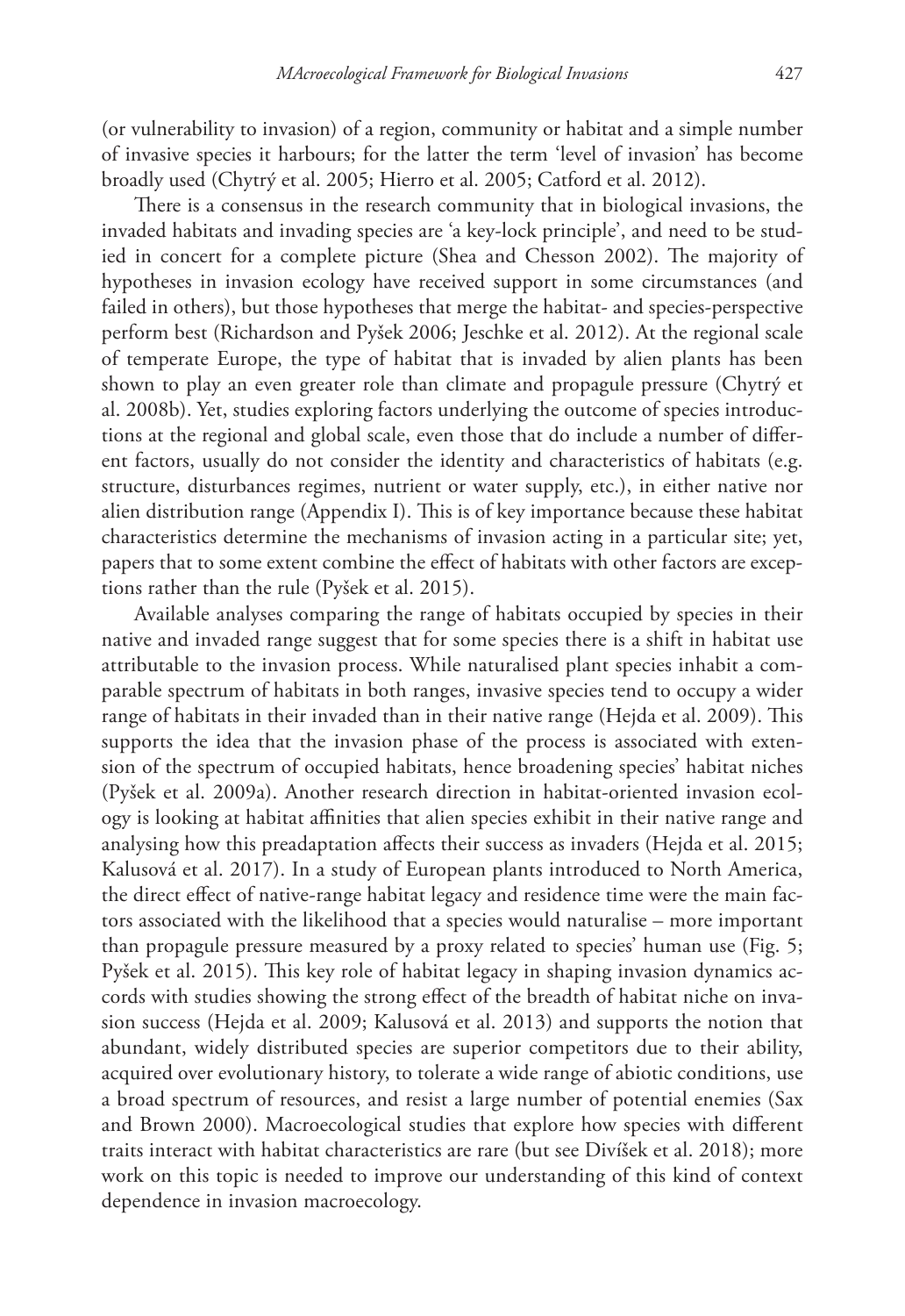One of the main reasons why, in the majority of models of plant naturalisation and invasion, habitats are not considered is the lack of data on habitat affinities of alien species for most continents other than Europe (see Chytrý et al. 2016), and on the variation in this characteristic by regions. Since habitats have a strong effect on the outcome of invasion (Chytrý et al. 2008a, b) and on the way alien species integrate into local communities (Divíšek et al. 2018), such models may provide biased results or yield a low predictive ability due to exclusion of this important determinant. Similarly, testing of hypotheses in invasion ecology without taking habitats into account may mask the validity of concepts that do not hold across all environments, but may still be true under specific circumstances.

Another aspect of the interaction of habitat with pathway is that alien species intentionally brought into new regions (e.g. pets, aquarium related introductions, and horticulture) often escape or are released in places with suitable local conditions (e.g. similar habitats as in their native range) or close to human settlements and other sites favourable for alien species spread such as harbours, roads, etc. Given that the majority of successful alien plants are introduced through horticulture (Hanspach et al. 2008; Lambdon et al. 2008; Pyšek et al. 2012; van Kleunen et al. 2018), this phenomenon may have important consequences for macroecological patterns.

## **Recommendations: statistical and modelling considerations, and data gaps**

Models aimed at predicting absolute alien species richness have a low to moderate accuracy in the region where they were developed and poor accuracy in new regions (Capinha et al. 2018). Predictions of relative species richness also suffer from limitations. We argue that such problems are largely attributable to the failure of the models to give adequate attention to the multitude of processes affecting invasion outcomes. We have proposed a comprehensive typology of factor classes and their interactions that are needed to explain invasions: alien species traits, location characteristics, and event-level factors (Fig. 1). These three classes of factors can be further subdivided, e.g. location-related factors into geography/topography, habitat, and climate (see above). All these factors, however, might interact differently at specific stages of the invasion process. These interactions must be given explicit consideration in macroecological analyses of invasive aliens to arrive at sensible conclusions. A framework for stagespecific best-practise risk-assessment (TEASI; Leung et al. 2012), which explicitly addresses Transport, Establishment, Abundance, Spread, and Impact, could be combined with approaches that recognise the context dependence at each stage. Related to this, one needs to be explicit about the response variable analysed, be it the likelihood of being introduced, overcoming the naturalisation threshold, or range size, spread rate, or impact. Many studies do not distinguish adequately among response variables and simply name them "invasion success" or similar.

Methodologically, a wide range of approaches is available, though many are not frequently employed. An increasing number of studies employ the source-area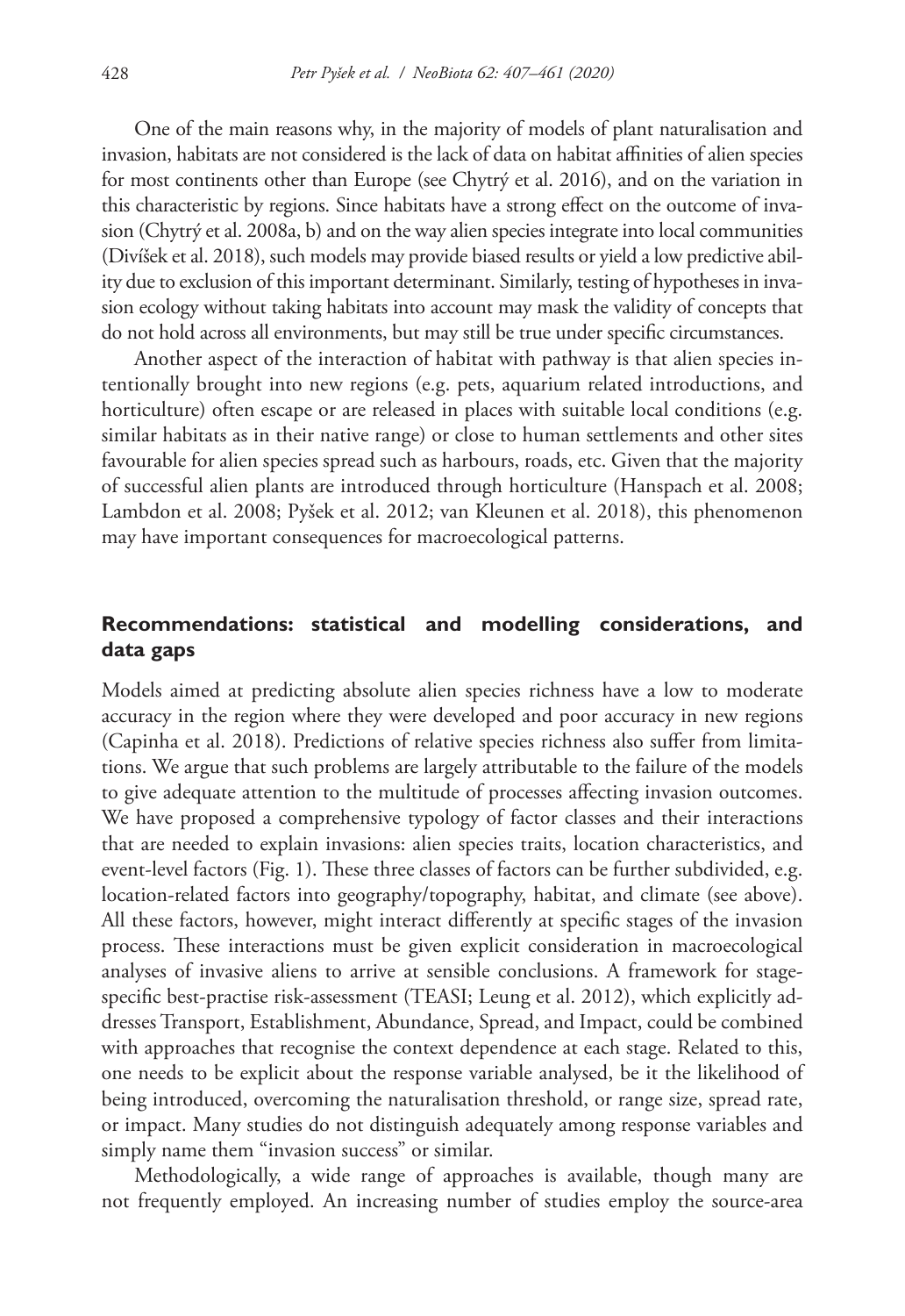approach (Prinzing et al. 2002; Pyšek et al. 2004b; Thuiller et al. 2005; van Kleunen et al. 2007; Blumenthal et al. 2009; Bucharova and van Kleunen 2009; Mitchell et al. 2010; Pyšek et al. 2015), where a source pool of species native to a certain region is followed for their post-introduction performance in another region. Focusing on this specific trajectory allows us to minimise confounding variation that arises when multiple source areas of introduction are considered, both in terms of evolutionary predispositions acquired in disparate regions of origin, as well as various historical contingencies that shape introduction dynamics. Using a source-pool approach, Pyšek et al. (2015) used species traits, habitats, propagule pressure, and residence time to model the number of regions in North America colonised by Central-European plant species. To do so, they employed confirmatory path analysis (structural equation modelling) on a complex invasion model. Few studies have analysed which species in a particular source pool have been translocated, the characteristics of those species or the reason for the introduction, with the exception of bird introductions (see above). However, this is a key omission, as observed differences may be entirely due to which species in the source area were selected for translocation. Once in the new region, target-region specific analyses (see van Kleunen et al. 2010a) are sensible, recognising, though, the properties of the specific species pool that arrived.

Using joint species distribution models, O'Reilly‐Nugent et al. (2019) modelled changes in the cover of alien and native plant species, and were able to identify three out of 72 aliens that were having a strong competitive impact on the community. Though at a different scale, the method seems appropriate to be applied in the MAFIA framework. A range of methods for joint species distribution modelling, applicable across various scales, are now available (e.g. Pollock et al. 2014). Golivets et al. (2019) studied complex, non-linear relationships between environment and plant invasions into forests, using boosted regression trees and non-linear Bayesian regression.

With the development of Community Assembly by Trait Selection (CATS; Shipley et al 2006; Warton et al. 2015b) the classical fourth-corner problem (Legendre et al. 1997) and its implementation in joint models for abundance (Warton et al. 2015a), the analysis of trait × environment interactions, have become much more powerful and flexible. Milanović et al. (2020) used this method to relate environmental variables and traits with the area of occupancy in Germany with respect to different stages of the invasion process. In another stage-specific approach, Catford et al. (2019) used hierarchical linear regression models (Pollock et al. 2012; Jamil et al. 2013) to identify variables associated with invasion of non‐resident species. Their indicators of invasion success were occupancy and abundance at two stages of invasion (establishment and spread).

We believe that the approaches outlined above will also be applicable to model further interactions, such as traits  $\times$  temporal dynamics, or traits  $\times$  propagule pressure. We are, though, unaware of an approach that incorporates interactions among all three classes of factors mentioned above (location, event, species) in a framework that considers the resulting species pool of a previous stage in the invasion process, as to derive unbiased conclusions throughout all stages. Most promising are complex hierarchical Bayesian approaches (see Zurell et al. 2016 for a dynamic species distribution modelling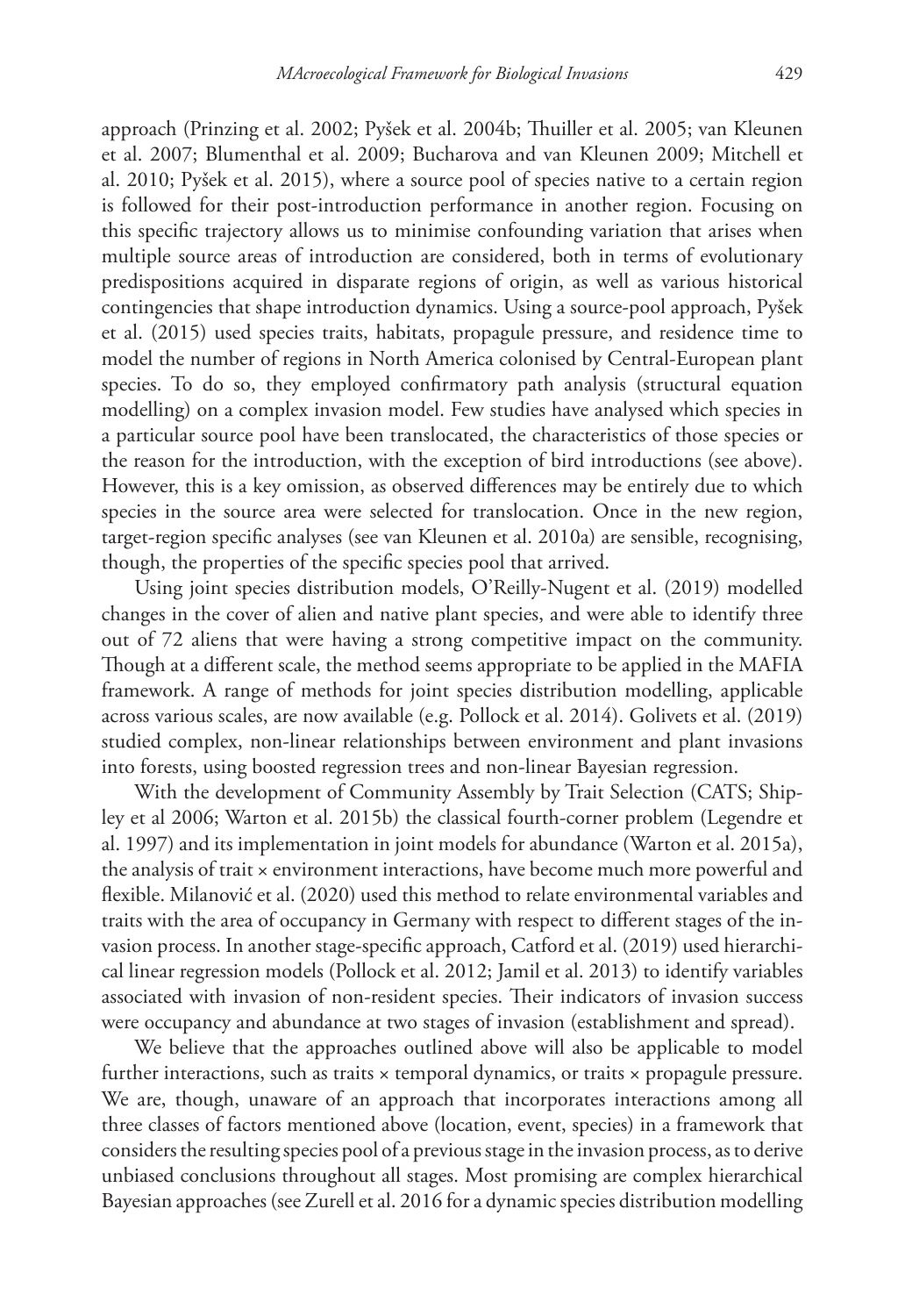approach) consisting of different submodules separately modelling each stage and providing the results to the next step in the analysis.

All the models above are only applicable if the data are of sufficient quality. Data gaps can constrain our understanding of invasion processes. In particular, we often know little about key anthropogenic factors – notably colonisation pressure and propagule pressure. These factors must be considered to obtain an unbiased view of the processes, but there are few reliable proxies for such factors (Blackburn et al. 2020). Similarly, analyses can be biased if data on key species traits are missing (e.g. because they are logistically difficult to collect, such as reproductive traits of plants; Moravcová et al. 2015). Therefore, data should be collected in a comparative manner, rather than taken from opportunistic observational data. Such ad hoc data will be biased by habitat, native vs invaded region (Parker et al. 2013), and other contexts, and hence frequently show larger within-species variation than among-species variation (see Kattge et al. 2020). For example, fecundity expressed as the amount of seeds produced, based on data collected in a comparative manner, was one of the most important traits discriminating naturalised and invasive species in the Czech flora (Moravcová et al. 2010, 2015). More detailed information on seed bank longevity beyond the simple categorisation based on whether a species builds a persistent seed bank (Kleyer et al. 2008), such as the amount, density, and survival times of seeds in the soil is also still largely not available, yet this trait has been recently shown to be of importance for naturalisation and invasion (Gioria et al. 2012, 2014). Similarly, increasing knowledge on dates of introduction of alien species to particular regions of the world and accumulation of such data in the First Records Database has improved our understanding of temporal dynamics of biological invasions at the global scale (Seebens et al. 2017, 2018). For the detection of alien species, remote sensing techniques represent a promising tool for obtaining information across large scales on some components of MAFIA such as habitat structure, resource availability, land-use, as well as proxies for propagule pressure (e.g. Weiers et al. 2004; Huang and Asner 2009; Skowronek et al. 2017; Vaz et al. 2019). To date, remote sensing has largely been used to detect the spatial distribution of alien species in space and time, and its use to derive explanatory macroecological variables to interpret such patterns has so far been limited.

To some degree, incomplete data on invasions might be comparable to incomplete citizen science species distribution data. These suffer typically from heterogeneous and non-random sampling, false absences, false detections, and spatial autocorrelation in the data. To overcome these problems, occupancy models are increasingly used (Altwegg and Nichols 2019). They consist of two different elements, separating the observation process from biological processes. In invasion ecology, a module accounting for observational bias might be a solution. In the context of the MAFIA, it would be useful to explore whether a similar approach could be used, i.e. incorporating a model component accounting for imperfect detection or knowledge of introduction processes, but the field of model-based data integration is quite new and evolving (Isaac et al. 2020). Simple models, i.e. those just adding additional proxies as covariates, are likely to be inappropriate to account for the biases in knowledge and detection. In non-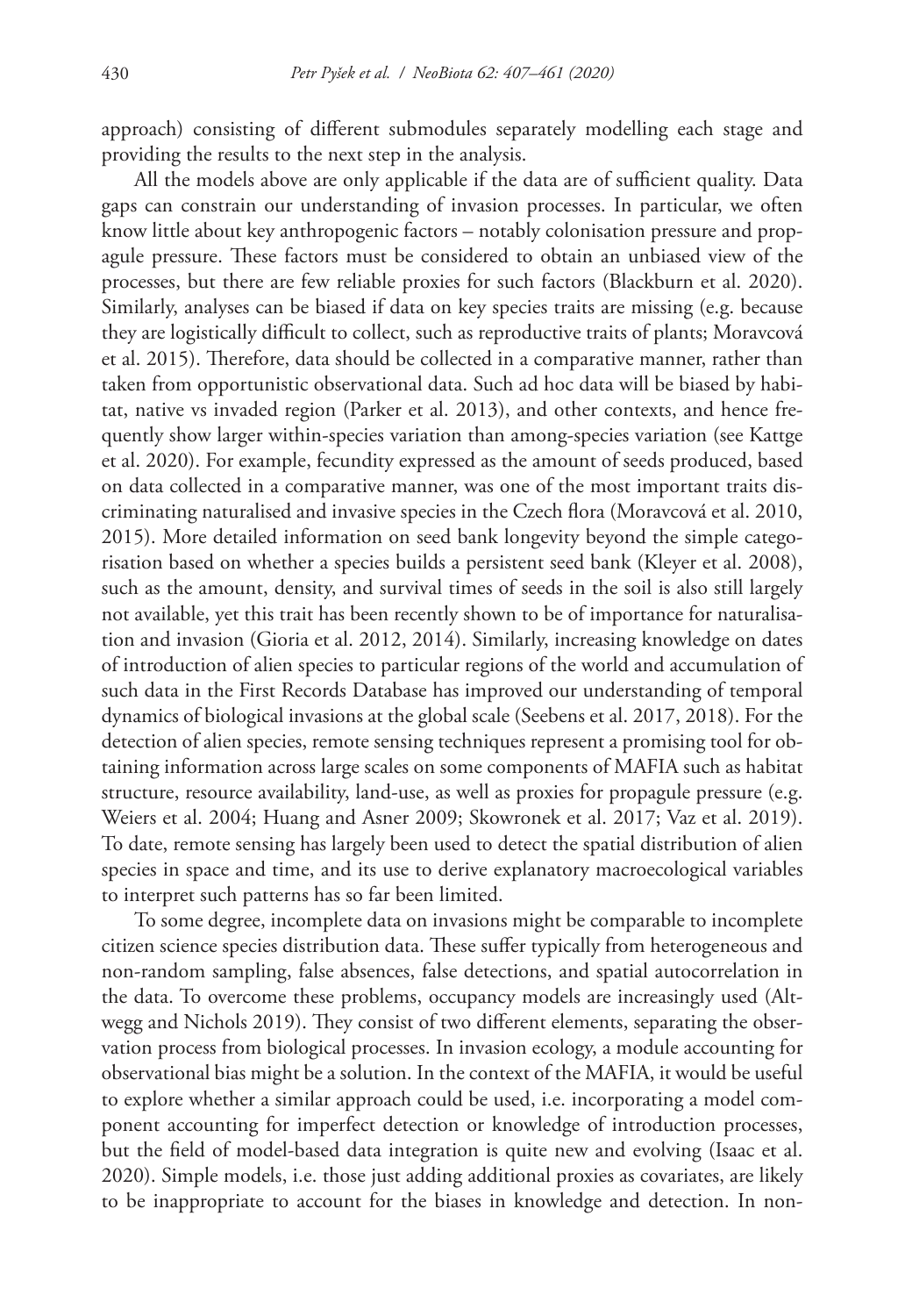manipulative observational studies in particular, one needs critically to discuss whether their data are appropriate to derive the conclusions drawn and which biases in input data are likely to cause certain biases in results.

Our understanding of the role of macroecological processes in invasions can only advance if we are able to build a mechanistic framework that incorporates the most relevant factors (event, location, species) and their interactions, as well as biases that arise through human selectivity along the invasion sequence, resulting from the fact that invasions are part of a 'coupled human and natural system' (Sinclair et al. 2020, see also Howard 2019). We believe that the MAFIA is helpful for conceptualising these issues, by explicitly identifying the pathway along which alien macroecological patterns develop, and how biases in observed patterns may be inserted by this pathway. This will hopefully help a mechanistic understanding to emerge. It may also help us to think critically about how we collect and analyse data, striving to measure the relevant factors in a meaningful way instead of indiscriminately adding proxies to oversimplified models. Only if we manage to combine both will invasion ecology become a more predictive discipline.

### **Acknowledgements**

This paper emerged from a workshop on 'Frameworks used in Invasion Science' hosted by the DSI-NRF Centre of Excellence for Invasion Biology in Stellenbosch, South Africa, 11–13 November 2019, and supported by the National Research Foundation of South Africa and Stellenbosch University. PP, JP and AN were supported by EXPRO grant no. 19-28807X (Czech Science Foundation) and long-term research development project RVO 67985939 (The Czech Academy of Sciences). SB was supported by the Belmont Forum-BiodivERsA International joint call project "InvasiBES" (PCI2018– 092939) and the Swiss National Science Foundation (grant no. 31003A\_179491 and 31BD30\_184114). IK acknowledges funding from the Belmont Forum-BiodivERsA International joint call project AlienScenarios (German Ministry for Education and Research grant 01LC1807C). DMR received support from the DSI-NRF Centre of Excellence for Invasion Biology, the National Research Foundation and the Oppenheimer Memorial Trust (grant 18576/03). JRUW acknowledges support from the South African Department of Forestry, Fisheries, and the Environment (DFFtE) noting that this publication does not necessarily represent the views or opinions of DFFtE or its employees. We thank Ingo Kowarik, Joana Vicente and Curt Daehler for helpful comments on the manuscript.

#### **References**

Alcaraz C, Vila-Gispert A, García-Berthou E (2005) Profiling invasive fish species: The importance of phylogeny and human use. Diversity and Distributions 11: 289–298. [https://doi.](https://doi.org/10.1111/j.1366-9516.2005.00170.x) [org/10.1111/j.1366-9516.2005.00170.x](https://doi.org/10.1111/j.1366-9516.2005.00170.x)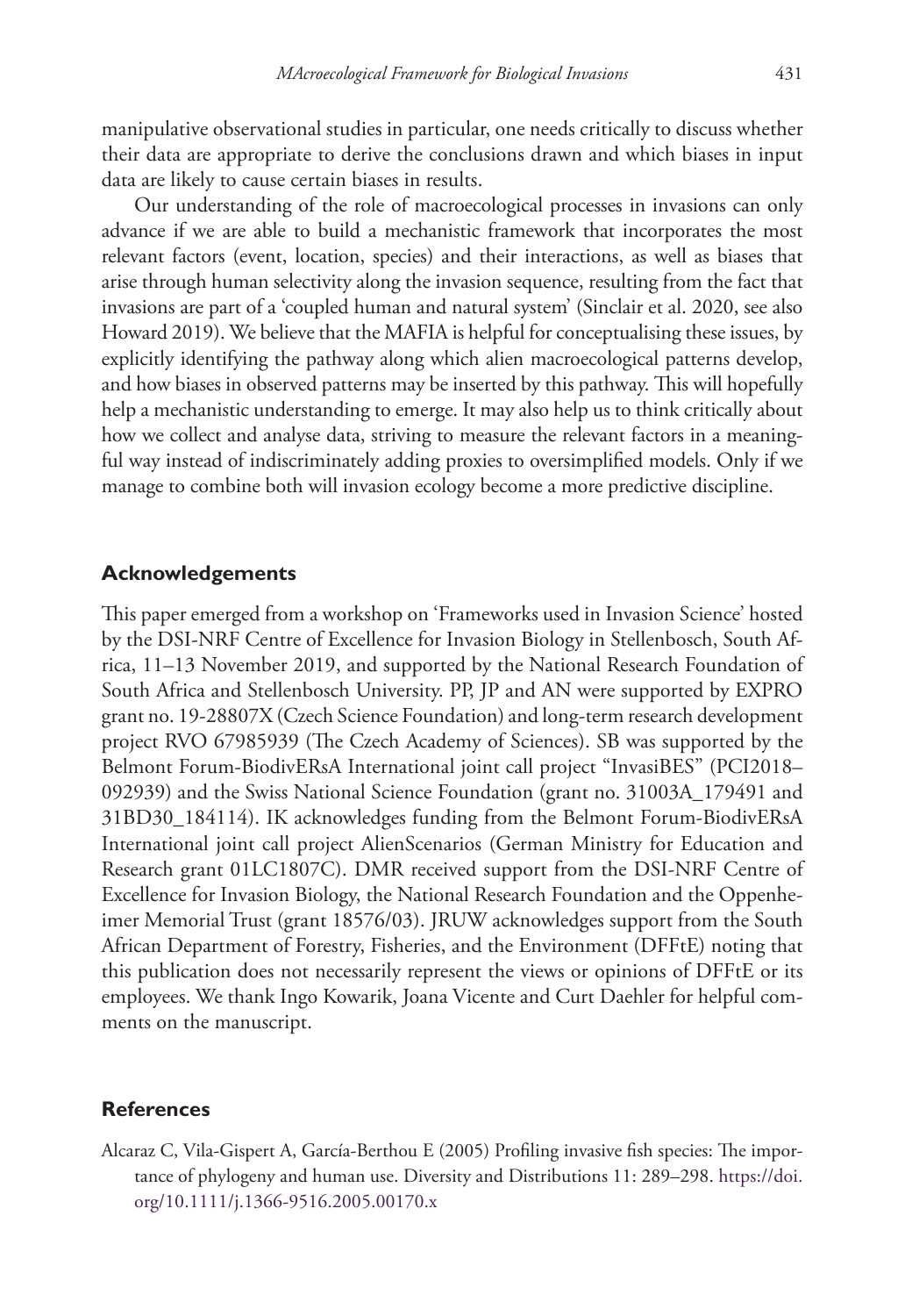- Alexander JM, Kueffer C, Daehler CC, Edwards PJ, Pauchard A, Seipel T, MIREN Consortium (2011) Assembly of nonnative floras along elevational gradients explained by directional ecological filtering. Proceedings of the National Academy of Sciences of the United States of America 108: 656–661. <https://doi.org/10.1073/pnas.1013136108>
- Allen CR, Nemec KT, Wardwell DA, Hoffman JD, Brust M, Decker KL, Fogell D, Hogue J, Lotz A, Miller T, Pummill M, Ramirez‐Yañez LE, Uden DR (2013) Predictors of regional establishment success and spread of introduced non‐indigenous vertebrates. Global Ecology and Biogeography 22: 889–899.<https://doi.org/10.1111/geb.12054>
- Allen WL, Street SE, Capellini I (2017) Fast life history traits promote invasion success in amphibians and reptiles. Ecology Letters 20: 222–230.<https://doi.org/10.1111/ele.12728>
- Altwegg R, Nichols JD (2019) Occupancy models for citizen‐science data. Methods in Ecology and Evolution 10: 8–21. <https://doi.org/10.1111/2041-210X.13090>
- Amiel JJ, Tingley R, Shine R (2011) Smart moves: Effects of relative brain size on establishment success of invasive amphibians and reptiles. PLoS ONE 6: e18277. [https://doi.](https://doi.org/10.1371/journal.pone.0018277) [org/10.1371/journal.pone.0018277](https://doi.org/10.1371/journal.pone.0018277)
- Andersen UV (1995) Comparison of dispersal strategies of alien and native species in the Danish flora. In: Pyšek P, Prach K, Rejmánek M, Wade M (Eds) Plant Invasions: General Aspects and Special Problems. SPB Academic, Amsterdam, 61–70.
- Aronson MF, Handel SN, Clemants SE (2007) Fruit type, life form and origin determine the success of woody plant invaders in an urban landscape. Biological Invasions 9: 465–475. <https://doi.org/10.1007/s10530-006-9053-1>
- Atwater DZ, Ervine C, Barney JN (2018) Climatic niche shifts are common in introduced plants. Nature Ecology and Evolution 2: 34–43. [https://doi.org/10.1038/s41559-017-](https://doi.org/10.1038/s41559-017-0396-z) [0396-z](https://doi.org/10.1038/s41559-017-0396-z)
- Bacon SJ, Aebi A, Calanca P, Bacher S (2014) Quarantine arthropod invasions in Europe: The role of climate, hosts and propagule pressure. Diversity and Distributions 20: 84–94. <https://doi.org/10.1111/ddi.12149>
- Ben Rais Lasram F, Tomasini JA, Guilhaumon F, Romdhane MS, Do Chi T, Mouillot D (2008) Ecological correlates of dispersal success of Lessepsian fishes. Marine Ecology Progress Series 363: 273–286.<https://doi.org/10.3354/meps07474>
- Blackburn TM, Cassey P, Duncan RP (2020) Colonization pressure: A second null model for invasion biology. Biological Invasions 22: 1221–1233. [https://doi.org/10.1007/s10530-](https://doi.org/10.1007/s10530-019-02183-7) [019-02183-7](https://doi.org/10.1007/s10530-019-02183-7)
- Blackburn TM, Cassey P, Lockwood JL (2009) The role of species traits in the establishment success of exotic birds. Global Change Biology 15: 2852–2860. [https://doi.org/10.1111/](https://doi.org/10.1111/j.1365-2486.2008.01841.x) [j.1365-2486.2008.01841.x](https://doi.org/10.1111/j.1365-2486.2008.01841.x)
- Blackburn TM, Duncan RP (2001a) Establishment patterns of exotic birds are constrained by non‐random patterns in introduction. Journal of Biogeography 28: 927–939. [https://doi.](https://doi.org/10.1046/j.1365-2699.2001.00597.x) [org/10.1046/j.1365-2699.2001.00597.x](https://doi.org/10.1046/j.1365-2699.2001.00597.x)
- Blackburn TM, Duncan RP (2001b) Determinants of establishment success in introduced birds. Nature 414: 195–197. <https://doi.org/10.1038/35102557>
- Blackburn TM, Essl F, Evans T, Hulme PE, Jeschke JM, Kühn I, Kumschick S, Marková Z, Mrugała A, Nentwig W, Pergl J, Pyšek P, Rabitsch W, Ricciardi A, Richardson DM, Sendek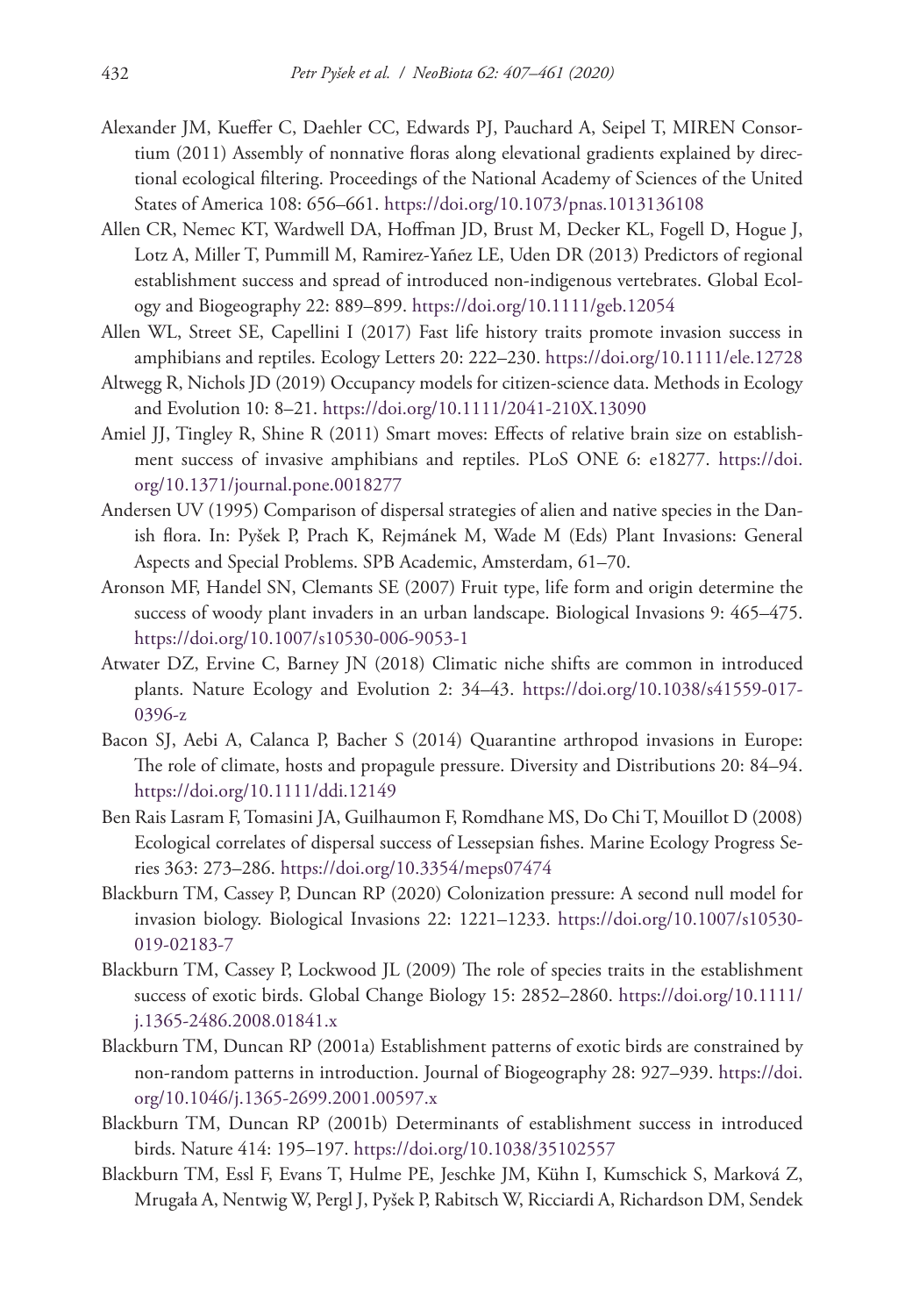A, Vilà M, Wilson JRU, Winter M, Genovesi P, Bacher S (2014) A unified classification of alien species based on the magnitude of their environmental impacts. PLoS Biology 12: e1001850.<https://doi.org/10.1371/journal.pbio.1001850>

- Blackburn TM, Pyšek P, Bacher S, Carlton JT, Duncan RP, Jarošík V, Wilson JRU, Richardson DM (2011) A proposed unified framework for biological invasions. Trends in Ecology and Evolution 26: 333–339. <https://doi.org/10.1016/j.tree.2011.03.023>
- Blackburn TM, Redding DW, Dyer EE (2019) Bergmann's rule in alien birds. Ecography 42: 102–110.<https://doi.org/10.1111/ecog.03750>
- Blumenthal DM (2006) Interactions between resource availability and enemy release in plant invasion. Ecology Letters 9: 887–895.<https://doi.org/10.1111/j.1461-0248.2006.00934.x>
- Blumenthal D, Mitchell CE, Pyšek P, Jarošík V (2009) Synergy between pathogen release and resource availability in plant invasion. Proceedings of the National Academy of Sciences of the United States of America 106: 7899–7904. [https://doi.org/10.1073/](https://doi.org/10.1073/pnas.0812607106) [pnas.0812607106](https://doi.org/10.1073/pnas.0812607106)
- Bomford M, Darbyshire RO, Randall L (2009a) Determinants of establishment success for introduced exotic mammals. Wildlife Research 36: 192–202.<https://doi.org/10.1071/WR08055>
- Bomford M, Kraus F, Barry SC, Lawrence E (2009b) Predicting establishment success for alien reptiles and amphibians: A role for climate matching. Biological Invasions 11: 713–724. <https://doi.org/10.1007/s10530-008-9285-3>
- Booth BD, Murphy SD, Swanton CJ (2003) Plant invasions. In: Booth BD, Murphy SD, Swanton CJ (Eds) Weed Ecology in Natural and Agricultural Systems. CABI Publishing, Wallingford, 235–254. <https://doi.org/10.1079/9780851995281.0235>
- Brandenburger CR, Sherwin WB, Creer SM, Buitenwerf R, Poore AGB, Frankham R, Finnerty PB, Moles AT (2019) Rapid reshaping: The evolution of morphological changes in an introduced beach daisy. Proceedings of the Royal Society B 286: 20181713. [https://doi.](https://doi.org/10.1098/rspb.2018.1713) [org/10.1098/rspb.2018.1713](https://doi.org/10.1098/rspb.2018.1713)
- Brändle M, Stadler J, Klotz S, Brandl R (2003) Distributional range size of weedy plant species is correlated to germination patterns. Ecology 84: 136–144. [https://doi.org/10.1890/0012-](https://doi.org/10.1890/0012-9658(2003)084%5B0136:DRSOWP%5D2.0.CO;2) [9658\(2003\)084\[0136:DRSOWP\]2.0.CO;2](https://doi.org/10.1890/0012-9658(2003)084%5B0136:DRSOWP%5D2.0.CO;2)
- Brondizio ES, Settele J, Díaz S, Ngo HT [Eds] (2019) Global assessment report on biodiversity and ecosystem services. Summary for Policymakers. IPBES Secretariat, Bonn.
- Bucharova A, van Kleunen M (2009) Introduction history and species characteristics partly explain naturalization success of North American woody species in Europe. Journal of Ecology 97: 230–238. <https://doi.org/10.1111/j.1365-2745.2008.01469.x>
- Cadotte MW, Hamilton MA, Murray BR (2009) Phylogenetic relatedness and plant invader success across two spatial scales. Diversity and Distributions 15: 481–488. [https://doi.](https://doi.org/10.1111/j.1472-4642.2009.00560.x) [org/10.1111/j.1472-4642.2009.00560.x](https://doi.org/10.1111/j.1472-4642.2009.00560.x)
- Cadotte MW, Lovett-Doust J (2001) Ecological and taxonomic differences between native and introduced plants of southwestern Ontario. Écoscience 8: 230–238. [https://doi.org/10.10](https://doi.org/10.1080/11956860.2001.11682649) [80/11956860.2001.11682649](https://doi.org/10.1080/11956860.2001.11682649)
- Cadotte MW, Murray BR, Lovett-Doust J (2006) Evolutionary and ecological influences of plant invader success in the flora of Ontario. Écoscience 13: 388–395. [https://doi.](https://doi.org/10.2980/i1195-6860-13-3-388.1) [org/10.2980/i1195-6860-13-3-388.1](https://doi.org/10.2980/i1195-6860-13-3-388.1)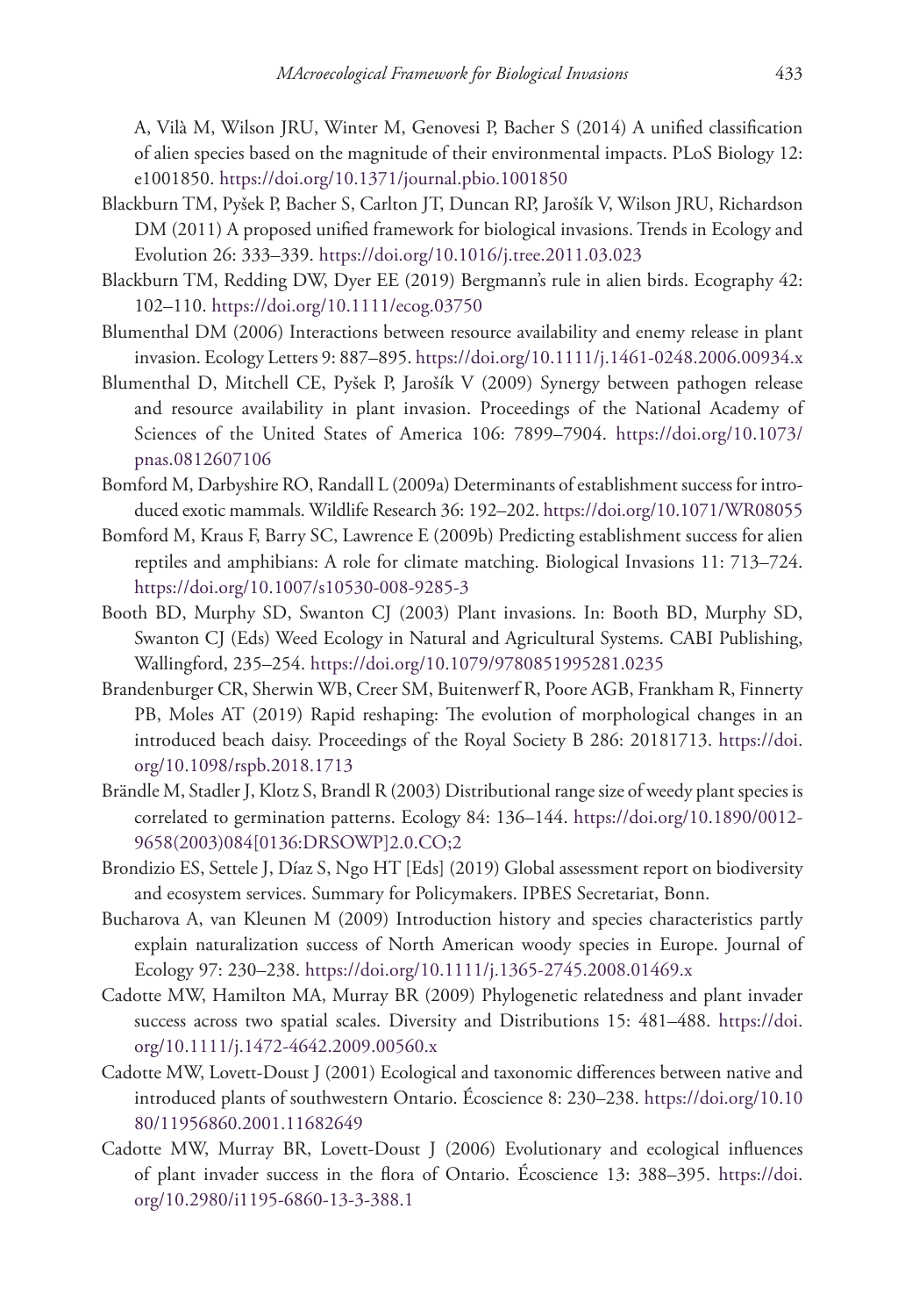- Canavan S, Richardson DM, Visser V, Le Roux JJ, Vorontsova MS, Wilson JRU (2017) The global distribution of bamboos: Assessing correlates of introduction and invasion. AoB Plants 9: plw078. <https://doi.org/10.1093/aobpla/plw078>
- Capellini I, Baker J, Allen WL, Street SE, Venditti C (2015) The role of life history traits in mammalian invasion success. Ecology Letters 18: 1099–1107. [https://doi.org/10.1111/](https://doi.org/10.1111/ele.12493) [ele.12493](https://doi.org/10.1111/ele.12493)
- Capinha C, Essl F, Seebens H, Pereira HM, Kühn I (2018) Models of alien species richness show moderate predictive accuracy and poor transferability. NeoBiota 38: 77–96. [https://](https://doi.org/10.3897/neobiota.38.23518) [doi.org/10.3897/neobiota.38.23518](https://doi.org/10.3897/neobiota.38.23518)
- Cassey P, Blackburn TM, Duncan RP, Lockwood JL (2005) Lessons from the establishment of exotic species: A meta-analytical case study using birds. Journal of Animal Ecology 74: 250–258.<https://doi.org/10.1111/j.1365-2656.2005.00918.x>
- Cassey P, Blackburn TM, Jones KE, Lockwood JL (2004a) Mistakes in the analysis of exotic species establishment: Source pool designation and correlates of introduction success among parrots (Psittaciformes) of the world. Journal of Biogeography 31: 277–284. <https://doi.org/10.1046/j.0305-0270.2003.00979.x>
- Cassey P, Blackburn TM, Russell G, Jones KE, Lockwood JL (2004a) Influences on the transport and establishment of exotic bird species: An analysis of the parrots (Psittaciformes) of the world. Global Change Biology 10: 417–426. [https://doi.org/10.1111/j.1529-](https://doi.org/10.1111/j.1529-8817.2003.00748.x) [8817.2003.00748.x](https://doi.org/10.1111/j.1529-8817.2003.00748.x)
- Cassey P, Blackburn TM, Sol D, Duncan RP, Lockwood JL (2004b) Global patterns of introduction effort and establishment success in birds. Proceedings of the Royal Society of London B 271 (Suppl 6): S405–S408. <https://doi.org/10.1098/rsbl.2004.0199>
- Cassey P, Blackburn TM, Sol D, Duncan RP, Lockwood JL (2004c) Introduction effort and establishment success in birds. Proceedings of the Royal Society of London B 271: S405– S408.<https://doi.org/10.1098/rsbl.2004.0199>
- Castro SA, Figueroa JA, Muñoz-Schick M, Jaksic FM (2005) Minimum residence time, biogeographical origin, and life cycle as determinants of the geographical extent of naturalized plants in continental Chile. Diversity and Distributions 11: 183–191. [https://doi.](https://doi.org/10.1111/j.1366-9516.2005.00145.x) [org/10.1111/j.1366-9516.2005.00145.x](https://doi.org/10.1111/j.1366-9516.2005.00145.x)
- Castro-Díez P, Godoy O, Saldana A, Richardson DM (2011) Predicting invasiveness of Australian acacias on the basis of their native climatic affinities, life history traits and human use. Diversity and Distributions 17: 934–945. [https://doi.org/10.1111/j.1472-](https://doi.org/10.1111/j.1472-4642.2011.00778.x) [4642.2011.00778.x](https://doi.org/10.1111/j.1472-4642.2011.00778.x)
- Catford JA, Baumgartner JB, Vesk PA, White M, Buckley YM, McCarthy MA (2016) Disentangling the four demographic dimensions of species invasiveness. Journal of Ecology 104: 1745–1758.<https://doi.org/10.1111/1365-2745.12627>
- Catford JA, Jansson R, Nilsson C (2009) Reducing redundancy in invasion ecology by integrating hypotheses into a single theoretical framework. Diversity and Distributions 15: 22–40. <https://doi.org/10.1111/j.1472-4642.2008.00521.x>
- Catford JA, Smith AL, Wragg PD, Clark AT, Kosmala M, Cavender-Bares J, Reich PB, Tilman D (2019) Traits linked with species invasiveness and community invasibility vary with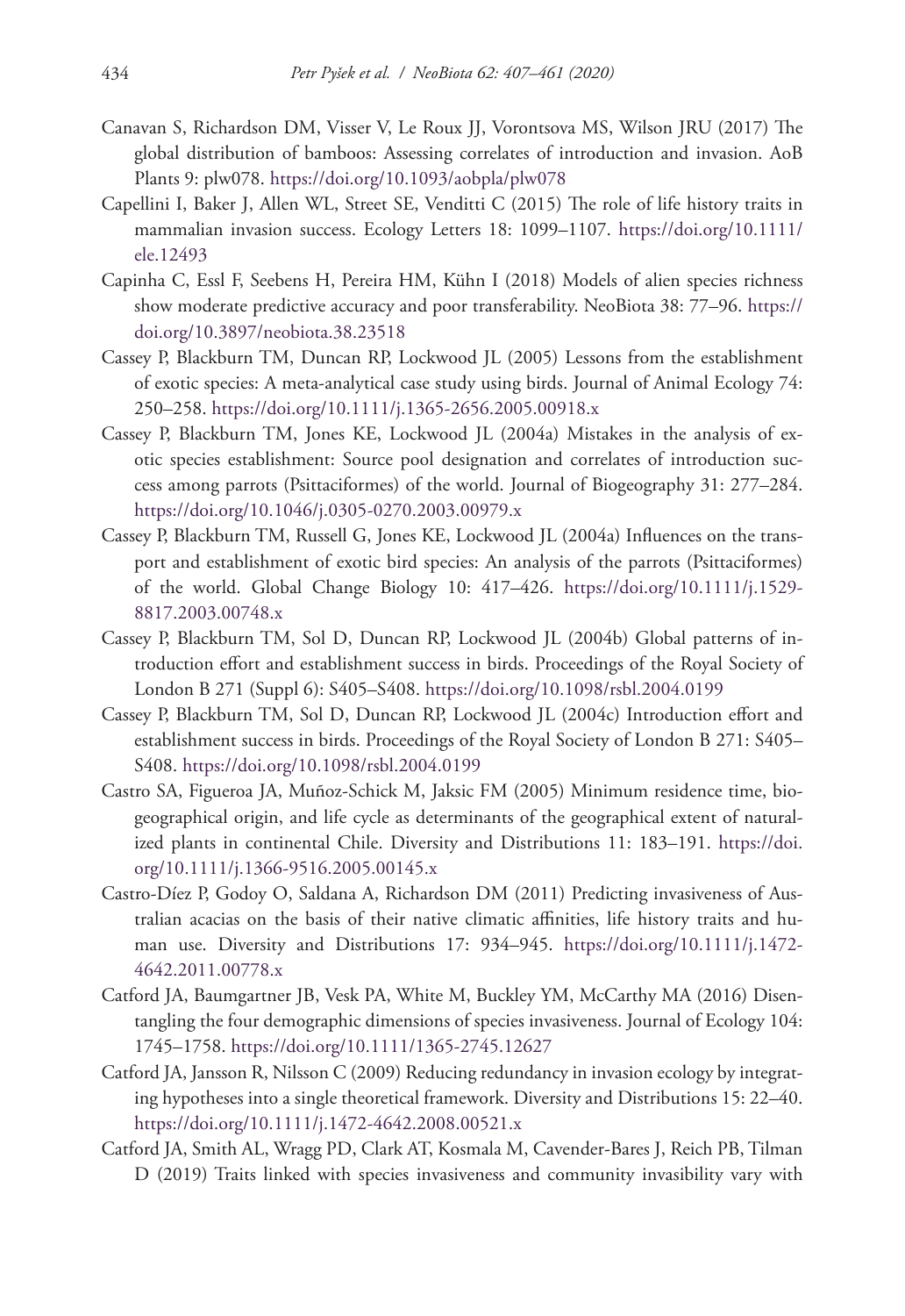time, stage and indicator of invasion in a long-term grassland experiment. Ecology Letters 22: 593–604.<https://doi.org/10.1111/ele.13220>

- Catford JA, Vesk PA, Richardson DM, Pyšek P (2012) Quantifying levels of biological invasion: Towards the objective classification of invaded and invasible ecosystems. Global Change Biology 18: 44–62. <https://doi.org/10.1111/j.1365-2486.2011.02549.x>
- Chaneton EJ, Perelman SB, Omacini M, León RJC (2002) Grazing, environmental heterogeneity, and alien plant invasions in temperate Pampa grasslands. Biological Invasions 4: 7–24.<https://doi.org/10.1023/A:1020536728448>
- Chytrý SM, Hennekens SM, Jiménez-Alfaro B, Knollová I, Dengler J, Jansen F, Landucci F, Schaminée JHJ, Aćić S, Agrillo E, Ambarlı D, Angelini P, Apostolova I, Attorre F, Berg C, Bergmeier E, Biurrun I, Botta‐Dukát Z, Brisse H, Campos JA, Carlón L, Čarni A, Casella L, Csiky J, Ćušterevska R, Stevanović ZD, Danihelka J, De Bie E, de Ruffray P, De Sanctis M, Dickoré WB, Dimopoulos P, Dubyna D, Dziuba T, Ejrnæs R, Ermakov N, Ewald J, Fanelli G, Fernández‐González F, FitzPatrick Ú, Font X, García‐Mijangos I, Gavilán RG, Golub V, Guarino R, Haveman R, Indreica A, Gürsoy DI, Jandt U, Janssen JAM, Jiroušek M, Kącki Z, Kavgacı A, Kleikamp M, Kolomiychuk V, Ćuk MK, Krstonošić D, Kuzemko A, Lenoir J, Lysenko T, Marcenò C, Martynenko V, Michalcová D, Moeslund JE, Onyshchenko V, Pedashenko H, Pérez‐Haase A, Peterka T, Prokhorov V, Rašomavičius V, Rodríguez‐Rojo MP, Rodwell JS, Rogova T, Ruprecht E, Rūsiņa S, Seidler G, Šibík J, Šilc UZ, Sopotlieva D, Stančić Z, Svenning J-C, Swacha G, Tsiripidis I, Turtureanu PD, Uğurlu E, Uogintas D, Valachovič M, Vashenyak Yu, Vassilev K, Venanzoni R, Virtanen R, Weekes L, Willner W, Wohlgemuth T, Yamalov S (2016) European Vegetation Archive (EVA): An integrated database of European vegetation plots. Applied Vegetation Science 19: 173–180.<https://doi.org/10.1111/avsc.12191>
- Chytrý M, Jarošík V, Pyšek P, Hájek O, Knollová I, Tichý L, Danihelka J (2008a) Separating habitat invasibility by alien plants from the actual level of invasion. Ecology 89: 1541– 1553.<https://doi.org/10.1890/07-0682.1>
- Chytrý M, Maskell LC, Pino J, Pyšek P, Vilà M, Font X, Smart SM (2008b) Habitat invasions by alien plants: A quantitative comparison among Mediterranean, subcontinental and oceanic regions of Europe. Journal of Applied Ecology 45: 448–458. [https://doi.org/10.1111/](https://doi.org/10.1111/j.1365-2664.2007.01398.x) [j.1365-2664.2007.01398.x](https://doi.org/10.1111/j.1365-2664.2007.01398.x)
- Chytrý M, Pyšek P, Tichý L, Knollová I, Danihelka J (2005) Invasions by alien plants in the Czech Republic: A quantitative assessment across habitats. Preslia 77: 339–354.
- Colautti RI (2005) Are characteristics of introduced salmonid fishes biased by propagule pressure? Canadian Journal of Fisheries and Aquatic Sciences 62: 950–959. [https://doi.](https://doi.org/10.1139/f05-002) [org/10.1139/f05-002](https://doi.org/10.1139/f05-002)
- Colautti RI, Grigorovich IA, MacIsaac HJ (2006) Propagule pressure: A null model for biological invasions. Biological Invasions 8: 1023–1037.<https://doi.org/10.1007/s10530-005-3735-y>
- Colautti RI, Parker JD, Cadotte MW, Pyšek P, Brown CS, Sax DF, Richardson DM (2014) Quantifying the invasiveness of species. NeoBiota 21: 7–27.<https://doi.org/10.3897/neobiota.21.5310>
- Crawley MJ, Harvey PH, Purvis A (1996) Comparative ecology of the native and alien floras of the British Isles. Philosophical Transactions of the Royal Society of London B 351: 1251–1259.<https://doi.org/10.1098/rstb.1996.0108>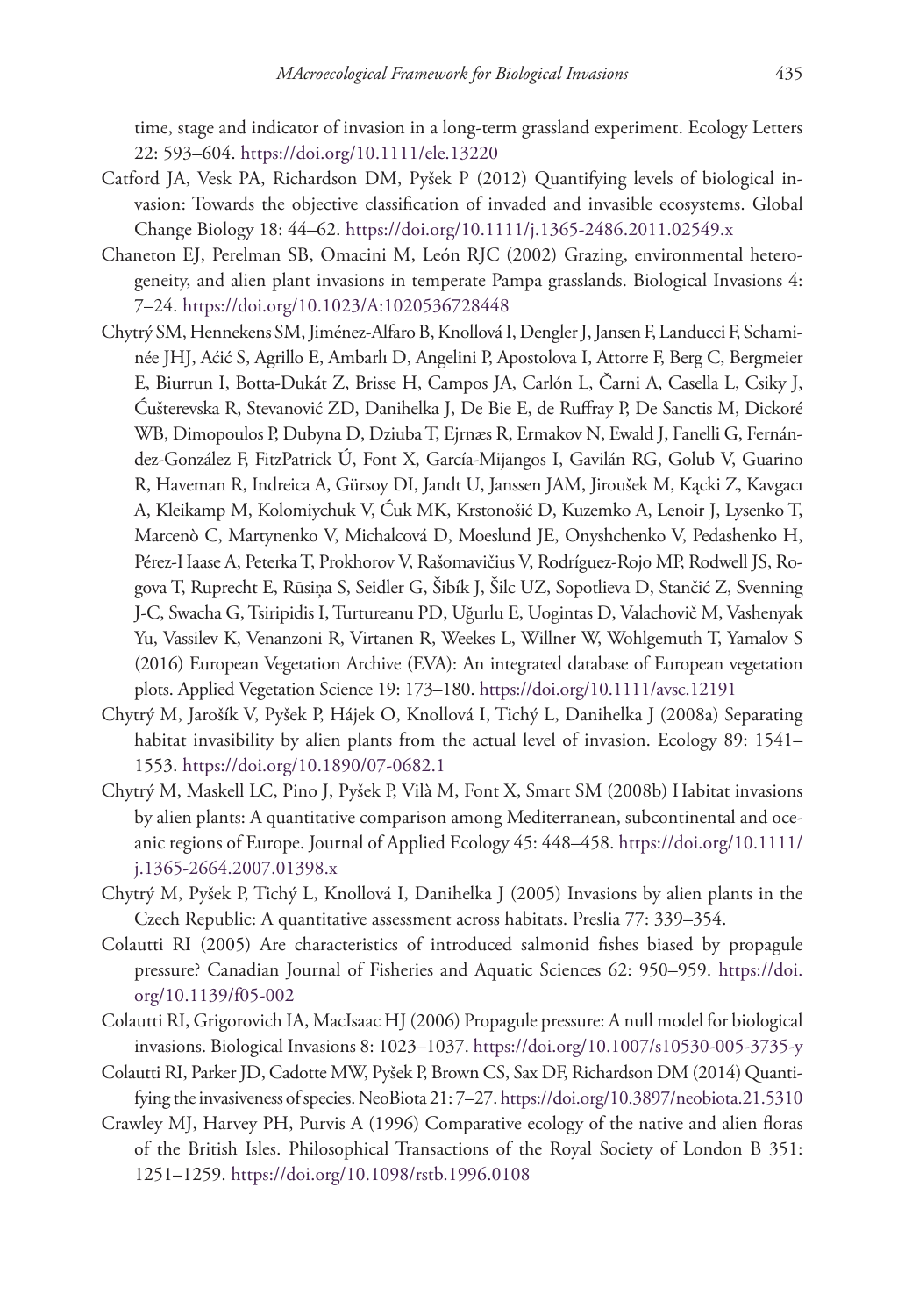- Datta A, Schweiger O, Kühn I (2019) Niche expansion of the invasive plant species *Ageratina adenophora* despite evolutionary constraints. Journal of Biogeography 47: 1306–1315. <https://doi.org/10.1111/jbi.13579>
- Dawson W, Burslem DFRP, Hulme PE (2009) Factors explaining alien plant invasion success in a tropical ecosystem differ at each stage of invasion. Journal of Ecology 97: 657–665. <https://doi.org/10.1111/j.1365-2745.2009.01519.x>
- Dawson W, Moser D, van Kleunen M, Kreft H, Pergl J, Pyšek P, Weigelt P, Winter M, Lenzner B, Blackburn TM, Dyer EE, Cassey P, Scrivens SL, Economo EP, Guénard B, Capinha C, Seebens H, García-Díaz P, Nentwig W, García-Berthou E, Casal C, Mandrak NE, Fuller P, Meyer C, Essl F (2017) Global hotspots and correlates of alien species richness across taxonomic groups. Nature Ecology and Evolution 1: 0186.<https://doi.org/10.1038/s41559-017-0186>
- Dehnen‐Schmutz K, Touza J, Perrings C, Williamson M (2007a) A century of the ornamental plant trade and its impact on invasion success. Diversity and Distributions 13: 527–534. <https://doi.org/10.1111/j.1472-4642.2007.00359.x>
- Dehnen-Schmutz K, Touza J, Perrings C, Williamson M (2007b) The horticultural trade and ornamental plant invasions in Britain. Conservation Biology 21: 224–231. [https://doi.](https://doi.org/10.1111/j.1523-1739.2006.00538.x) [org/10.1111/j.1523-1739.2006.00538.x](https://doi.org/10.1111/j.1523-1739.2006.00538.x)
- Devin S, Beisel JN (2007) Biological and ecological characteristics of invasive species: A gammarid study. Biological Invasions 9: 13–24.<https://doi.org/10.1007/s10530-006-9001-0>
- di Castri F (1989) History of biological invasions with special emphasis on the Old World. In: Drake JA, Mooney HA, di Castri F, Groves RH, Kruger FJ, Rejmánek M, Williamson M (Eds) Biological Invasions: A Global Perspective. John Wiley and Sons, Chichester, 30 pp.
- Diez JM, Williams PA, Randall RP, Sullivan JJ, Hulme PE, Duncan RP (2009) Learning from failures: Testing broad taxonomic hypotheses about plant naturalization. Ecology Letters 12: 1174–1183.<https://doi.org/10.1111/j.1461-0248.2009.01376.x>
- Divíšek J, Chytrý M, Beckage B, Gotelli NJ, Lososová Z, Pyšek P, Richardson DM, Molofsky J (2018) Similarity of introduced plant species to native ones facilitates naturalization, but differences enhance invasion success. Nature Communications 9: 4631. [https://doi.](https://doi.org/10.1038/s41467-018-06995-4) [org/10.1038/s41467-018-06995-4](https://doi.org/10.1038/s41467-018-06995-4)
- Donaldson JE, Hui C, Richardson DM, Robertson MP, Webber BL, Wilson JRU (2014) Invasion trajectory of alien trees: The role of introduction pathway and planting history. Global Change Biology 20: 1527–1537. <https://doi.org/10.1111/gcb.12486>
- Drake JM (2007) Parental investment and fecundity, but not brain size, are associated with establishment success in introduced fishes. Functional Ecology 21: 963–968. [https://doi.](https://doi.org/10.1111/j.1365-2435.2007.01318.x) [org/10.1111/j.1365-2435.2007.01318.x](https://doi.org/10.1111/j.1365-2435.2007.01318.x)
- Drake JA, Mooney HA, di Castri F, Groves RH, Kruger FJ, Rejmánek M, Williamson M [Eds] (1989) Biological Invasions: A Global Perspective. John Wiley and Sons, Chichester, 525 pp.
- Duggan IC, Rixon CAM, MacIsaac HJ (2006) Popularity and propagule pressure: Determinants of introduction and establishment of aquarium fish. Biological Invasions 8: 377– 382.<https://doi.org/10.1007/s10530-004-2310-2>
- Duncan RP (1997) The role of competition and introduction effort in the success of passeriform birds introduced to New Zealand. American Naturalist 149: 903–915. [https://doi.](https://doi.org/10.1086/286029) [org/10.1086/286029](https://doi.org/10.1086/286029)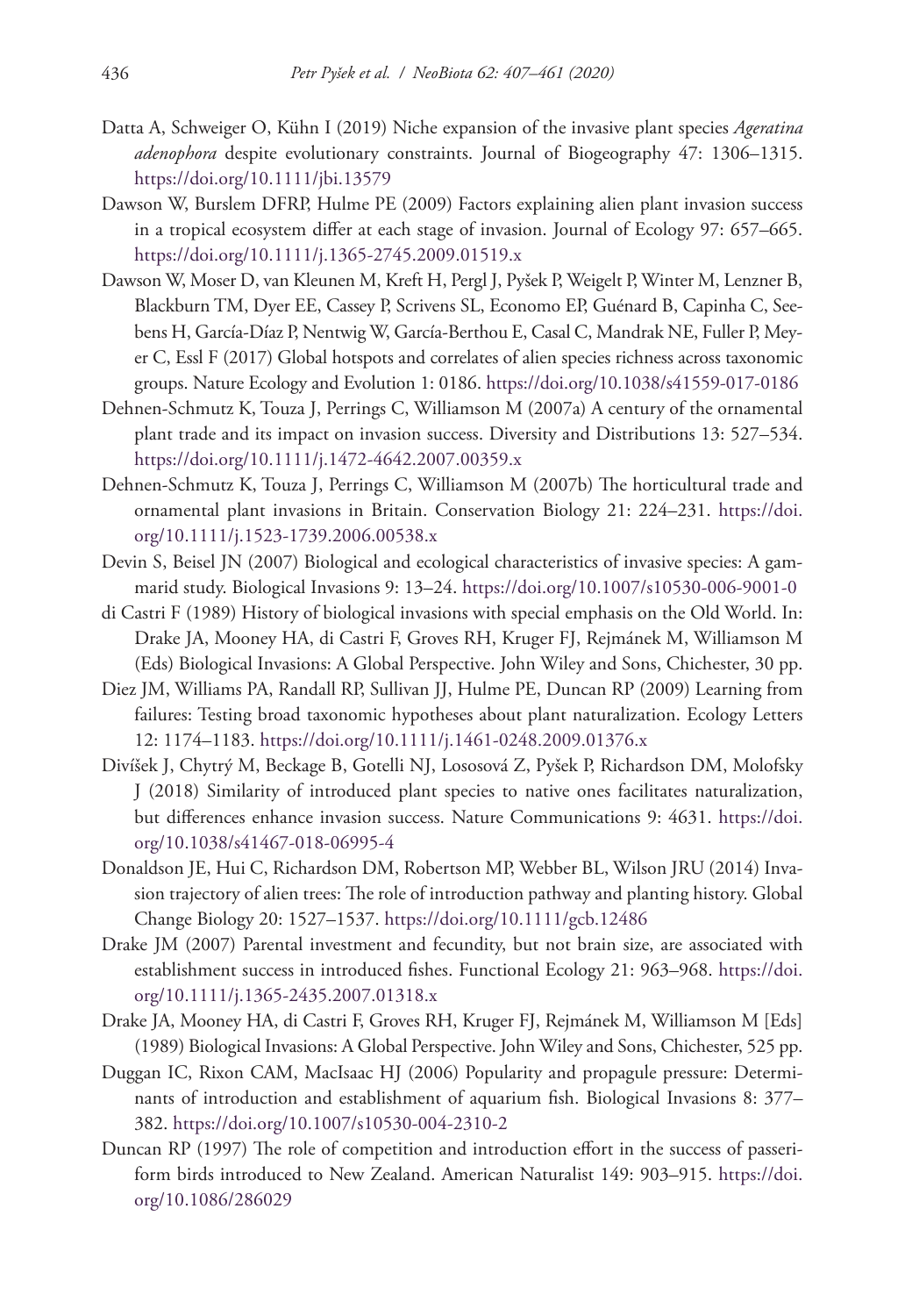- Duncan RP (2016) How propagule size and environmental suitability jointly determine establishment success: A test using dung beetle introductions. Biological Invasions 18: 985– 996.<https://doi.org/10.1007/s10530-016-1083-8>
- Duncan RP, Blackburn TM, Sol D (2003) The ecology of bird introductions. Annual Review of Ecology, Evolution, and Systematics 34: 71–98. [https://doi.org/10.1146/annurev.ecol](https://doi.org/10.1146/annurev.ecolsys.34.011802.132353)[sys.34.011802.132353](https://doi.org/10.1146/annurev.ecolsys.34.011802.132353)
- Duncan RP, Bomford M, Forsyth DM, Conibear L (2001) High predictability in introduction outcomes and the geographical range size of introduced Australian birds: A role for climate. Journal of Animal Ecology 70: 621–632.<https://doi.org/10.1046/j.1365-2656.2001.00517.x>
- Duncan RP, Cassey P, Pigot AL, Blackburn TM (2019) A general model for alien species richness. Biological Invasions 21: 2665–2677.<https://doi.org/10.1007/s10530-019-02003-y>
- Dyer EE, Cassey P, Redding DW, Collen B, Franks V, Gaston KJ, Jones KE, Kark S, Orme CDL, Blackburn TM (2017) The global distribution and drivers of alien bird species richness. PLoS Biology 15: e2000942.<https://doi.org/10.1371/journal.pbio.2000942>
- Dyer EE, Franks V, Cassey P, Collen B, Cope RC, Jones KE, Sekerçioglu CH, Blackburn TM (2016) A global analysis of the determinants of alien geographical range size in birds. Global Ecology and Biogeography 25: 1346–1355. <https://doi.org/10.1111/geb.12496>
- Dyer EE, Redding DW, Cassey P, Collen B, Blackburn TM (2020) Evidence for Rapoport's Rule and latitudinal patterns in the distribution of alien bird species. Journal of Biogeography 47: 1362–1372. <https://doi.org/10.1111/jbi.13825>
- Early R, Sax DF (2014) Niche shift during naturalization. Global Ecology and Biogeography 23: 1356-1365. <https://doi.org/10.1111/geb.12208>
- Ellstrand NC, Schierenbeck KA (2000) Hybridization as a stimulus for the evolution of invasiveness in plants? Proceedings of the National Academy of Sciences of the United States of America 97: 7043–7050. <https://doi.org/10.1073/pnas.97.13.7043>
- Enders M, Havemann F, Ruland F, Bernard-Verdier M, Catford JA, Gómez-Aparicio L, Haider S, Heger T, Kueffer C, Kühn I, Meyerson LA, Musseau C, Novoa A, Ricciardi A, Sagouis A, Schittko C, Strayer DL, Vilà M, Essl F, Hulme PE, van Kleunen M, Kumschick S, Lockwood JL, Mabey AL, McGeoch M, Palma E, Pyšek P, Saul W-C, Yannelli FA, Jeschke JM (2020) A conceptual map of invasion biology: Integrating hypotheses into a consensus network. Global Ecology and Biogeography 28: 978–991.<https://doi.org/10.1111/geb.13082>
- Enders M, Hütt M-T, Jeschke JM (2018) Drawing a map of invasion biology based on a network of hypotheses. Ecosphere 9: e02146.<https://doi.org/10.1002/ecs2.2146>
- Essl F, Bacher S, Blackburn TM, Booy O, Brundu G, Brunel S, Cardoso A-C, Eschen R, Gallardo B, Galil B, García-Berthou E, Genovesi P, Groom Q, Harrower C, Hulme PE, Katsanevakis S, Kenis M, Kühn I, Kumschick S, Martinou K, Nentwig W, O'Flynn C, Pagad S, Pergl J, Pyšek P, Rabitsch W, Richardson DM, Roques A, Roy H, Scalera R, Schindler S, Seebens H, Vanderhoeven S, Vilà M, Wilson JRU, Zenetos A, Jeschke JM (2015) Crossing frontiers in tackling pathways of biological invasions. BioScience 65: 769–782. [https://doi.](https://doi.org/10.1093/biosci/biv082) [org/10.1093/biosci/biv082](https://doi.org/10.1093/biosci/biv082)
- Essl F, Dawson W, Kreft H, Pergl J, Pyšek P, van Kleunen M, Weigelt P, Mang T, Dullinger S, Lenzner B, Moser D, Maurel N, Seebens H, Stein A, Weber E, Chatelain C, Inderjit, Genovesi P, Kartesz J, Morozova O, Nishino M, Novak PM, Pagad S, Shu W, Winter M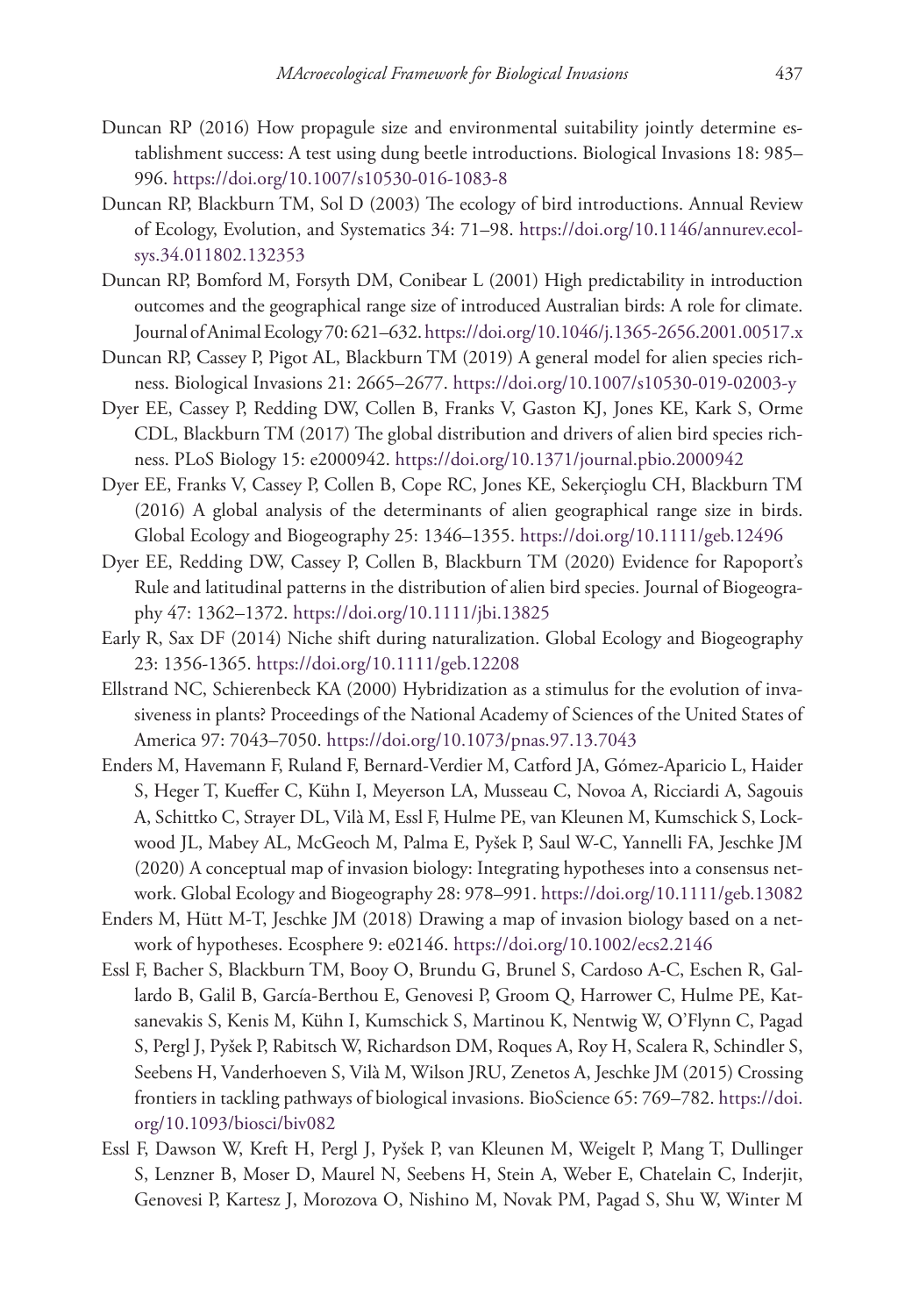(2019) Drivers of the relative richness of naturalized and invasive plant species on the Earth. AoB Plants 11: plz051. <https://doi.org/10.1093/biosci/biv082>

- Essl F, Dullinger S, Rabitsch W, Hulme PE, Hülber K, Jarošík V, Kleinbauer I, Krausmann F, Kühn I, Nentwig W, Vilà M, Genovesi P, Gherardi F, Desprez-Lousteau M-L, Roques A, Pyšek P (2011a) Socioeconomic legacy yields an invasion debt. Proceedings of the National Academy of Sciences of the United States of America 108: 203–207. [https://doi.](https://doi.org/10.1073/pnas.1011728108) [org/10.1073/pnas.1011728108](https://doi.org/10.1073/pnas.1011728108)
- Essl F, Mang T, Dullinger S, Moser D, Hulme PE (2011b) Macroecological drivers of alien conifer naturalizations worldwide. Ecography 34: 1076–1084. [https://doi.org/10.1111/](https://doi.org/10.1111/j.1600-0587.2011.06943.x) [j.1600-0587.2011.06943.x](https://doi.org/10.1111/j.1600-0587.2011.06943.x)
- Faurby S, Araújo MB (2017) Anthropogenic impacts weaken Bergmann's rule. Ecography 40: 683–684.<https://doi.org/10.1111/ecog.02287>
- Ferreira RB, Beard KH, Peterson SL, Poessel SA, Callahan CM (2012a) Establishment of introduced reptiles increases with the presence and richness of native congeners. Amphibia-Reptilia 33: 387–392.<https://doi.org/10.1163/15685381-00002841>
- Ferreira RB, Callahan CM, Poessel SA, Beard KH (2012b) Global assessment of establishment success for amphibian and reptile invaders. Wildlife Research 39: 637–640. [https://doi.](https://doi.org/10.1071/WR12051) [org/10.1071/WR12051](https://doi.org/10.1071/WR12051)
- Firn J, Moore JL, MacDougall AS, Borer ET, Seabloom EW, HilleRisLambers J, Harpole WS, Cleland EE, Brown CS, Knops JMH, Prober SM, Pyke DA, Farrell KA, Bakker JD, O'Halloran LR, Adler PB, Collins SL, D'Antonio CM, Crawley MJ, Wolkovich EM, La Pierre KJ, Melbourne BA, Hautier Y, Morgan JW, Leakey ADB, Kay A, McCulley R, Davies KF, Stevens CJ, Chu C-J, Holl KD, Klein JA, Fay PA, Hagenah N, Kirkman KP, Buckley YM (2011) Abundance of introduced species at home predicts abundance away in herbaceous communities. Ecology Letters 14: 274–281. [https://doi.org/10.1111/j.1461-](https://doi.org/10.1111/j.1461-0248.2010.01584.x) [0248.2010.01584.x](https://doi.org/10.1111/j.1461-0248.2010.01584.x)
- Flores-Moreno H, García-Treviño ES, Letten AD, Moles AT (2015) In the beginning: phenotypic change in three invasive species through their first two centuries since introduction. Biological Invasions 17: 1215–1225. <https://doi.org/10.1007/s10530-014-0789-8>
- Forcella F, Harvey SJ (1983) Relative abundance in an alien weed flora. Oecologia 59: 292– 295.<https://doi.org/10.1007/BF00378851>
- Forcella F, Wood JT (1984) Colonization potentials of alien weeds are related to their 'native' distributions: Implications for plant quarantine. Journal of the Australian Institute of Agricultural Science 50: 36–40.
- Forsyth DM, Duncan RP, Bomford M, Moore G (2004) Climatic suitability, life‐history traits, introduction effort, and the establishment and spread of introduced mammals in Australia. Conservation Biology 18: 557–569. <https://doi.org/10.1111/j.1523-1739.2004.00423.x>
- Foxcroft LC, Rouget M, Richardson DM, MacFadyen S (2004) Reconstructing fifty years of *Opuntia stricta* invasion in the Kruger National Park: environmental determinants and propagule pressure. Diversity and Distributions 10: 427–437. [https://doi.org/10.1111/](https://doi.org/10.1111/j.1366-9516.2004.00117.x) [j.1366-9516.2004.00117.x](https://doi.org/10.1111/j.1366-9516.2004.00117.x)
- Fridley JD, Sax DF (2014) The imbalance of nature: Revisiting a Darwinian framework for invasion biology. Global Ecology and Biogeography 23: 1157–1166. [https://doi.org/10.1111/](https://doi.org/10.1111/geb.12221) [geb.12221](https://doi.org/10.1111/geb.12221)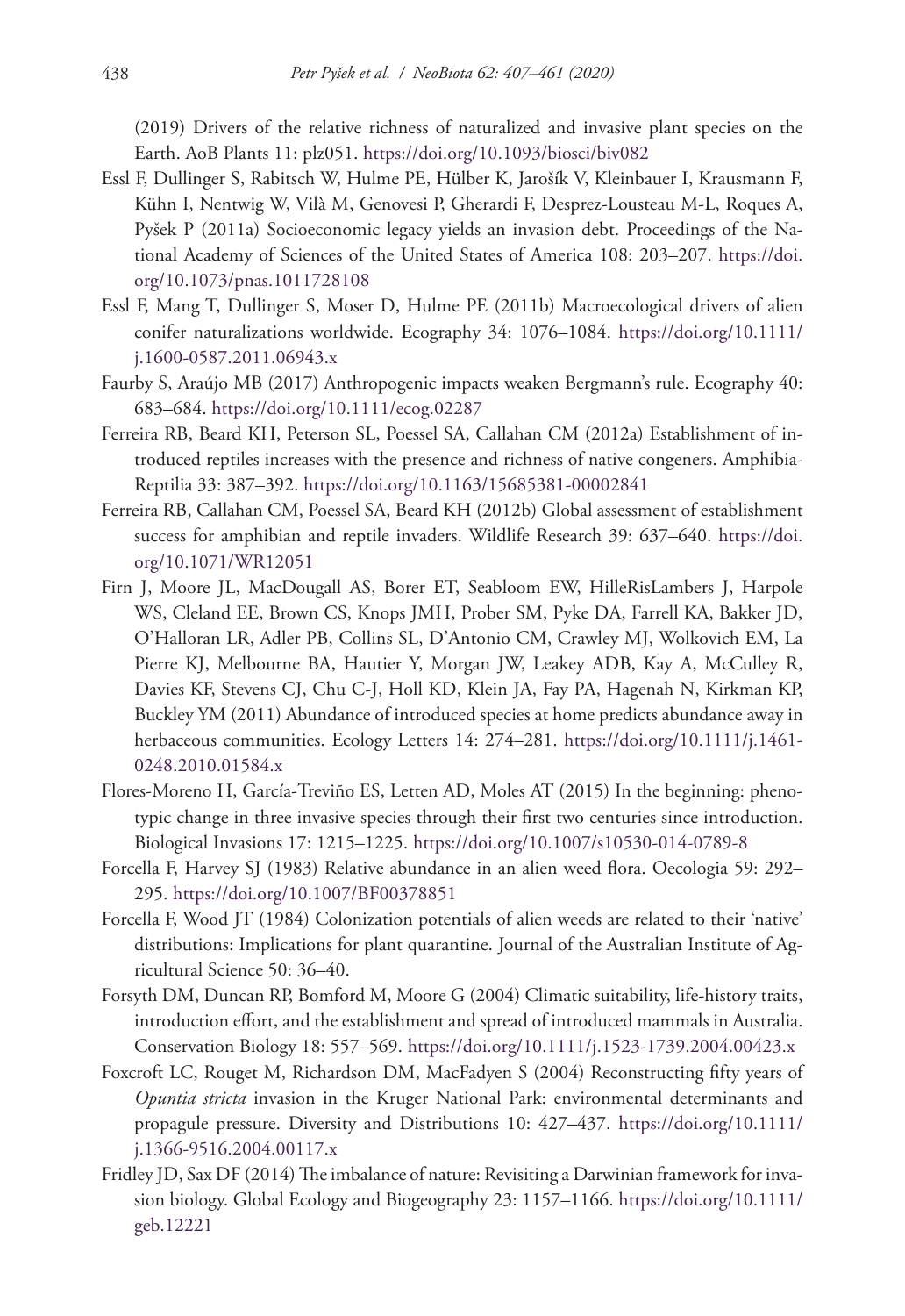- Fujisaki I, Hart KM, Mazzotti FJ, Rice KG, Snow S, Rochford M (2010) Risk assessment of potential invasiveness of exotic reptiles imported to south Florida. Biological Invasions 12: 2585–2596.<https://doi.org/10.1007/s10530-009-9667-1>
- Gallagher RV, Leishman MR, Miller JT, Hui C, Richardson DM, Suda J, Trávníček P (2011) Invasiveness in introduced Australian acacias: The role of species traits and genome size. Diversity and Distributions 17: 884–897.<https://doi.org/10.1111/j.1472-4642.2011.00805.x>
- Gallagher RV, Randall RP, Leishman MR (2015) Trait differences between naturalized and invasive plant species independent of residence time and phylogeny. Conservation Biology 29: 360–369.<https://doi.org/10.1111/cobi.12399>
- García‐Díaz P, Cassey P (2014) Patterns of transport and introduction of exotic amphibians in Australia. Diversity and distributions 20: 455–466. <https://doi.org/10.1111/ddi.12176>
- Gassó N, Pyšek P, Vilà M, Williamson M (2010) Spreading to a limit: The time required for a neophyte to reach its maximum range. Diversity and Distributions 16: 310–311. [https://](https://doi.org/10.1111/j.1472-4642.2010.00647.x) [doi.org/10.1111/j.1472-4642.2010.00647.x](https://doi.org/10.1111/j.1472-4642.2010.00647.x)
- Gassó N, Sol D, Pino J, Dana ED, Lloret F, Sanz-Elorza M, Sobrino E, Vilà M (2009) Exploring species attributes and site characteristics to assess plant invasions in Spain. Diversity and Distributions 15: 50–58.<https://doi.org/10.1111/j.1472-4642.2008.00501.x>
- Gaston KJ, Blackburn TM (2000) Pattern and Process in Macroecology. Blackwell Science, Oxford, 377 pp.<https://doi.org/10.1002/9780470999592>
- Gaston KJ, Blackburn TM (2003) Macroecology and conservation biology. In: Blackburn TM, Gaston KJ (Eds) Macroecology: Concepts and Consequences. Blackwell Science, Oxford, 345–367.
- Gioria M, Jarošík V, Pyšek P (2014) Impact of invasions by alien plants on soil seed bank communities: Emerging patterns. Perspectives in Plant Ecology, Evolution and Systematics 16: 132–142.<https://doi.org/10.1016/j.ppees.2014.03.003>
- Gioria M, Le Roux JJ, Hirsch H, Moravcová L, Pyšek P (2019) Characteristics of the soil seed bank of invasive and non-invasive plants in their native and alien distribution range. Biological Invasions 21: 2313–2332.<https://doi.org/10.1007/s10530-019-01978-y>
- Gioria M, Pyšek P (2017) Early bird catches the worm: Germination as a critical step in plant invasion. Biological Invasions 19: 1055–1080.<https://doi.org/10.1007/s10530-016-1349-1>
- Gioria M, Pyšek P, Moravcová L (2012) Soil seed banks in plant invasions: Promoting species invasiveness and long-term impact on plant community dynamics. Preslia 84: 327–350.
- Godoy O, Valladares F, Castro-Díez P (2011) Multispecies comparison reveals that invasive and native plants differ in their traits but not in their plasticity. Functional Ecology 25: 1248–1259.<https://doi.org/10.1111/j.1365-2435.2011.01886.x>
- Golivets M, Woodall CW, Wallin KF, Pauchard A (2019) Functional form and interactions of the drivers of understory non‐native plant invasions in northern US forests. Journal of Applied Ecology 56: 2596–2608.<https://doi.org/10.1111/1365-2664.13504>
- González-Suárez M, Bacher S, Jeschke JM (2015) Intraspecific trait variation is correlated with establishment success of alien mammals. American Naturalist 185: 737–746. [https://doi.](https://doi.org/10.1086/681105) [org/10.1086/681105](https://doi.org/10.1086/681105)
- Goodwin BJ, McAllister AJ, Fahrig J (1999) Predicting invasiveness of plant species based on biological information. Conservation Biology 13: 422–426. [https://doi.org/10.1046/](https://doi.org/10.1046/j.1523-1739.1999.013002422.x) [j.1523-1739.1999.013002422.x](https://doi.org/10.1046/j.1523-1739.1999.013002422.x)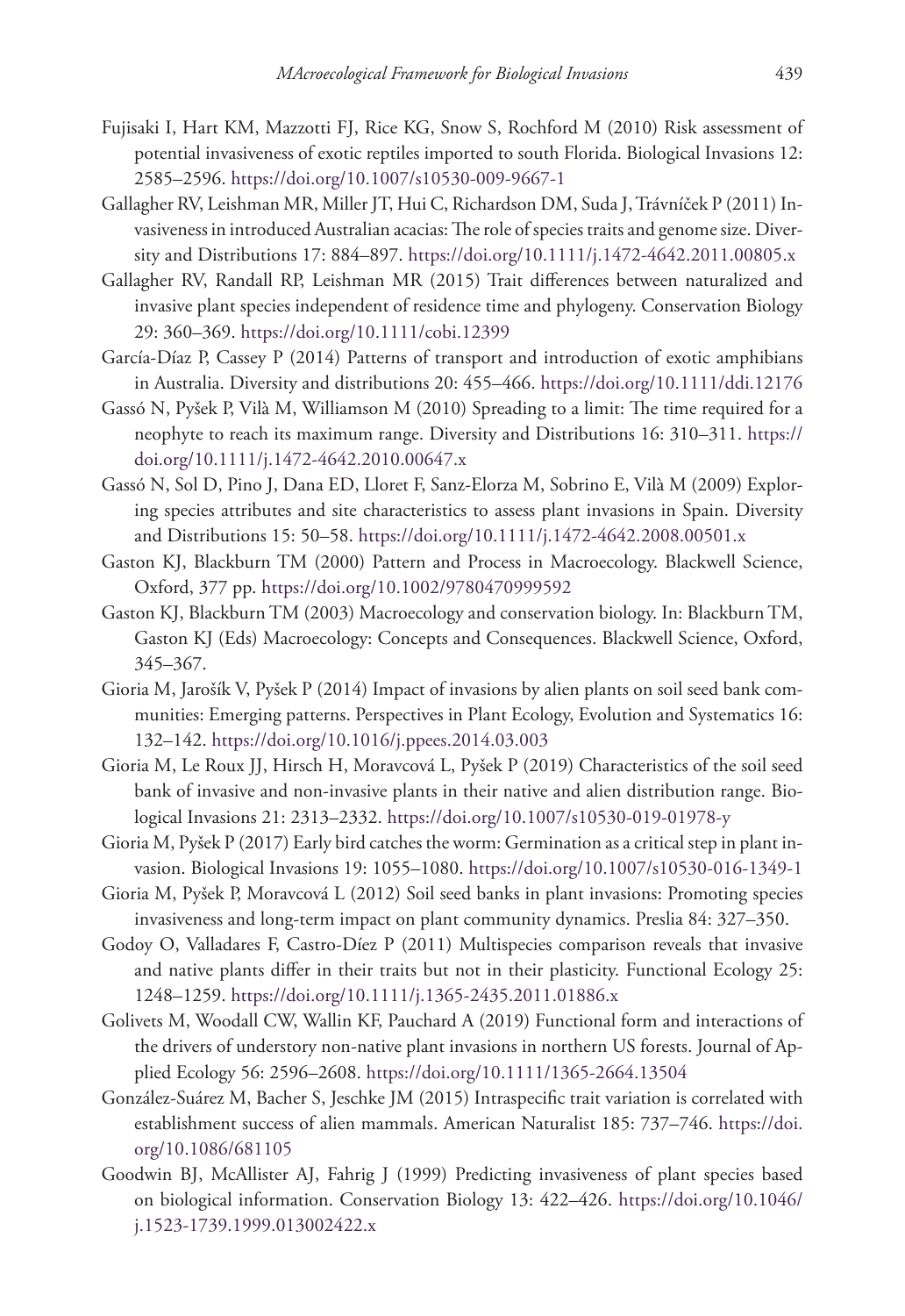- Grabowska J, Przybylski M (2015) Life-history traits of non-native freshwater fish invaders differentiate them from natives in the Central European bioregion. Reviews in Fish Biology and Fisheries 25: 165–178.<https://doi.org/10.1046/j.1523-1739.1999.013002422.x>
- Gravuer K, Sullivan JJ, Williams PA, Duncan RP (2008) Strong human association with plant invasion success for *Trifolium* introductions to New Zealand. Proceedings of the National Academy of Sciences of the United States of America 105: 6344–6349. [https://doi.](https://doi.org/10.1073/pnas.0712026105) [org/10.1073/pnas.0712026105](https://doi.org/10.1073/pnas.0712026105)
- Grotkopp E, Erskine-Ogden J, Rejmánek M (2010) Assessing potential invasiveness of woody horticultural plant species using seedling growth rate traits. Journal of Applied Ecology 47: 1320–1328.<https://doi.org/10.1111/j.1365-2664.2010.01878.x>
- Guo W-Y, Lambertini C, Pyšek P, Meyerson LA, Brix H (2018) Living in two worlds: Evolutionary mechanisms act differently in native and introduced range of an invasive plant. Ecology and Evolution 8: 2440–2452.<https://doi.org/10.1002/ece3.3869>
- Gurevitch J, Fox GA, Wardle GM, Inderjit, Taub D (2011) Emergent insights from the synthesis of conceptual frameworks for biological invasions. Ecology Letters 14: 407–418. <https://doi.org/10.1111/j.1461-0248.2011.01594.x>
- Haeuser E, Dawson W, Thuiller W, Dullinger S, Block S, Bossdorf O, Carboni M, Conti L, Dullinger I, Essl F, Klonner G, Moser D, Münkemüller T, Parepa M, Talluto MV, Kreft H, Pergl J, Pyšek P, Weigelt P, Winter M, Kühn I, Hermy M, Van der Veken S, Roquet C, van Kleunen M (2018) The European ornamental garden flora as an invasion debt under climate change. Journal of Applied Ecology 55: 2386–2395. [https://doi.org/10.1111/1365-](https://doi.org/10.1111/1365-2664.13197) [2664.13197](https://doi.org/10.1111/1365-2664.13197)
- Hamilton MA, Murray BR, Cadotte MW, Hose GC, Baker AC, Harris CJ, Licari D (2005) Life-history correlates of plant invasiveness at regional and continental scales. Ecology Letters 8: 1066–1074. <https://doi.org/10.1111/j.1461-0248.2005.00809.x>
- Hanspach J, Kühn I, Pyšek P, Boos E, Klotz S (2008) Correlates of naturalization and occupancy of introduced ornamentals in Germany. Perspectives in Plant Ecology, Evolution and Systematics 10: 241–250.<https://doi.org/10.1016/j.ppees.2008.05.001>
- Hejda M, Chytrý M, Pergl J, Pyšek P (2015) Native-range habitats of invasive plants: Are they similar to invaded-range habitats and do they differ according to the geographical direction of invasion? Diversity and Distributions 21: 312–321. <https://doi.org/10.1111/ddi.12269>
- Hejda M, Pyšek P, Pergl J, Sádlo J, Chytrý M, Jarošík V (2009) Invasion success of alien plants: Do habitats affinities in the native distribution range matter? Global Ecology and Biogeography 18: 372–382. <https://doi.org/10.1111/j.1466-8238.2009.00445.x>
- Herron PM, Martine CT, Latimer AM, Leicht-Young SA (2007) Invasive plants and their ecological strategies: Prediction and explanation of woody plant invasion in New England. Diversity and Distributions 13: 633–644.<https://doi.org/10.1111/j.1472-4642.2007.00381.x>
- Hierro JL, Maron JL, Callaway RM (2005) A biogeographical approach to plant invasions: The importance of studying exotics in their introduced and native range. Journal of Ecology 93: 5–15.<https://doi.org/10.1111/j.0022-0477.2004.00953.x>
- Higgins SI, Richardson DM (1998) Pine invasions in the southern hemisphere: modelling interactions between organism, environment and disturbance. Plant Ecology 135: 79–93. <https://doi.org/10.1023/A:1009760512895>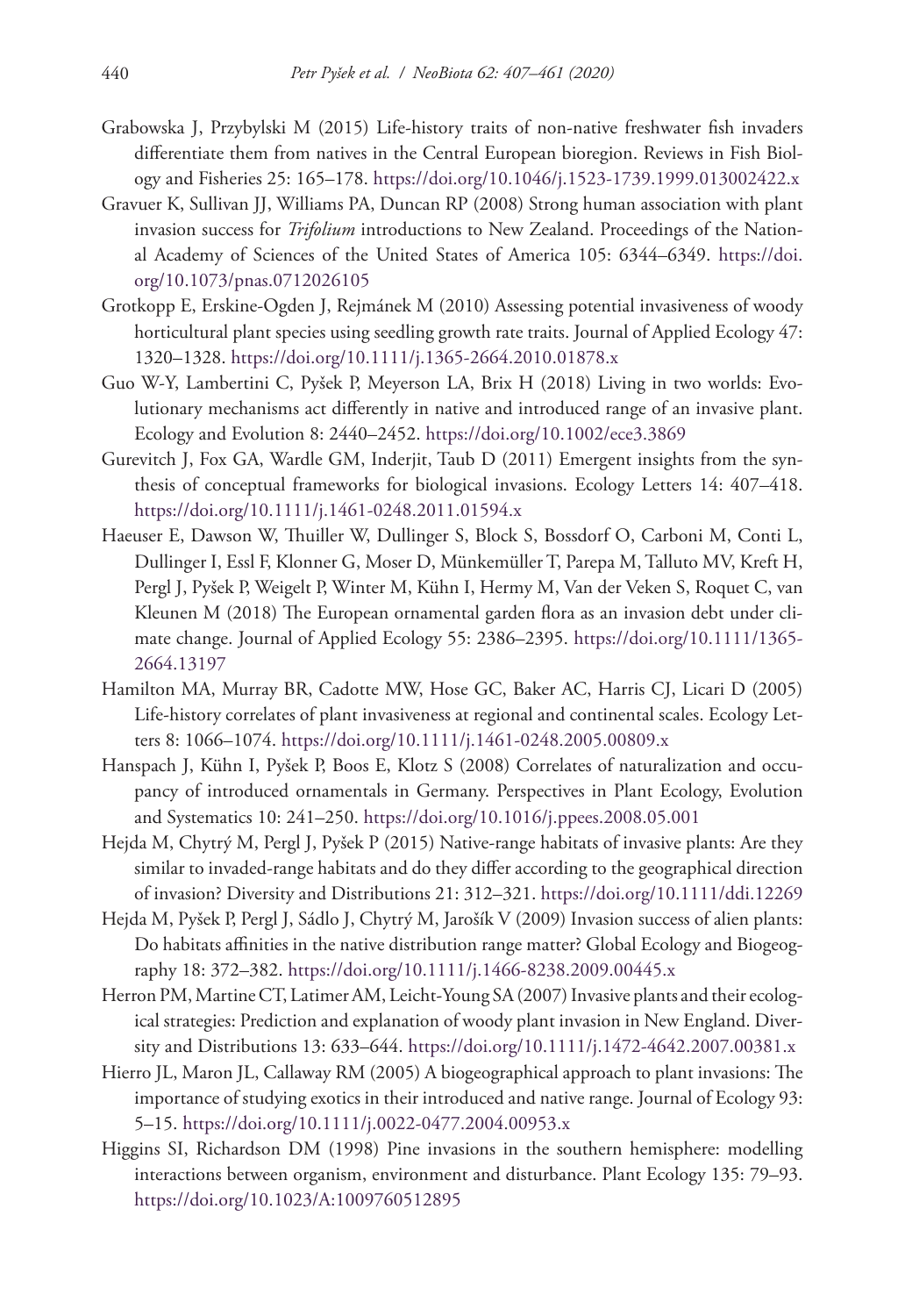- Higgins SI, Richardson DM (2014) Invasive plants have broader physiological niches. Proceedings of the National Academy of Sciences of the United States of America 111: 10610– 10614.<https://doi.org/10.1073/pnas.1406075111>
- Howard PL (2019) Human adaptation to invasive species: A conceptual framework based on a case study metasynthesis. Ambio 48: 1401–1430.<https://doi.org/10.1007/s13280-019-01297-5>
- Huang C, Asner GP (2009) Applications of remote sensing to alien invasive plant studies. Sensors 9: 4869–4889. <https://doi.org/10.3390/s90604869>
- Huang DC, Zhang RZ, Kim KC, Suarez AV (2012) Spatial pattern and determinants of the first detection locations of invasive alien species in mainland China. PLoS ONE 7: e31734. <https://doi.org/10.1371/journal.pone.0031734>
- Hui C, Richardson DM, Robertson MP, Wilson JRU, Yates CJ (2011) Macroecology meets invasion ecology: Linking native distribution of Australian acacias to invasiveness. Diversity and Distributions 17: 872–883.<https://doi.org/10.1111/j.1472-4642.2011.00804.x>
- Hui C, Richardson DM, Visser V, Wilson JRU (2014) Macroecology meets invasion ecology: Performance of Australian acacias and eucalypts around the world revealed by features of their native ranges. Biological Invasions 16: 565–576.<https://doi.org/10.1007/s10530-013-0599-4>
- Hulme PE (2011) Addressing the threat to biodiversity from botanic gardens. Trends in Ecology and Evolution 26: 168–174.<https://doi.org/10.1016/j.tree.2011.01.005>
- Hulme PE (2017) Climate change and biological invasions: Evidence, expectations and response options. Biological Reviews 92: 1297–1313. <https://doi.org/10.1111/brv.12282>
- Hulme PE, Bacher S, Kenis M, Klotz S, Kühn I, Minchin D, Nentwig W, Olenin S, Panov V, Pergl J, Pyšek P, Roques A, Sol D, Solarz W, Vilà M (2008) Grasping at the routes of biological invasions: A framework for integrating pathways into policy. Journal of Applied Ecology 45: 403–414. <https://doi.org/10.1111/j.1365-2664.2007.01442.x>
- Hulme PE, Baker R, Freckleton R, Hails RS, Hartley M, Harwood J, Marion G, Smith GC, Williamson M (2020) The Epidemiological Framework for Biological Invasions (EFBI): an interdisciplinary foundation for the assessment of biosecurity threats. In: Wilson JR, Bacher S, Daehler CC, Groom QJ, Kumschick S, Lockwood JL, Robinson TB, Zengeya TA, Richardson DM (Eds) Frameworks used in Invasion Science. NeoBiota 62: 161–192. <https://doi.org/10.3897/neobiota.62.52463>
- Hulme PE, Barrett SCH (2013) Integrating trait- and niche-based approaches to assess contemporary evolution in alien plant species. Journal of Ecology 101: 68–77. [https://doi.](https://doi.org/10.1111/1365-2745.12009) [org/10.1111/1365-2745.12009](https://doi.org/10.1111/1365-2745.12009)
- Hulme PE, Pyšek P, Nentwig W, Vilà M (2009) Will threat of biological invasions unite the European Union? Science 324: 40–41.<https://doi.org/10.1126/science.1171111>
- Isaac NJB, Jarzyna MA, Keil P, Dambly LI, Boersch-Supan PH, Browning E, Freeman SN, Golding N, Guillera-Arroita G, Henrys PA, Jarvis S, Lahoz-Monfort J, Pagel J, Pescott OL, Schmucki R, Simmonds EG, O'Hara RB (2020) Data integration for large-scale models of species distributions. Trends in Ecology and Evolution 35: 56–67. [https://doi.](https://doi.org/10.1016/j.tree.2019.08.006) [org/10.1016/j.tree.2019.08.006](https://doi.org/10.1016/j.tree.2019.08.006)
- Jamil T, Ozinga WA, Kleyer M, ter Braak CJF (2013) Selecting traits that explain species-environment relationships: A generalized linear mixed model approach. Journal of Vegetation Science 24: 988–1000. <https://doi.org/10.1111/j.1654-1103.2012.12036.x>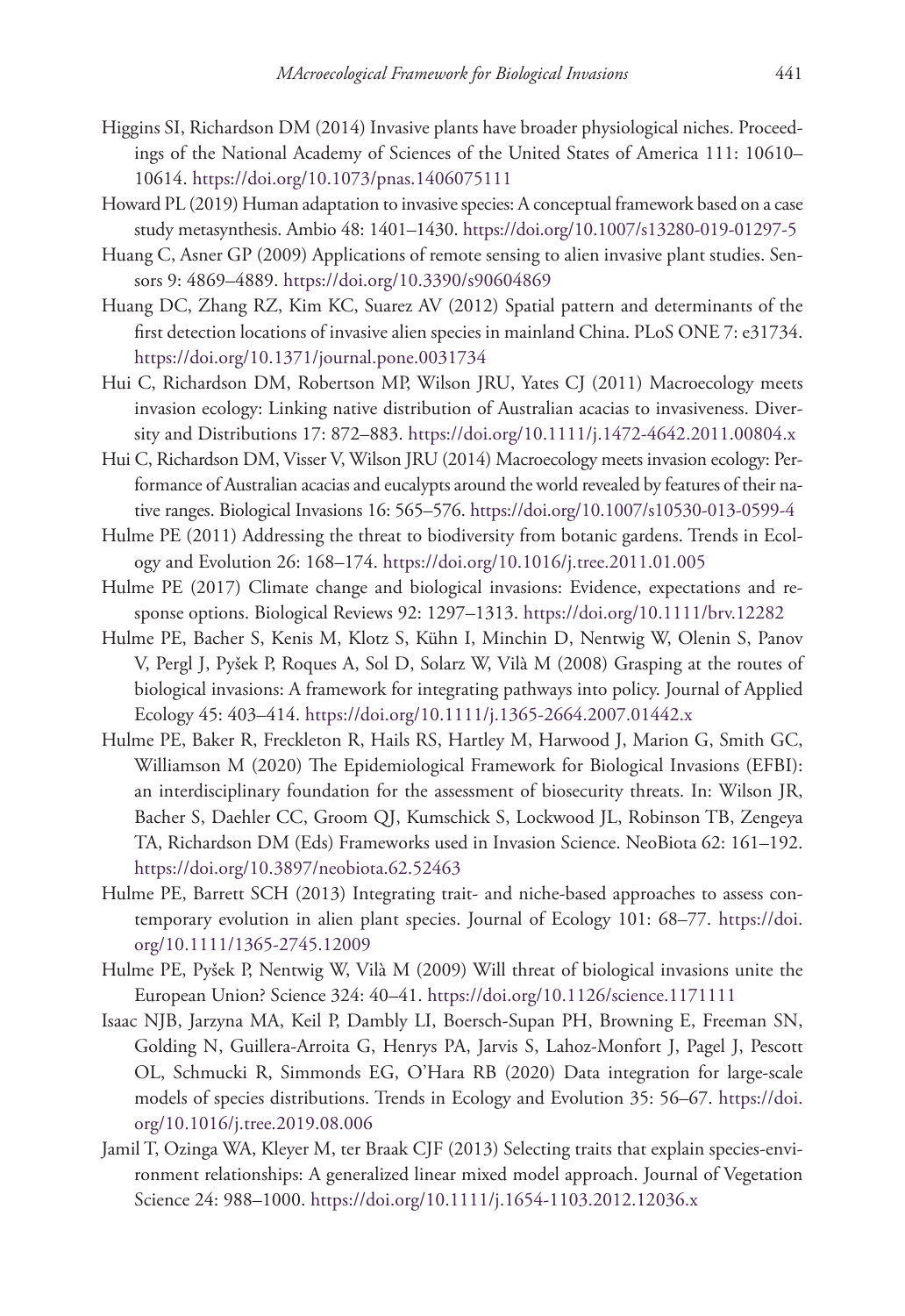- Jansen F, Ewald J, Zerbe S (2011) Ecological preferences of alien plant species in North-Eastern Germany. Biological Invasions 13: 2691–2701. [https://doi.org/10.1007/s10530-011-](https://doi.org/10.1007/s10530-011-9939-4) [9939-4](https://doi.org/10.1007/s10530-011-9939-4)
- Jeschke JM, Aparicio LG, Haider S, Heger T, Lortie CJ, Pyšek P, Strayer DL (2012) Support for major hypotheses in invasion biology is uneven and declining. NeoBiota 14: 1–20. [https://](https://doi.org/10.3897/neobiota.14.3435) [doi.org/10.3897/neobiota.14.3435](https://doi.org/10.3897/neobiota.14.3435)
- Jeschke J, Heger T [Eds] (2018) Invasion Biology: Hypotheses and Evidence. CAB International, Wallingford, 188 pp.<https://doi.org/10.1079/9781780647647.0000>
- Jeschke JM, Strayer DL (2006) Determinants of vertebrate invasion success in Europe and North America. Global Change Biology 12: 1608–1619. [https://doi.org/10.1111/j.1365-](https://doi.org/10.1111/j.1365-2486.2006.01213.x) [2486.2006.01213.x](https://doi.org/10.1111/j.1365-2486.2006.01213.x)
- Johnstone IM (1986) Plant invasion windows: A time-based classification of invasion potential. Biological Reviews 61: 369–394. <https://doi.org/10.1111/j.1469-185X.1986.tb00659.x>
- Kalusová V, Chytrý M, Kartesz JT, Nishino M, Pyšek P (2013) Where do they come from and where do they go? European habitats as donors of alien plants globally. Diversity and Distributions 19: 199–214.<https://doi.org/10.1111/ddi.12008>
- Kalusová V, Chytrý M, van Kleunen M, Mucina L, Dawson W, Essl F, Kreft H, Pergl J, Weigelt P, Winter M, Pyšek P (2017) Naturalization of European plants on other continents: The role of donor habitats. Proceedings of the National Academy of Sciences of the United States of America 114: 13756–13761. <https://doi.org/10.1073/pnas.1705487114>
- Karger DN, Cord AF, Kessler M, Kreft H, Kühn I, Pompe S, Sandel B, Sarmento Cabral J, Smith AB, Svenning J-C, Tuomisto H, Weigelt P, Wesche K (2016) Delineating probabilistic species pools in ecology and biogeography. Global Ecology and Biogeography 25: 489–501.<https://doi.org/10.1111/geb.12422>
- Kattge J, Díaz S, Lavorel S, Prentice IC, Leadley P, Tautenhahn S, Werner GDA … Wirth C (2020) TRY: A global database of plant traits. Global Change Biology 17: 2905–2935. <https://doi.org/10.1111/j.1365-2486.2011.02451.x>
- Keane RM, Crawley MJ (2002) Exotic plant invasions and the enemy release hypothesis. Trends in Ecology and Evolution 17: 164–170. [https://doi.org/10.1016/S0169-5347\(02\)02499-0](https://doi.org/10.1016/S0169-5347(02)02499-0)
- Kimmel K, Dee L, Tilman D, Aubin I, Boenisch G, Catford JA, Kattge J, Isbell F (2019) Chronic fertilization and irrigation gradually and increasingly restructure grassland communities. Ecosphere 10: e02625. <https://doi.org/10.1002/ecs2.2625>
- Kleyer M, Bekker RM, Knevel IC, Bakker JP, Thompson K, Sonnenschein M, Poschlod P, van Groenendael JM, Klimeš L, Klimešová J, Klotz S, Rusch GM, Hermy M, Adriaens D, Boedeltje G, Bossuyt B, Dannemann A, Endels P, Götzenberger L, Hodgson JG, Jackel A-K, Kühn I, Kunzmann D, Ozinga WA, Römermann C, Stadler M, Schlegelmilch J, Steendam HJ, Tackenberg O, Wilmann B, Cornelissen JHC, Eriksson O, Garnier E, Peco B (2008) The LEDA Traitbase: A database of plant life-history traits of North West Europe. Journal of Ecology 96: 1266–1274.<https://doi.org/10.1111/j.1365-2745.2008.01430.x>
- Kolar CS, Lodge DM (2001) Progress in invasion biology: Predicting invaders. Trends in Ecology and Evolution 16: 199–204. [https://doi.org/10.1016/S0169-5347\(01\)02101-2](https://doi.org/10.1016/S0169-5347(01)02101-2)
- Kolar CS, Lodge DM (2002) Ecological predictions and risk assessment for alien fishes in North America. Science 298: 1233–1236.<https://doi.org/10.1126/science.1075753>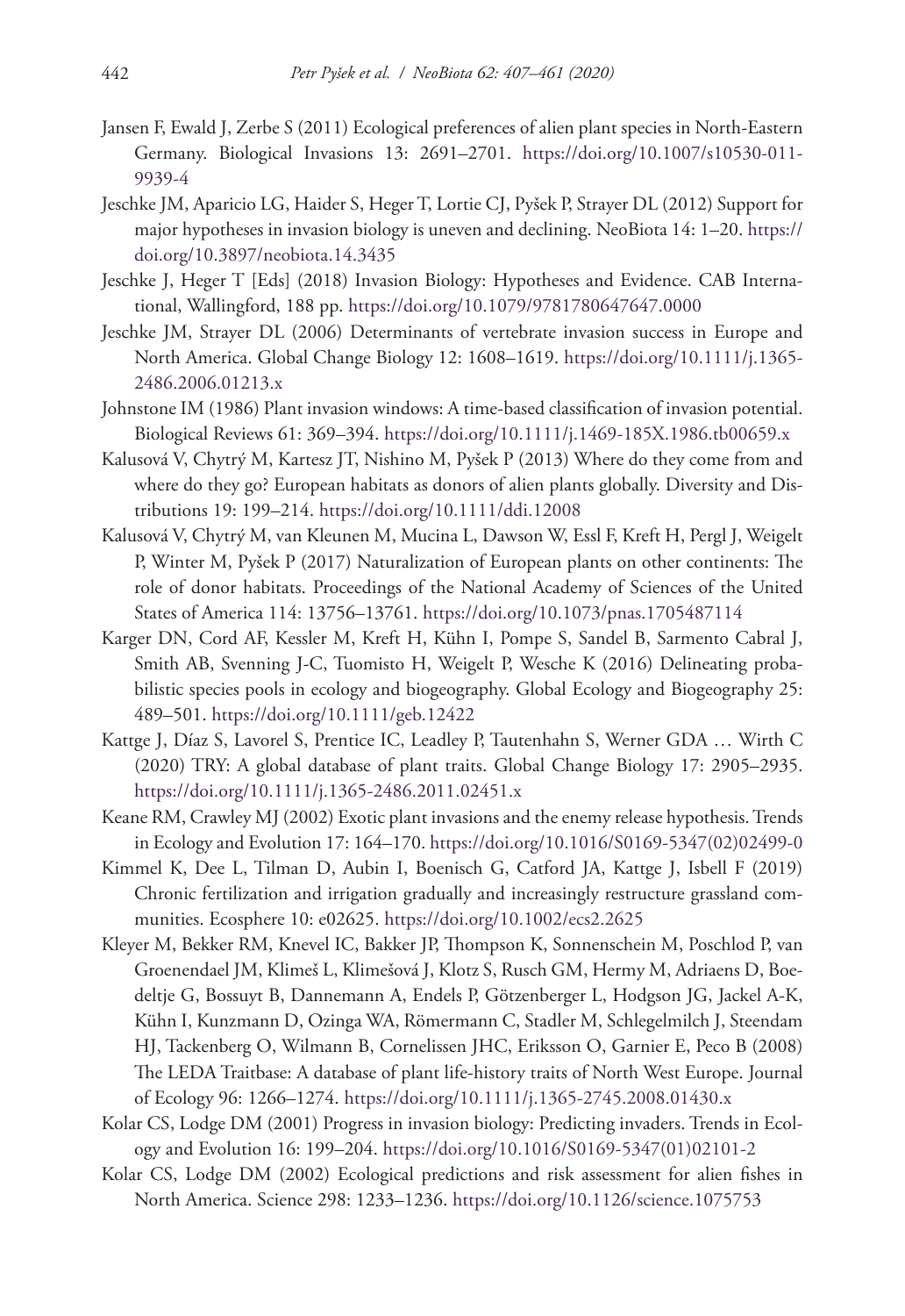- Kubešová M, Moravcová L, Suda J, Jarošík V, Pyšek P (2010) Naturalized plants have smaller genomes than their non-invading relatives: A flow cytometric analysis of the Czech alien flora. Preslia 82: 81–96.
- Kueffer C, Pyšek P, Richardson DM (2013) Integrative invasion science: Model systems, multisite studies, focused meta-analysis, and invasion syndromes. New Phytologist 200: 615– 633.<https://doi.org/10.1111/nph.12415>
- Küster EC, Durka W, Kühn I, Klotz S (2010) Differences in trait compositions of non-indigenous and native plants across Germany. Biological Invasions 12: 2001–2012. [https://doi.](https://doi.org/10.1007/s10530-009-9603-4) [org/10.1007/s10530-009-9603-4](https://doi.org/10.1007/s10530-009-9603-4)
- Küster EC, Kühn I, Bruelheide H, Klotz S (2008) Trait interactions help explain plant invasion success in the German flora. Journal of Ecology 96: 860–868. [https://doi.org/10.1111/](https://doi.org/10.1111/j.1365-2745.2008.01406.x) [j.1365-2745.2008.01406.x](https://doi.org/10.1111/j.1365-2745.2008.01406.x)
- Lake JC, Leishman MR (2004) Invasion success of exotic plants in natural ecosystems: The role of disturbance, plant attributes and freedom from herbivores. Biological Conservation 117: 215–226. [https://doi.org/10.1016/S0006-3207\(03\)00294-5](https://doi.org/10.1016/S0006-3207(03)00294-5)
- Lambdon PW, Pyšek P, Basnou C, Hejda M, Arianoutsou M, Essl F, Jarošík V, Pergl J, Winter M, Anastasiu P, Andriopoulos P, Bazos I, Brundu G, Celesti-Grapow L, Chassot P, Delipetrou P, Josefsson M, Kark S, Klotz S, Kokkoris Y, Kühn I, Marchante H, Perglová I, Pino J, Vilà M, Zikos A, Roy D, Hulme PE (2008) Alien flora of Europe: Species diversity, temporal trends, geographical patterns and research needs. Preslia 80: 101–149.
- La Sorte FA, Pyšek P (2009) Extra-regional residence time as a correlate of plant invasiveness: European archaeophytes in the North American flora. Ecology 90: 2589–2597. [https://](https://doi.org/10.1890/08-1528.1) [doi.org/10.1890/08-1528.1](https://doi.org/10.1890/08-1528.1)
- Legendre P, Galzin R, Harmelin-Vivien ML (1997) Relating behaviour to habitat: Solutions to the fourth-corner problem. Ecology 78: 547–562. [https://doi.org/10.1890/0012-](https://doi.org/10.1890/0012-9658(1997)078%5B0547:RBTHST%5D2.0.CO;2) [9658\(1997\)078\[0547:RBTHST\]2.0.CO;2](https://doi.org/10.1890/0012-9658(1997)078%5B0547:RBTHST%5D2.0.CO;2)
- Lester PJ (2005) Determinants for the successful establishment of exotic ants in New Zealand. Diversity and Distributions 11: 279–288.<https://doi.org/10.1111/j.1366-9516.2005.00169.x>
- Leung B, Roura-Pascual N, Bacher S, Heikkilä J, Brotons L, Burgman MA, Dehnen-Schmutz K, Essl F, Hulme PE, Richardson DM, Sol D, Vilà M (2012) TEASIng apart alien species risk assessments: A framework for best practices. Ecology Letters 15: 1475–1493. [https://](https://doi.org/10.1111/ele.12003) [doi.org/10.1111/ele.12003](https://doi.org/10.1111/ele.12003)
- Levin DA (2003) Ecological speciation: Lessons from invasive species. Systematic Botany 28: 643–650.<https://www.jstor.org/stable/25063912>
- Lloret F, Médail F, Brundu G, Camarda I, Moragues E, Rita J, Lambdon P, Hulme PE (2005) Species attributes and invasion success by alien plants on Mediterranean islands. Journal of Ecology 93: 512–520. <https://doi.org/10.1111/j.1365-2745.2005.00979.x>
- Lockwood JL (1999) Using taxonomy to predict success among introduced avifauna: Relative importance of transport and establishment. Conservation Biology 13: 560–567. [https://](https://doi.org/10.1046/j.1523-1739.1999.98155.x) [doi.org/10.1046/j.1523-1739.1999.98155.x](https://doi.org/10.1046/j.1523-1739.1999.98155.x)
- Lockwood JL, Cassey P, Blackburn T (2005) The role of propagule pressure in explaining species invasions. Trends in Ecology and Evolution 20: 223–228. [https://doi.org/10.1016/j.](https://doi.org/10.1016/j.tree.2005.02.004) [tree.2005.02.004](https://doi.org/10.1016/j.tree.2005.02.004)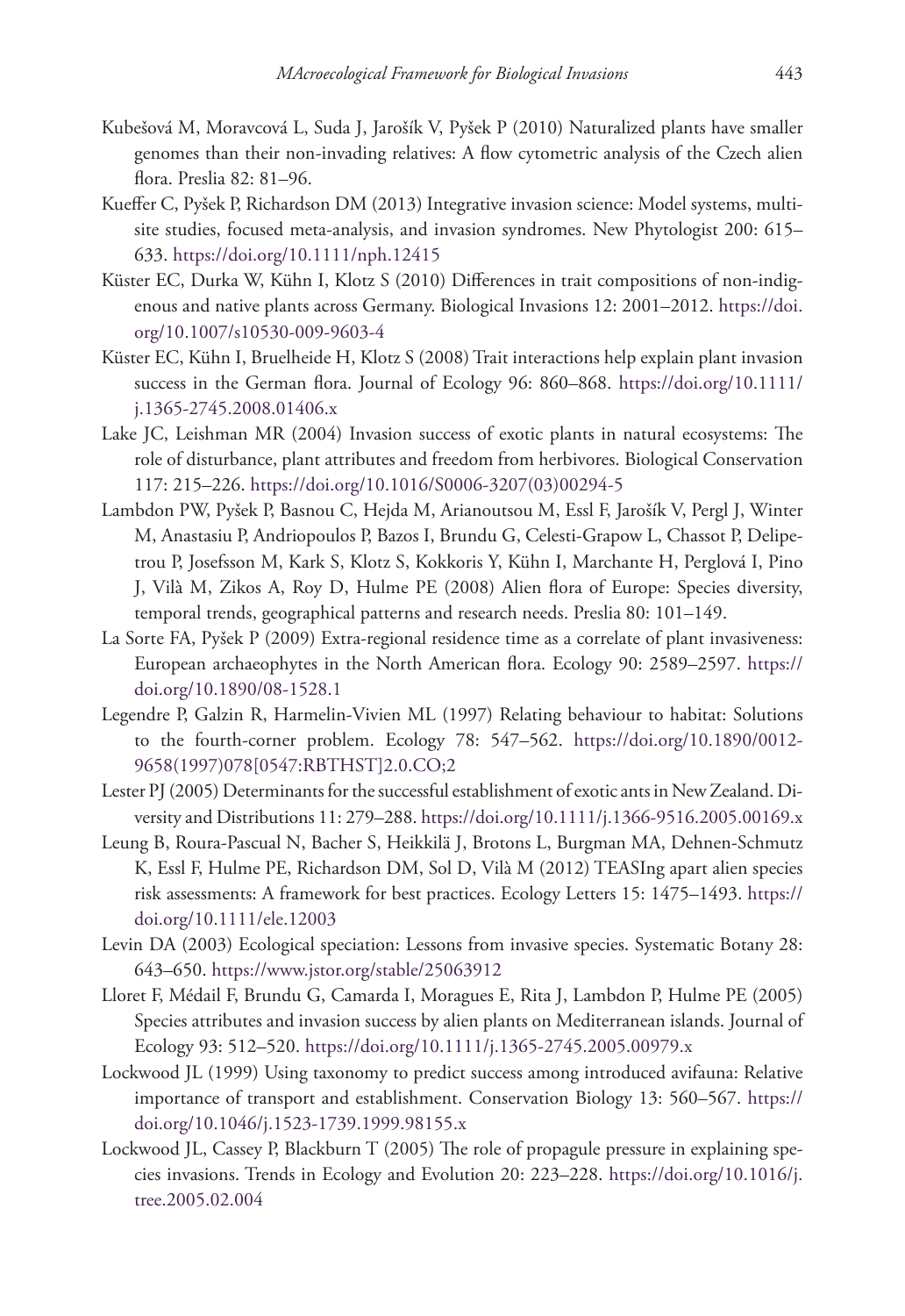- Lockwood JL, Cassey P, Blackburn TM (2009) The more you introduce the more you get: The role of colonization pressure and propagule pressure in invasion ecology. Diversity and Distributions 15: 904–910.<https://doi.org/10.1111/j.1472-4642.2009.00594.x>
- Lonsdale WM (1999) Global patterns of plant invasions and the concept of invasibility. Ecology 80: 1522–1536. [https://doi.org/10.1890/0012-9658\(1999\)080\[1522:GPOPIA\]2.0.CO;2](https://doi.org/10.1890/0012-9658(1999)080%5B1522:GPOPIA%5D2.0.CO;2)
- Maitner BS, Rudgers JA, Dunham AE, Whitney KD (2012) Patterns of bird invasion are consistent with environmental filtering. Ecography 35: 614–623. [https://doi.org/10.1111/](https://doi.org/10.1111/j.1600-0587.2011.07176.x) [j.1600-0587.2011.07176.x](https://doi.org/10.1111/j.1600-0587.2011.07176.x)
- Marchetti MP, Moyle PB, Levine R (2004a) Alien fishes in California watersheds: Characteristics of successful and failed invaders. Ecological Applications 14: 587–596. [https://doi.](https://doi.org/10.1890/02-5301) [org/10.1890/02-5301](https://doi.org/10.1890/02-5301)
- Marchetti MP, Moyle PB, Levine R (2004b) Invasive species profiling? Exploring the characteristics of non-native fishes across invasion stages in California. Freshwater Biology 49: 646–661.<https://doi.org/10.1111/j.1365-2427.2004.01202.x>
- Maurel N, Hanspach J, Kühn I, Pyšek P, van Kleunen M (2016) Introduction bias affects relationships between the characteristics of ornamental alien plants and their naturalization success. Global Ecology and Biogeography 25: 1500–1509.<https://doi.org/10.1111/geb.12520>
- McGeoch MA, Butchart SHM, Spear D, Marais E, Kleynhans EJ, Symes A, Chanson J, Hoffmann M (2010) Global indicators of biological invasion: Species numbers, biodiversity impact and policy responses. Diversity and Distributions 16: 95–108. [https://doi.](https://doi.org/10.1111/j.1472-4642.2009.00633.x) [org/10.1111/j.1472-4642.2009.00633.x](https://doi.org/10.1111/j.1472-4642.2009.00633.x)
- McGeoch MA, Genovesi P, Bellingham PJ, Costello MJ, McGrannachan C, Sheppard A (2016) Prioritizing species, pathways, and sites to achieve conservation targets for biological invasion. Biological Invasions 18: 299–314. <https://doi.org/10.1007/s10530-015-1013-1>
- McGill BJ (2019) The what, how and why of doing macroecology. Global Ecology and Biogeography 28: 6–17.<https://doi.org/10.1111/geb.12855>
- McGregor KF, Watt MS, Hulme PE, Duncan RP (2012) What determines pine naturalization: Species traits, climate suitability or forestry use? Diversity and Distributions 18: 1013– 1023.<https://doi.org/10.1111/j.1472-4642.2012.00942.x>
- McKinney ML (2001) Effects of human population, area, and time on non-native plant and fish diversity in the United States. Biological Conservation 100: 243–252. [https://doi.](https://doi.org/10.1016/S0006-3207(01)00027-1) [org/10.1016/S0006-3207\(01\)00027-1](https://doi.org/10.1016/S0006-3207(01)00027-1)
- McKinney ML (2002) Influence of settlement time, human population, park shape and age, visitation and roads on the number of alien plant species in protected areas in the USA. Diversity and Distributions 8: 311–318.<https://doi.org/10.1046/j.1472-4642.2002.00153.x>
- Milanović M, Knapp S, Pyšek P, Kühn I (2020) Trait-environment relationships of plant species at different stages of the introduction process. NeoBiota 58: 55–74. [https://doi.](https://doi.org/10.3897/neobiota.58.51655) [org/10.3897/neobiota.58.51655](https://doi.org/10.3897/neobiota.58.51655)
- Milbau A, Stout JC (2008) Factors associated with alien plants transitioning from casual, to naturalized, to invasive. Conservation Biology 22: 308–317. [https://doi.org/10.1111/](https://doi.org/10.1111/j.1523-1739.2007.00877.x) [j.1523-1739.2007.00877.x](https://doi.org/10.1111/j.1523-1739.2007.00877.x)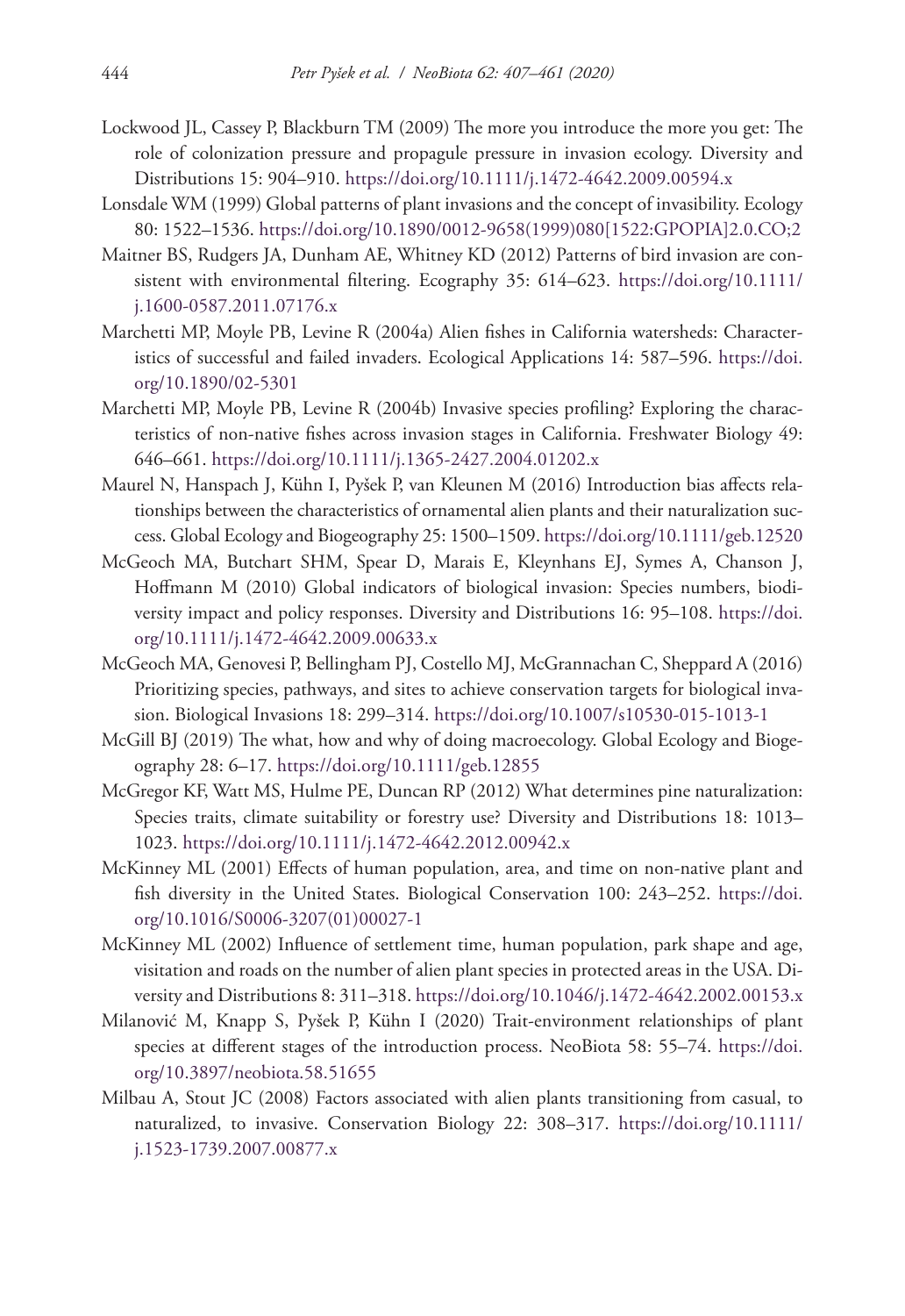- Mitchell CE, Blumenthal D, Jarošík V, Puckett EE, Pyšek P (2010) Controls on pathogen species richness in plants' introduced and native ranges: Roles of residence time, range size, and host traits. Ecology Letters 13: 1525–1535. [https://doi.org/10.1111/j.1461-](https://doi.org/10.1111/j.1461-0248.2010.01543.x) [0248.2010.01543.x](https://doi.org/10.1111/j.1461-0248.2010.01543.x)
- Møller AP, Díaz M, Flensted-Jensen E, Grim T, Ibáñez-Álamo JD, Jokimäki J, Mänd R, Markó G, Tryjanowski P (2015) Urbanized birds have superior establishment success in novel environments. Oecologia 178: 943–950. <https://doi.org/10.1007/s00442-015-3268-8>
- Moodley D, Geerts S, Richardson DM, Wilson JRU (2013) Different traits determine introduction, naturalization and invasion success in woody plants: Proteaceae as a test case. PLoS ONE 8: e75078. <https://doi.org/10.1371/journal.pone.0075078>
- Moravcová L, Pyšek P, Jarošík V, Havlíčková V, Zákravský P (2010) Reproductive characteristics of neophytes in the Czech Republic: Traits of invasive and non-invasive species. Preslia 82: 365–390.
- Moravcová L, Pyšek P, Jarošík V, Pergl J (2015) Getting the right traits: Reproductive and dispersal characteristics predict the invasiveness of herbaceous plant species. PLoS ONE 10: e0123634.<https://doi.org/10.1371/journal.pone.0123634>
- Moyle PB, Marchetti MP (2006) Predicting invasion success: Freshwater fishes in California as a model. BioScience 56: 515–524. [https://doi.org/10.1641/0006-3568\(2006\)56\[515:PISFFI\]2.0.CO;2](https://doi.org/10.1641/0006-3568(2006)56%5B515:PISFFI%5D2.0.CO;2)
- Novoa A, Le Roux JJ, Robertson MP, Wilson JRU, Richardson DM (2015) Introduced and invasive cactus species: A global review. AoB Plants 7: plu078. [https://doi.org/10.1093/](https://doi.org/10.1093/aobpla/plu078) [aobpla/plu078](https://doi.org/10.1093/aobpla/plu078)
- Novoa A, Richardson DM, Pyšek P, Meyerson LA, Bacher S, Canavan S, Catford JA, Čuda J, Essl F, Foxcroft LC, Gallien L, Genovesi P, Hirsch H, Hui C, Jackson MC, Kueffer C, Le Roux JJ, Measey J, Mohanty NP, Moodley D, Müller-Schärer H, Packer JG, Pergl J, Robinson TB, Saul W-C, Shackleton RT, Visser V, Weyl O, Yanelli FA, Wilson JRU (2020) Invasion syndromes: A systematic approach for predicting biological invasions and facilitating effective management. Biological Invasions 22: 1801–1820. [https://doi.org/10.1007/](https://doi.org/10.1007/s10530-020-02220-w) [s10530-020-02220-w](https://doi.org/10.1007/s10530-020-02220-w)
- Olden JD, Poff NLR, Bestgen KR (2006) Life-history strategies predict fish invasions and extirpations in the Colorado River basin. Ecological Monographs 76: 25–40. [https://doi.](https://doi.org/10.1890/05-0330) [org/10.1890/05-0330](https://doi.org/10.1890/05-0330)
- Olson V, Davies RG, Orme CDL, Thomas GH, Meiri S, Blackburn TM, Gaston KJ, Owens IPF, Bennett PM (2009) Global biogeography and ecology of body size in birds. Ecology Letters 12: 249–259.<https://doi.org/10.1111/j.1461-0248.2009.01281.x>
- Ordonez A, Wright IJ, Olff H (2010) Functional differences between native and alien species: A global-scale comparison. Functional Ecology 24: 1353–1361. [https://doi.org/10.1111/](https://doi.org/10.1111/j.1365-2435.2010.01739.x) [j.1365-2435.2010.01739.x](https://doi.org/10.1111/j.1365-2435.2010.01739.x)
- O'Reilly‐Nugent A, Wandrag EM, Catford JA, Gruber B, Driscoll D, Duncan RP, Buckley Y (2019) Measuring competitive impact: Joint‐species modelling of invaded plant communities. Journal of Ecology 108: 449–459. <https://doi.org/10.1111/1365-2745.13280>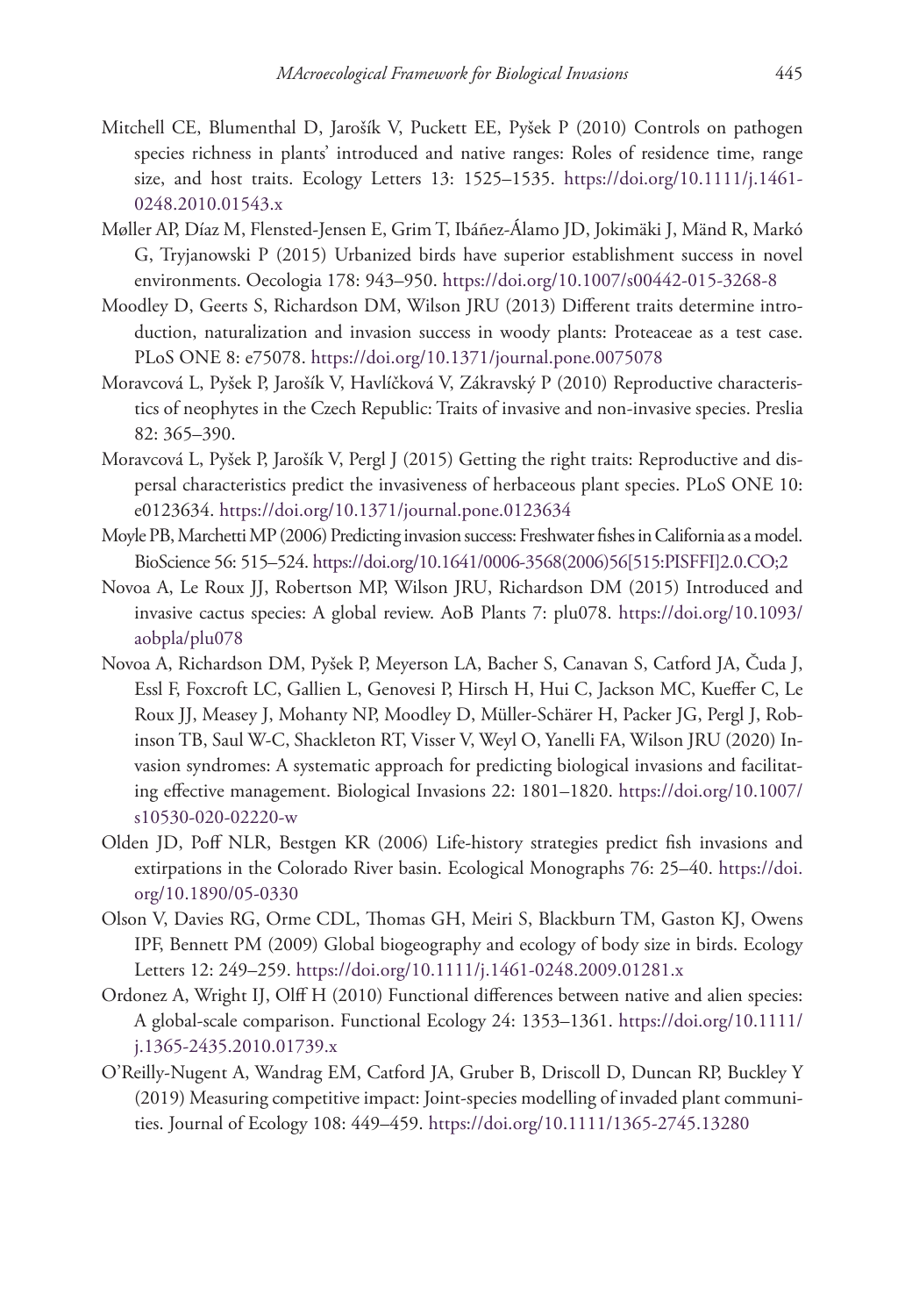- Paavola M, Olenin S, Leppäkoski E (2005) Are invasive species most successful in habitats of low native species richness across European brackish water seas? Estuarine, Coastal and Shelf Science 64: 738–750.<https://doi.org/10.1016/j.ecss.2005.03.021>
- Pandit MK, White SM, Pocock MJO (2014) The contrasting effects of genome size, chromosome number and ploidy level on plant invasiveness: A global analysis. New Phytologist 203: 697–703.<https://doi.org/10.1111/nph.12799>
- Parker JD, Torchin ME, Hufbauer RA, Lemoine NP, Alba C, Blumenthal DM, Bossdorf O, Byers JE, Dunn AM, Heckman RW, Hejda M, Jarošík V, Kanarek AR, Martin LB, Perkins SE, Pyšek P, Schierenbeck K, Schlöder C, van Klinken R, Vaughn KJ, Williams W, Wolfe LM (2013) Do invasive species perform better in their new ranges? Ecology 94: 985–994. <https://doi.org/10.1890/12-1810.1>
- Pemberton RW, Liu H (2009) Marketing time predicts naturalization of horticultural plants. Ecology 90: 69–80. <https://doi.org/10.1890/07-1516.1>
- Pergl J, Pyšek P, Bacher S, Essl F, Genovesi P, Harrower CA, Hulme PE, Jeschke JM, Kenis M, Kühn I, Perglová I, Rabitsch W, Roques A, Roy DB, Roy HE, Vilà M, Winter M, Nentwig W (2017) Troubling travellers: Are ecologically harmful alien species associated with particular introduction pathways? NeoBiota 32: 1–20. [https://doi.org/10.3897/neo](https://doi.org/10.3897/neobiota.32.10199)[biota.32.10199](https://doi.org/10.3897/neobiota.32.10199)
- Perrings C, Mooney H, Williamson M [Eds] (2010) Bioinvasions and Globalization: Ecology, Economics, Management, and Policy. Oxford University Press, Oxford and New York, 267 pp.
- Petitpierre B, Kueffer C, Broennimann O, Randin C, Daehler C, Guisan A (2012) Climatic niche shifts are rare among terrestrial plant invaders. Science 335: 1344–1348. [https://doi.](https://doi.org/10.1126/science.1215933) [org/10.1126/science.1215933](https://doi.org/10.1126/science.1215933)
- Pheloung PC, Williams PA, Halloy SR (1999) A weed risk assessment model for use as a biosecurity tool evaluating plant introductions. Journal of Environmental Management 57: 239–251.<https://doi.org/10.1006/jema.1999.0297>
- Philibert A, Desprez-Loustau ML, Fabre B, Frey P, Halkett F, Husson C, Lung-Escarmant B, Marçais B, Robin C, Vacher C, Makowski D (2011) Predicting invasion success of forest pathogenic fungi from species traits. Journal of Applied Ecology 48: 1381–1390. [https://](https://doi.org/10.1111/j.1365-2664.2011.02039.x) [doi.org/10.1111/j.1365-2664.2011.02039.x](https://doi.org/10.1111/j.1365-2664.2011.02039.x)
- Pipek P, Pyšek P, Blackburn TM (2015) How the yellowhammer became a Kiwi: The history of an alien bird invasion revealed. NeoBiota 24: 1–31. [https://doi.org/10.3897/neobio](https://doi.org/10.3897/neobiota.24.8611)[ta.24.8611](https://doi.org/10.3897/neobiota.24.8611)
- Pollock LJ, Morris WK, Vesk PA (2012) The role of functional traits in species distributions revealed through a hierarchical model. Ecography 35: 716–725. [https://doi.org/10.1111/](https://doi.org/10.1111/j.1600-0587.2011.07085.x) [j.1600-0587.2011.07085.x](https://doi.org/10.1111/j.1600-0587.2011.07085.x)
- Pollock LJ, Tingley R, Morris WK, Golding N, O'Hara RB, Parris KM, Vesk PA, McCarthy MA, McPherson J (2014) Understanding co-occurrence by modelling species simultaneously with a Joint Species Distribution Model (JSDM). Methods in Ecology and Evolution 5: 397–406.<https://doi.org/10.1111/2041-210X.12180>
- Prinzing A, Durka W, Klotz S, Brandl R (2002) Which species become aliens? Evolutionary Ecology Research 4: 385–405.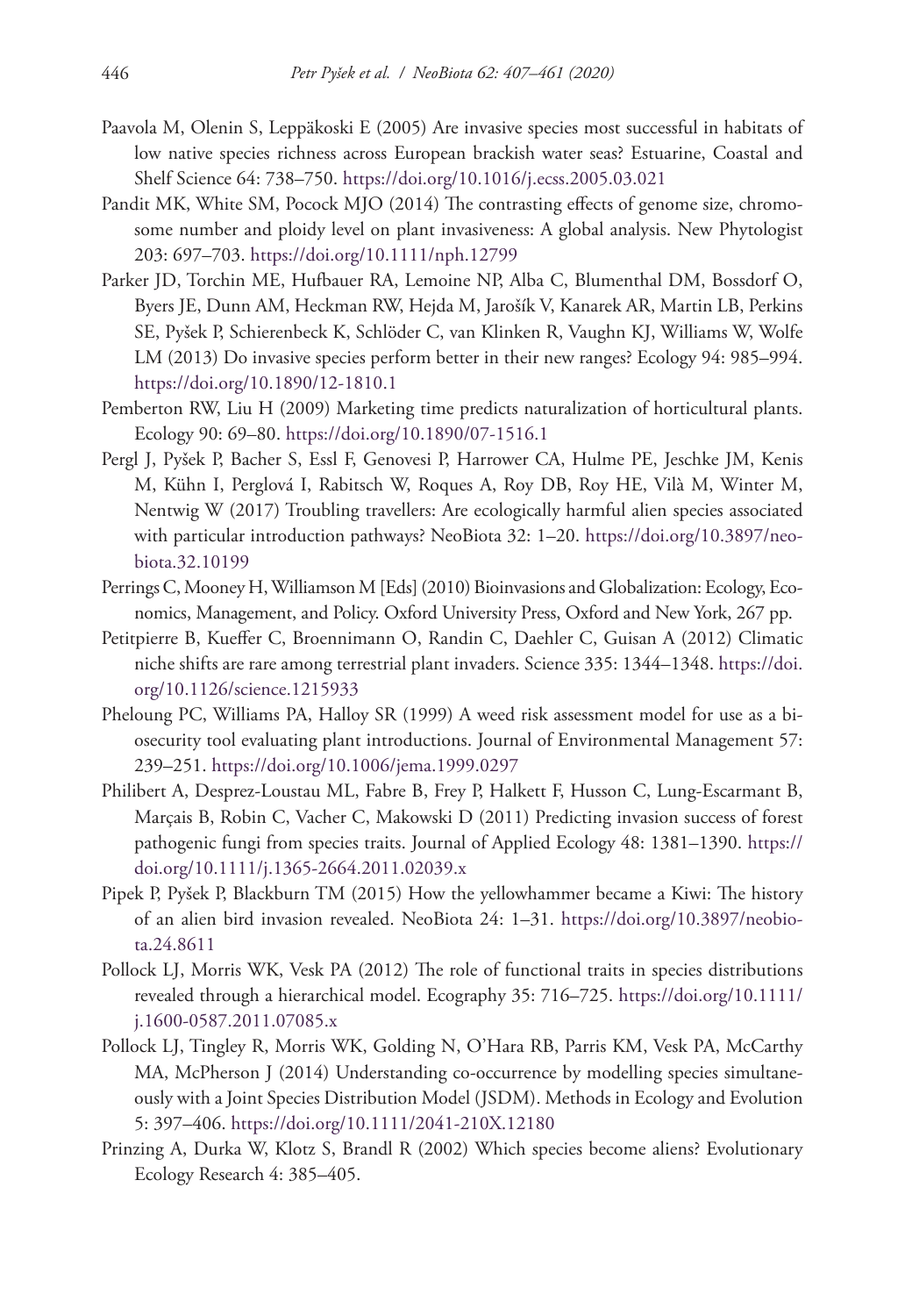- Procheş Ş, Wilson JRU, Richardson DM, Rejmánek M (2012) Native and naturalized range size in *Pinus*: Relative importance of biogeography, introduction effort and species traits. Global Ecology and Biogeography 21: 513–523. [https://doi.org/10.1111/j.1466-](https://doi.org/10.1111/j.1466-8238.2011.00703.x) [8238.2011.00703.x](https://doi.org/10.1111/j.1466-8238.2011.00703.x)
- Pyšek P (1997) Clonality and plant invasions: Can a trait make a difference? In: de Kroon H, van Groenendael J (Eds) The Ecology and Evolution of Clonal Plants. Backhuys, Leiden, 405–427.
- Pyšek P, Danihelka J, Sádlo J, Chrtek Jr J, Chytrý M, Jarošík V, Kaplan Z, Krahulec F, Moravcová L, Pergl J, Štajerová K, Tichý L (2012) Catalogue of alien plants of the Czech Republic (2nd edition): Checklist update, taxonomic diversity and invasion patterns. Preslia 84: 155–255.
- Pyšek P, Hulme PE, Simberloff D, Bacher S, Blackburn TM, Carlton JT, Dawson W, Essl F, Foxcroft LC, Genovesi P, Jeschke JM, Kühn I, Liebhold AM, Mandrak NE, Meyerson LA, Pauchard A, Pergl J, Roy HE, Seebens H, van Kleunen M, Vilà M, Wingfield MJ, Richardson DM (2020) Scientists' warning on invasive alien species. Biological Reviews (in press). <https://doi.org/10.1111/brv.12627>
- Pyšek P, Jarošík V (2005) Residence time determines the distribution of alien plants. In: Inderjit (Ed.) Invasive Plants: Ecological and Agricultural Aspects. Birkhäuser, Basel, 77–96. [https://doi.org/10.1007/3-7643-7380-6\\_5](https://doi.org/10.1007/3-7643-7380-6_5)
- Pyšek P, Jarošík V, Hulme PE, Kühn I, Wild J, Arianoutsou M, Bacher S, Chiron F, Didžiulis V, Essl F, Genovesi P, Gherardi F, Hejda M, Kark S, Lambdon PW, Desprez-Loustau A-M, Nentwig W, Pergl J, Poboljšaj K, Rabitsch W, Roques A, Roy DB, Shirley S, Solarz W, Vilà M, Winter M (2010) Disentangling the role of environmental and human pressures on biological invasions across Europe. Proceedings of the National Academy of Sciences of the United States of America 107: 12157–12162.<https://doi.org/10.1073/pnas.1002314107>
- Pyšek P, Jarošík V, Kučera T (2002) Patterns of invasion in temperate nature reserves. Biological Conservation 104: 13–24. [https://doi.org/10.1016/S0006-3207\(01\)00150-1](https://doi.org/10.1016/S0006-3207(01)00150-1)
- Pyšek P, Jarošík V, Pergl J (2011) Alien plants introduced by different pathways differ in invasion success: Unintentional introductions as greater threat to natural areas? PLoS ONE 6: e24890.<https://doi.org/10.1371/journal.pone.0024890>
- Pyšek P, Jarošík V, Pergl J, Randall R, Chytrý M, Kühn I, Tichý L, Danihelka J, Chrtek J jun, Sádlo J (2009a) The global invasion success of Central European plants is related to distribution characteristics in their native range and species traits. Diversity and Distributions 15: 891–903.<https://doi.org/10.1111/j.1472-4642.2009.00602.x>
- Pyšek P, Křivánek M, Jarošík V (2009b) Planting intensity, residence time, and species traits determine invasion success of alien woody species. Ecology 90: 2734–2744. [https://doi.](https://doi.org/10.1890/08-0857.1) [org/10.1890/08-0857.1](https://doi.org/10.1890/08-0857.1)
- Pyšek P, Manceur AM, Alba C, McGregor KF, Pergl J, Štajerová K, Chytrý M, Danihelka J, Kartesz J, Klimešová J, Lučanová M, Moravcová L, Nishino M, Sádlo J, Suda J, Tichý L, Kühn I (2015) Naturalization of central European plants in North America: Species traits, habitats, propagule pressure, residence time. Ecology 96: 762–774. [https://doi.](https://doi.org/10.1890/14-1005.1) [org/10.1890/14-1005.1](https://doi.org/10.1890/14-1005.1)
- Pyšek P, Prach K, Šmilauer P (1995) Relating invasion success to plant traits: An analysis of the Czech alien flora. In: Pyšek P, Prach K, Rejmánek M, Wade M (Eds) Plant Invasions: General Aspects and Special Problems. SPB Academic Publishing, Amsterdam, 39–60.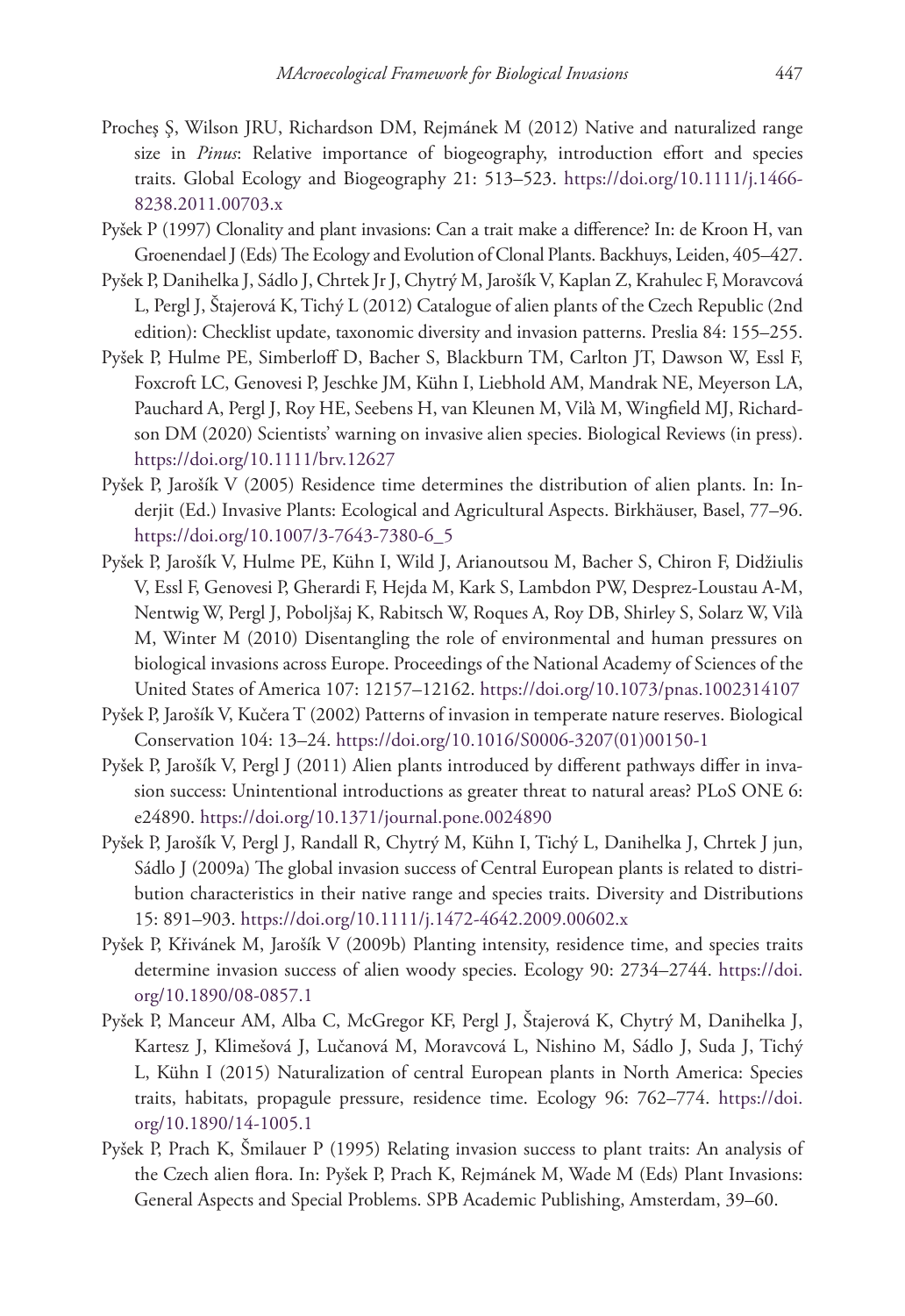- Pyšek P, Richardson DM (2007) Traits associated with invasiveness in alien plants: Where do we stand? In: Nentwig W (Ed.) Biological Invasions. Springer-Verlag, Berlin and Heidelberg, 97–125. [https://doi.org/10.1007/978-3-540-36920-2\\_7](https://doi.org/10.1007/978-3-540-36920-2_7)
- Pyšek P, Richardson DM, Rejmánek M, Webster G, Williamson M, Kirschner J (2004a) Alien plants in checklists and floras: Towards better communication between taxonomists and ecologists. Taxon 53: 131–143.<https://doi.org/10.2307/4135498>
- Pyšek P, Richardson DM, Williamson M (2004b) Predicting and explaining plant invasions through analysis of source area floras: Some critical considerations. Diversity and Distributions 10: 179–187. <https://doi.org/10.1111/j.1366-9516.2004.00079.x>
- Rejmánek M (1996) A theory of seed plant invasiveness: The first sketch. Biological Conservation 78: 171–181. [https://doi.org/10.1016/0006-3207\(96\)00026-2](https://doi.org/10.1016/0006-3207(96)00026-2)
- Rejmánek M (2000) Invasive plants: Approaches and predictions. Austral Ecology 25: 497– 506.<https://doi.org/10.1046/j.1442-9993.2000.01080.x>
- Rejmánek M, Richardson DM, Higgins SI, Pitcairn MJ, Grotkopp E (2005) Ecology of invasive plants: State of the art. In: Mooney HA, Mack RM, McNeely JA, Neville L, Schei P, Waage J (Eds) Invasive Alien Species: Searching for Solutions. Island Press, Washington, DC, 104–161.
- Ribeiro F, Elvira B, Collares-Pereira MJ, Moyle PB (2008) Life-history traits of non-native fishes in Iberian watersheds across several invasion stages: A first approach. Biological Invasions 10: 89–102.<https://doi.org/10.1007/s10530-007-9112-2>
- Richardson DM, Bond WJ (1991) Determinants of plant distribution: Evidence from pine invasions. American Naturalist 137: 639–668.<https://doi.org/10.1086/285186>
- Richardson DM, Pyšek P (2006) Plant invasions: Merging the concepts of species invasiveness and community invasibility. Progress in Physical Geography 30: 409–431. [https://doi.](https://doi.org/10.1191/0309133306pp490pr) [org/10.1191/0309133306pp490pr](https://doi.org/10.1191/0309133306pp490pr)
- Richardson DM, Pyšek P (2012) Naturalization of introduced plants: Ecological drivers of biogeographic patterns. New Phytologist 196: 383–396. [https://doi.org/10.1111/j.1469-](https://doi.org/10.1111/j.1469-8137.2012.04292.x) [8137.2012.04292.x](https://doi.org/10.1111/j.1469-8137.2012.04292.x)
- Richardson DM, Pyšek P, Carlton JT (2011) A compendium of essential concepts and terminology in biological invasions. In: Richardson DM (Ed.) Fifty Years of Invasion Ecology: The Legacy of Charles Elton. Blackwell Publishing, Oxford, 409–420. [https://doi.](https://doi.org/10.1002/9781444329988.ch30) [org/10.1002/9781444329988.ch30](https://doi.org/10.1002/9781444329988.ch30)
- Richardson DM, Pyšek P, Rejmánek M, Barbour MG, Panetta FD, West CJ (2000) Naturalization and invasion of alien plants: Concepts and definitions. Diversity and Distributions 6: 93–107.<https://doi.org/10.1046/j.1472-4642.2000.00083.x>
- Richardson DM, Rejmánek M (2004) Conifers as invasive aliens: A global survey and predictive framework*.* Diversity and Distributions 10: 321–331. [https://doi.org/10.1111/](https://doi.org/10.1111/j.1366-9516.2004.00096.x) [j.1366-9516.2004.00096.x](https://doi.org/10.1111/j.1366-9516.2004.00096.x)
- Rossinelli S, Bacher S (2015) Higher establishment success in specialized parasitoids: Support for the existence of trade-offs in the evolution of specialization. Functional Ecology 29: 277–284.<https://doi.org/10.1111/1365-2435.12323>
- Rouget M, Richardson DM (2003) Inferring process from pattern in plant invasions: A semimechanistic model incorporating propagule pressure and environmental factors. American Naturalist 162: 713–724.<https://doi.org/10.1086/379204>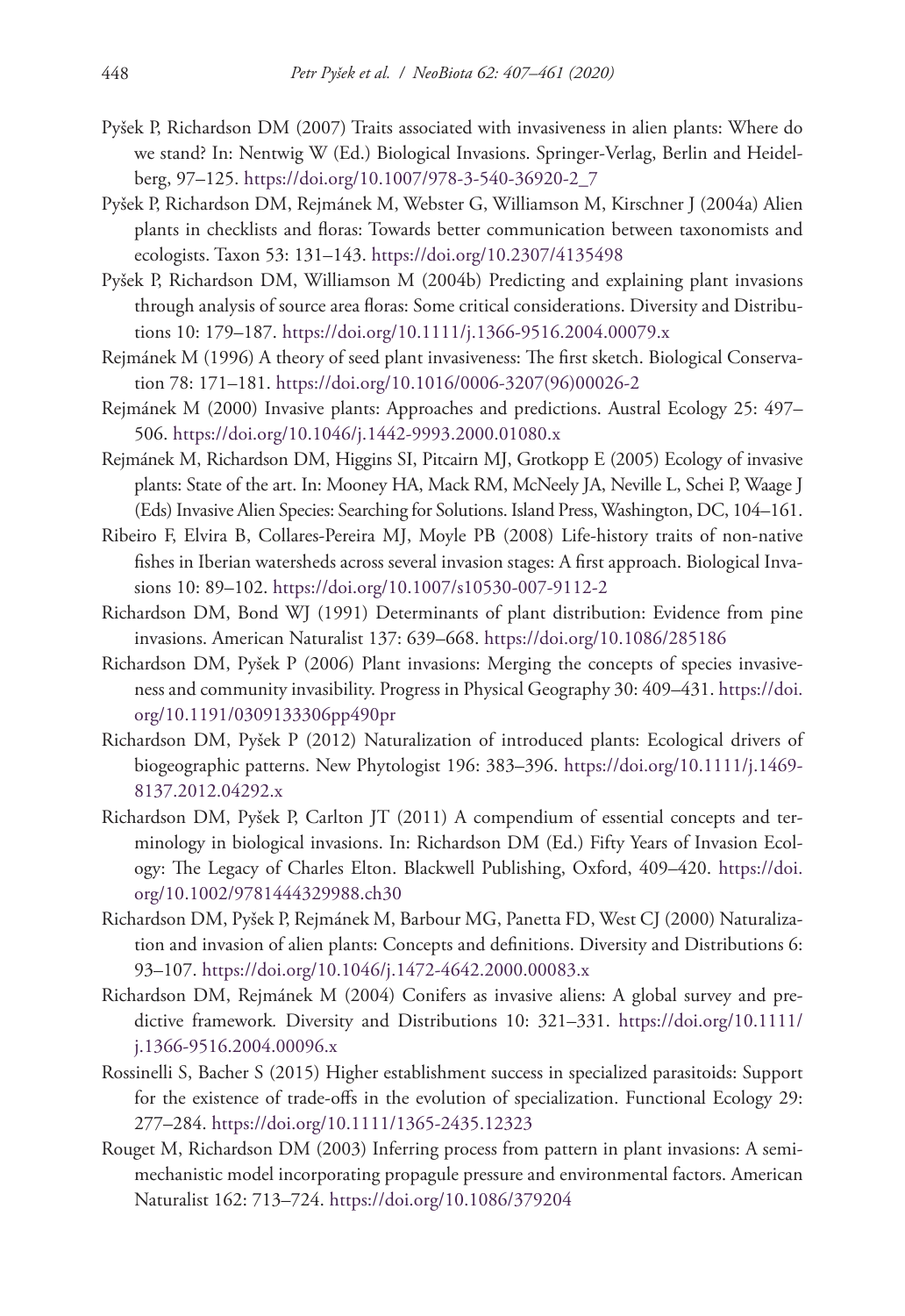- Ruesink JL (2003) One fish, two fish, old fish, new fish: Which invasions matter? In: Levin SA, Kareiva P (Eds) The Importance of Species: Expendability and Triage. Princeton University Press, Princeton, 161–178. <https://doi.org/10.1515/9781400866779-013>
- Ruesink JL (2005) Global analysis of factors affecting the outcome of freshwater fish introductions. Conservation Biology 19: 1883–1893. [https://doi.org/10.1111/j.1523-](https://doi.org/10.1111/j.1523-1739.2005.00267.x-i1) [1739.2005.00267.x-i1](https://doi.org/10.1111/j.1523-1739.2005.00267.x-i1)
- Sapsford S, Brandt A, Davis K, Peralta G, Dickie I, Gibson R, Green J, Hulme PE, Nuñez M, Orwin K, Pauchard A, Wardle D, Peltzer D (2020) Towards a framework for understanding the context-dependencies of the impacts of non-native tree species. Functional Ecology 34: 944–955.<https://doi.org/10.1111/1365-2435.13544>
- Sax DF, Brown JH (2000) The paradox of invasion. Global Ecology and Biogeography 9: 363– 371.<https://doi.org/10.1046/j.1365-2699.2000.00217.x>
- Schmidt JP, Drake JM (2011) Time since introduction, seed mass, and genome size predict successful invaders among the cultivated vascular plants of Hawaii. PLoS ONE 6: e17391. <https://doi.org/10.1371/journal.pone.0017391>
- Seebens H, Blackburn TM, Dyer EE, Genovesi P, Hulme PE, Jeschke JM, Pagad S, Pyšek P, van Kleunen M, Winter M, Ansong M, Arianoutsou M, Bacher S, Blasius B, Brockerhoff EG, Brundu G, Capinha C, Causton CE, Celesti-Grapow L, Dawson W, Dullinger S, Economo EP, Fuentes N, Guénard B, Jäger H, Kartesz J, Kenis M, Kühn I, Lenzner B, Liebhold AM, Mosena A, Moser D, Nentwig W, Nishino M, Pearman D, Pergl J, Rabitsch W, Rojas-Sandoval J, Roques A, Rorke S, Rossinelli S, Roy HE, Scalera R, Schindler S, Štajerová K, Tokarska-Guzik B, Walker K, Ward DF, Yamanaka T, Essl F (2018) Global rise in emerging alien species results from accessibility of new source pools. Proceedings of the National Academy of Sciences of the United States of America 115: E2264–E2273. <https://doi.org/10.1073/pnas.1719429115>
- Seebens H, Blackburn TM, Dyer EE, Genovesi P, Hulme PE, Jeschke JM, Pagad S, Pysek P, Winter M, Arianoutsou M, Bacher S, Blasius B, Brundu G, Capinha C, Celesti-Grapow L, Dawson W, Dullinger S, Fuentes N, Jaeger H, Kartesz J, Kenis M, Kreft H, Küehn I, Lenzner B, Liebhold A, Mosena AUB, Moser D, Nishino M, Pearman D, Pergl J, Rabitsch W, Rojas-Sandoval J, Roques A, Rorke S, Rossinelli S, Roy HE, Scalera R, Schindler S, Stajerova K, Tokarska-Guzik B, van Kleunen M, Walker K, Weigelt P, Yamanaka T, Essl F (2017) No saturation in the accumulation of alien species worldwide. Nature Communications 8: 14435. <https://doi.org/10.1038/ncomms14435>
- Shea K, Chesson P (2002) Community ecology theory as a framework for biological invasions. Trends in Ecology and Evolution 17: 170–176. [https://doi.org/10.1016/S0169-](https://doi.org/10.1016/S0169-5347(02)02495-3) [5347\(02\)02495-3](https://doi.org/10.1016/S0169-5347(02)02495-3)
- Shipley B, Vile D, Garnier É (2006) From plant traits to plant communities: A statistical mechanistic approach to biodiversity. Science 314: 812–814. [https://doi.org/10.1126/sci](https://doi.org/10.1126/science.1131344)[ence.1131344](https://doi.org/10.1126/science.1131344)
- Simberloff D (2009) The role of propagule pressure in biological invasions. Annual Review of Ecology, Evolution, and Systematics 40: 81–102. [https://doi.org/10.1146/annurev.ecol](https://doi.org/10.1146/annurev.ecolsys.110308.120304)[sys.110308.120304](https://doi.org/10.1146/annurev.ecolsys.110308.120304)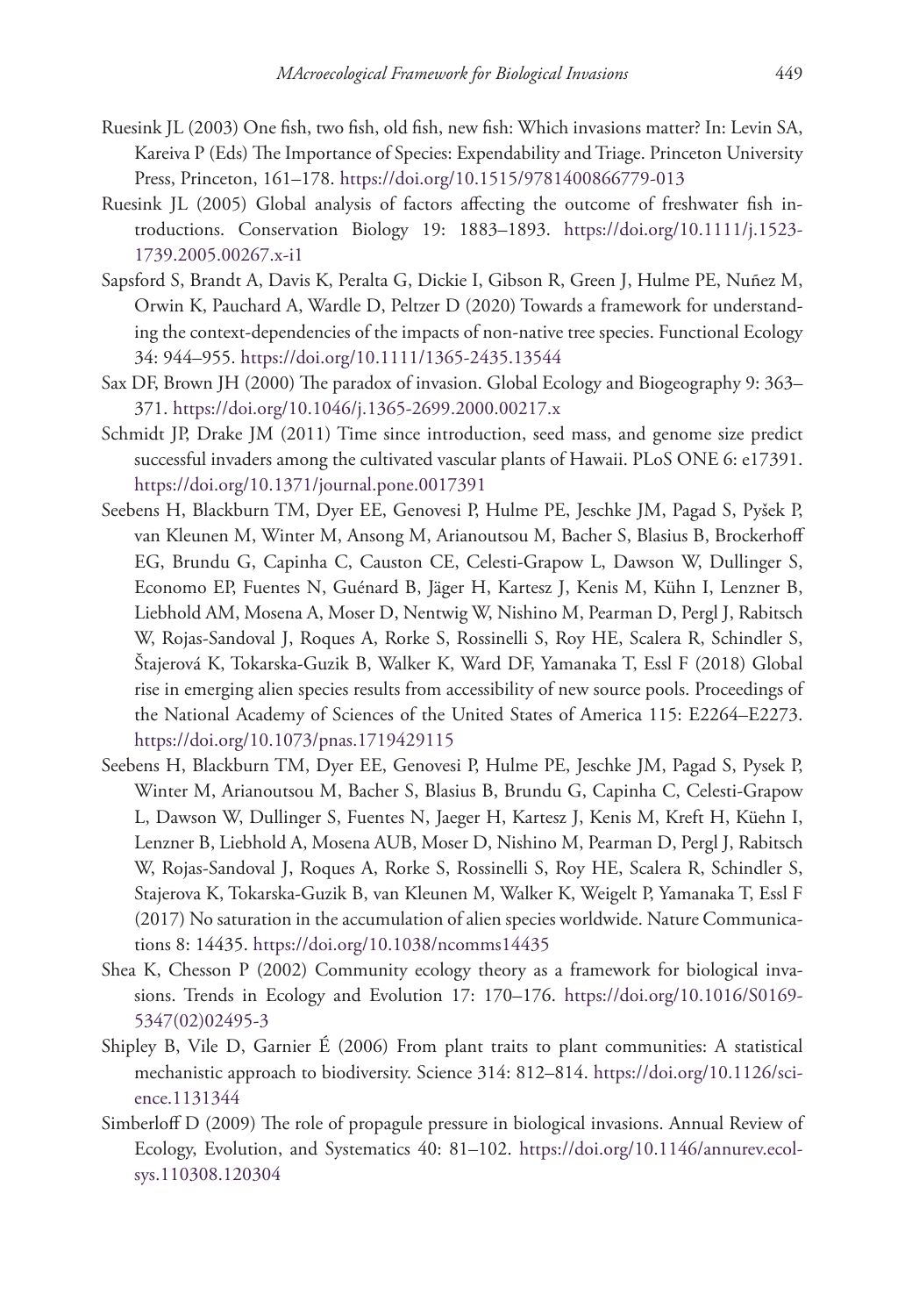- Simberloff D, Von Holle B (1999) Positive interaction of nonindigenous species: invasional meltdown? Biological Invasions 1: 21–32.<https://doi.org/10.1023/A:1010086329619>
- Sinclair JS, Brown JA, Lockwood JL (2020) Reciprocal human-natural system feedback loops within the invasion process. In: Wilson JR, Bacher S, Daehler CC, Groom QJ, Kumschick S, Lockwood JL, Robinson TB, Zengeya TA, Richardson DM (Eds) Frameworks used in Invasion Science. NeoBiota 62: 489–508. <https://doi.org/10.3897/neobiota.62.52664>
- Skowronek S, Ewald M, Isermann M, Van de Kerchove R, Lenoir J, Aerts R, Warrie J, Hattab T, Honnay O, Schmidtlein S, Rocchini D, Somers B, Feilhauer H (2017) Mapping an invasive bryophyte species using hyperspectral remote sensing data. Biological Invasions 19: 239–254.<https://doi.org/10.1007/s10530-016-1276-1>
- Sol D, Bacher S, Reader SM, Lefebvre L (2008a) Brain size predicts the success of mammal species introduced into novel environments. American Naturalist 172: S63–S71. [https://](https://doi.org/10.1086/588304) [doi.org/10.1086/588304](https://doi.org/10.1086/588304)
- Sol D, Maspons J, Vall-Llosera M, Bartomeus I, García-Peña GE, Piñol J, Freckleton RP (2012) Unraveling the life history of successful invaders. Science 337: 580–583. [https://](https://doi.org/10.1126/science.1221523) [doi.org/10.1126/science.1221523](https://doi.org/10.1126/science.1221523)
- Sol D, Vilà M, Kühn I (2008b) The comparative analysis of historical alien introductions. Biological Invasions 10: 1119–1129.<https://doi.org/10.1007/s10530-007-9189-7>
- Statzner B, Bonada N, Dolédec S (2008) Biological attributes discriminating invasive from native European stream macroinvertebrates. Biological Invasions 10: 517–530. [https://doi.](https://doi.org/10.1007/s10530-007-9148-3) [org/10.1007/s10530-007-9148-3](https://doi.org/10.1007/s10530-007-9148-3)
- Stevens GC (1989) The latitudinal gradient in geographical range: How so many species coexist in the tropics. American Naturalist 133: 240–256. <https://doi.org/10.1086/284913>
- Strayer DL (2012) Eight questions about invasions and ecosystem functioning. Ecology Letters 15: 1199–1210.<https://doi.org/10.1111/j.1461-0248.2012.01817.x>
- Sutherland S (2004) What makes a weed a weed: Life history traits of native and exotic plants in the USA. Oecologia 141: 24–39. <https://doi.org/10.1007/s00442-004-1628-x>
- Taylor BW, Irwin RE (2004) Linking economic activities to the distribution of exotic plants. Proceedings of the National Academy of Sciences of the United States of America 101: 17725–17730.<https://doi.org/10.1073/pnas.0405176101>
- Thellung A (1912) La flore adventice de Montpellier. Memoires de la Société Nationale des Sciences Naturelles et Mathématiques de Cherbourg 38: 57–728.
- Thiébaut G (2007) Invasion success of non-indigenous aquatic and semi-aquatic plants in their native and introduced ranges: A comparison between their invasiveness in North America and in France. Biological Invasions 9: 1–12.<https://doi.org/10.1007/s10530-006-9000-1>
- Thompson K, Hodgson JG, Rich TCG (1995) Native and alien invasive plants: More of the same? Ecography 18: 390–402. <https://doi.org/10.1111/j.1600-0587.1995.tb00142.x>
- Thuiller W, Richardson DM, Pyšek P, Midgley GF, Hughes GO, Rouget M (2005) Niche-based modelling as a tool for predicting the risk of alien plant invasions at a global scale. Global Change Biology 11: 2234–2250. <https://doi.org/10.1111/j.1365-2486.2005.001018.x>
- Thuiller W, Richardson DM, Rouget M, Proches Ş, Wilson JRU (2006) Interactions between environment, species traits and human uses describe patterns of plant invasions. Ecology 87: 1755–1769. [https://doi.org/10.1890/0012-9658\(2006\)87\[1755:IBESTA\]2.0.CO;2](https://doi.org/10.1890/0012-9658(2006)87%5B1755:IBESTA%5D2.0.CO;2)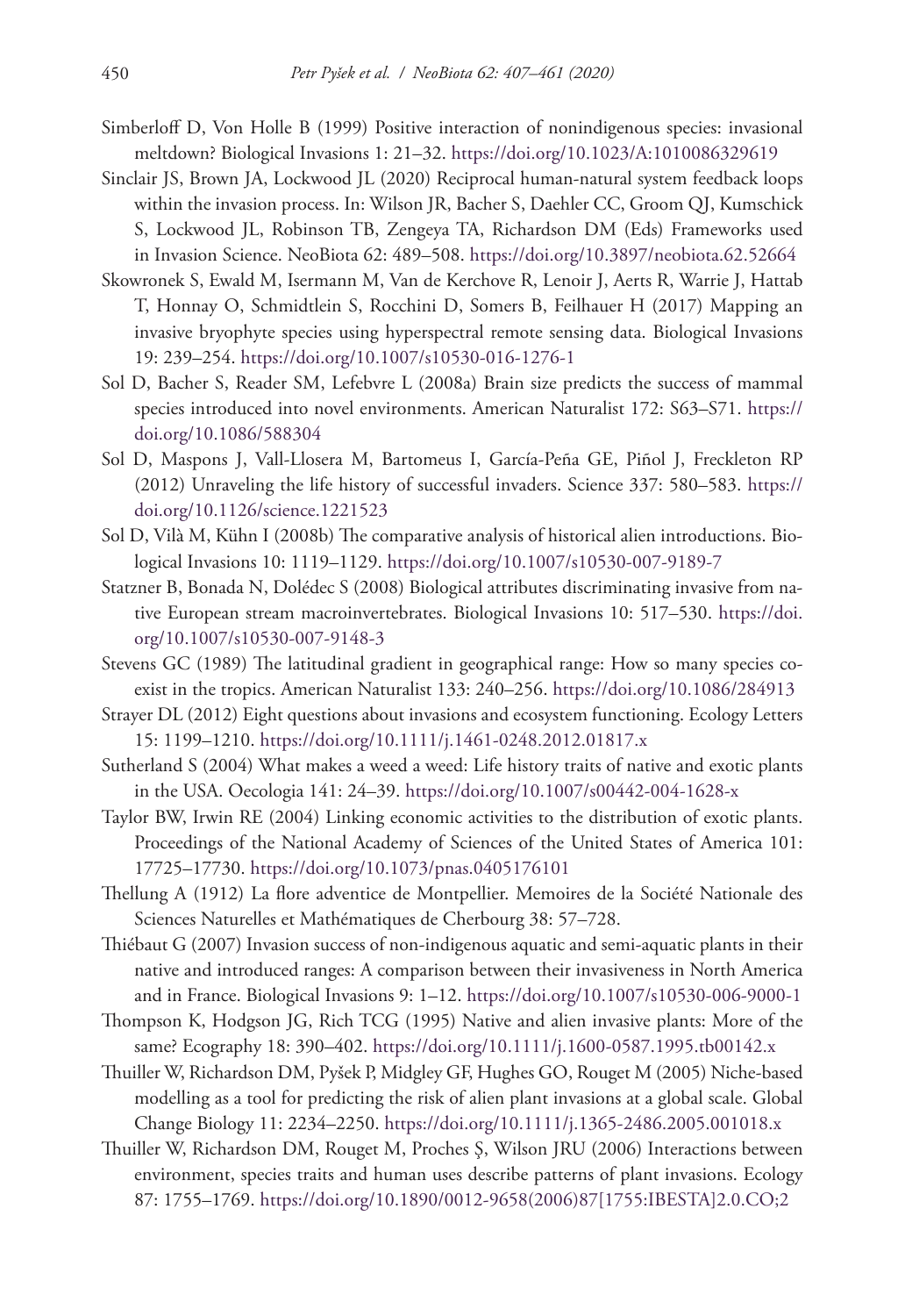- Tingley R, Phillips BL, Shine R (2011) Establishment success of introduced amphibians increases in the presence of congeneric species. American Naturalist 177: 382–388. [https://](https://doi.org/10.1086/658342) [doi.org/10.1086/658342](https://doi.org/10.1086/658342)
- Tingley R, Romagosa CM, Kraus F, Bickford D, Phillips BL, Shine R (2010) The frog filter: Amphibian introduction bias driven by taxonomy, body size and biogeography. Global Ecology and Biogeography 19: 496–503.<https://doi.org/10.1111/j.1466-8238.2010.00530.x>
- van Kleunen M, Dawson W, Schlaepfer D, Jeschke JM, Fischer M (2010a) Are invaders different? A conceptual framework of comparative approaches for assessing determinants of invasiveness. Ecology Letters 13: 947–958.<https://doi.org/10.1111/j.1461-0248.2010.01503.x>
- van Kleunen M, Essl F, Pergl J, Brundu G, Carboni M, Dullinger S, Early R, González-Moreno P, Groom QJ, Hulme PE, Kueffer C, Kühn I, Máguas C, Maurel N, Novoa A, Parepa M, Pyšek P, Seebens H, Tanner R, Touza J, Verbrugge L, Weber E, Dawson W, Kreft H, Weigelt P, Winter M, Klonner G, Talluto MV, Dehnen-Schmutz K (2018) The changing role of ornamental horticulture in plant invasions. Biological Reviews 93: 1421–1437. <https://doi.org/10.1111/brv.12402>
- van Kleunen M, Johnson SD (2007) Effects of self-compatibility on the distribution range of invasive European plants in North America. Conservation Biology 21: 1537–1544. <https://doi.org/10.1111/j.1523-1739.2007.00765.x>
- van Kleunen M, Johnson SD, Fischer M (2007) Predicting naturalization of southern African *Iridaceae* in other regions. Journal of Applied Ecology 44: 594–603. [https://doi.](https://doi.org/10.1111/j.1365-2664.2007.01304.x) [org/10.1111/j.1365-2664.2007.01304.x](https://doi.org/10.1111/j.1365-2664.2007.01304.x)
- van Kleunen M, Weber E, Fischer M (2010b) A meta-analysis of trait differences between invasive and non-invasive plant species. Ecology Letters 13: 235–245. [https://doi.org/10.1111/](https://doi.org/10.1111/j.1461-0248.2009.01418.x) [j.1461-0248.2009.01418.x](https://doi.org/10.1111/j.1461-0248.2009.01418.x)
- van Wilgen NJ, Richardson DM (2011) Is phylogenetic relatedness to native species important for the establishment of reptiles introduced to California and Florida? Diversity and Distributions 17: 172–181.<https://doi.org/10.1111/j.1461-0248.2009.01418.x>
- van Wilgen NJ, Richardson DM (2012) The roles of climate, phylogenetic relatedness, introduction effort, and reproductive traits in the establishment of non-native reptiles and amphibians. Conservation Biology 26: 267–277.<https://doi.org/10.1111/j.1523-1739.2011.01804.x>
- van Wilgen NJ, Wilson JRU, Elith J, Wintle BA, Richardson DM (2010) Alien invaders and reptile traders: What drives the live animal trade in South Africa? Animal Conservation 13: 24–32.<https://doi.org/10.1111/j.1469-1795.2009.00298.x>
- Vaz AS, Alcaraz-Segura D, Vicente JR, Honrado JP (2019) The many roles of remote sensing in invasion science. Frontiers in Ecology and Evolution 7: art370. [https://doi.org/10.3389/](https://doi.org/10.3389/fevo.2019.00370) [fevo.2019.00370](https://doi.org/10.3389/fevo.2019.00370)
- Vila-Gispert A, Alcaraz C, García-Berthou E (2005) Life-history traits of invasive fish in small Mediterranean streams. Biological Invasions 7: 107–116. [https://doi.org/10.1007/s10530-](https://doi.org/10.1007/s10530-004-9640-y) [004-9640-y](https://doi.org/10.1007/s10530-004-9640-y)
- Walther G-R, Roques A, Hulme PE, Sykes M, Pyšek P, Kühn I, Zobel M, Bacher S, Botta-Dukát Z, Bugmann H, Czúcz B, Dauber J, Hickler T, Jarošík V, Kenis M, Klotz S, Minchin D, Moora M, Nentwig W, Ott J, Panov VE, Reineking B, Robinet C, Semenchenko V,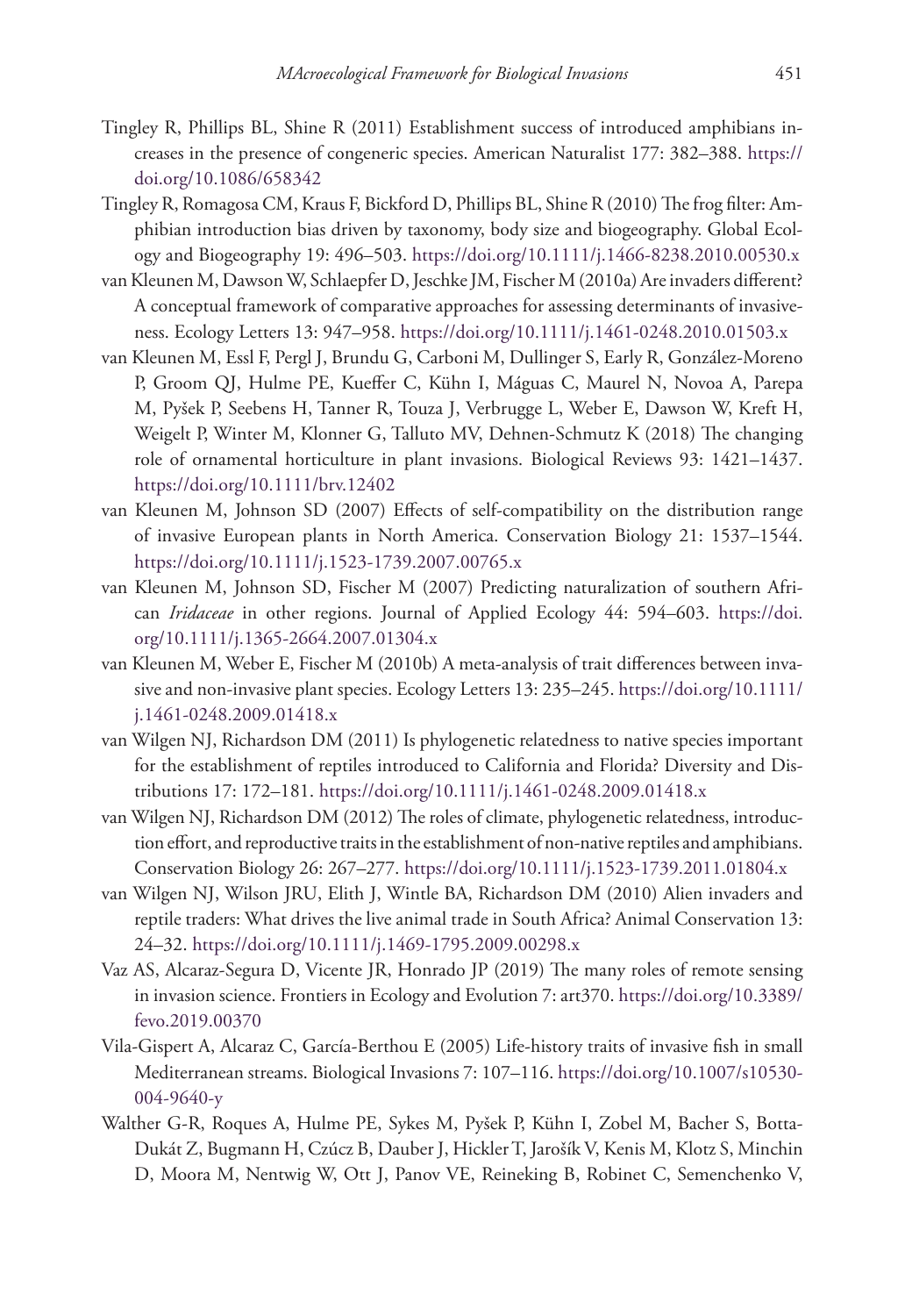Solarz W, Thuiller W, Vilà M, Vohland K, Settele J (2009) Alien species in a warmer world: Risks and opportunities. Trends in Ecology and Evolution 24: 686–693. [https://](https://doi.org/10.1016/j.tree.2009.06.008) [doi.org/10.1016/j.tree.2009.06.008](https://doi.org/10.1016/j.tree.2009.06.008)

- Warton DI, Blanchet FG, O'Hara RB, Ovaskainen O, Taskinen S, Walker SC, Hui FKC (2015a) So many variables: Joint modeling in community ecology. Trends in Ecology and Evolution 30: 766–779. <https://doi.org/10.1016/j.tree.2015.09.007>
- Warton DI, Shipley B, Hastie T (2015b) CATS regression: A model-based approach to studying trait-based community assembly. Methods in Ecology and Evolution 6: 389–398. <https://doi.org/10.1111/2041-210X.12280>
- Weber J, Panetta FD, Virtue J, Pheloung P (2009) An analysis of assessment outcomes from eight years' operation of the Australian border weed risk assessment system. Journal of Environmental Management 90: 798–807.<https://doi.org/10.1016/j.jenvman.2008.01.012>
- Weiers S, Bock M, Wissen M, Rossner G (2004) Mapping and indicator approaches for the assessment of habitats at different scales using remote sensing and GIS methods. Landscape and Urban Planning 67: 43–65. [https://doi.org/10.1016/S0169-2046\(03\)00028-8](https://doi.org/10.1016/S0169-2046(03)00028-8)
- Williamson M (1996) Biological Invasions. Chapman and Hall, London, 244 pp.
- Williamson M (2006) Explaining and predicting the success of invading species at different stages of invasion. Biological Invasions 8: 1561–1568. [https://doi.org/10.1007/s10530-](https://doi.org/10.1007/s10530-005-5849-7) [005-5849-7](https://doi.org/10.1007/s10530-005-5849-7)
- Williamson M, Dehnen-Schmutz K, Kühn I, Hill M, Klotz S, Milbau A, Stout J, Pyšek P (2009) The distribution of range sizes of native and alien plants in four European countries and the effects of residence time. Diversity and Distributions 15: 158–166. [https://doi.](https://doi.org/10.1111/j.1472-4642.2008.00528.x) [org/10.1111/j.1472-4642.2008.00528.x](https://doi.org/10.1111/j.1472-4642.2008.00528.x)
- Williamson MH, Fitter A (1996) The characters of successful invaders. Biological Conservation 78: 163–170. [https://doi.org/10.1016/0006-3207\(96\)00025-0](https://doi.org/10.1016/0006-3207(96)00025-0)
- Willis CG, Ruhfel BR, Primack RB, Miller-Rushing AJ, Losos JB, Davis CC (2010) Favorable climate change response explains non-native species' success in Thoreau's woods. PLoS ONE 5: ee8878.<https://doi.org/10.1371/journal.pone.0008878>
- Wilson JRU, Bacher S, Daehler CC, Groom QJ, Kumschick S, Lockwood JL, Robinson TB, Zengeya TA, Richardson DM (2020) Frameworks used in invasion science: progress and prospects. In: Wilson JR, Bacher S, Daehler CC, Groom QJ, Kumschick S, Lockwood JL, Robinson TB, Zengeya TA, Richardson DM (Eds) Frameworks used in Invasion Science. NeoBiota 62: 1–30. <https://doi.org/10.3897/neobiota.62.58738>
- Wilson JRU, Dormontt EE, Prentis PJ, Lowe AJ, Richardson DM (2009) Something in the way you move: Dispersal pathways affect invasion success. Trends in Ecology and Evolution 24: 136–144. <https://doi.org/10.1016/j.tree.2008.10.007>
- Wilson JRU, Richardson DM, Rouget M, Procheş Ş, Amis MA, Henderson L, Thuiller W (2007) Residence time and potential range: Crucial considerations in modelling plant invasions. Diversity and Distributions 13: 11–22. [https://doi.org/10.1111/j.1366-](https://doi.org/10.1111/j.1366-9516.2006.00302.x) [9516.2006.00302.x](https://doi.org/10.1111/j.1366-9516.2006.00302.x)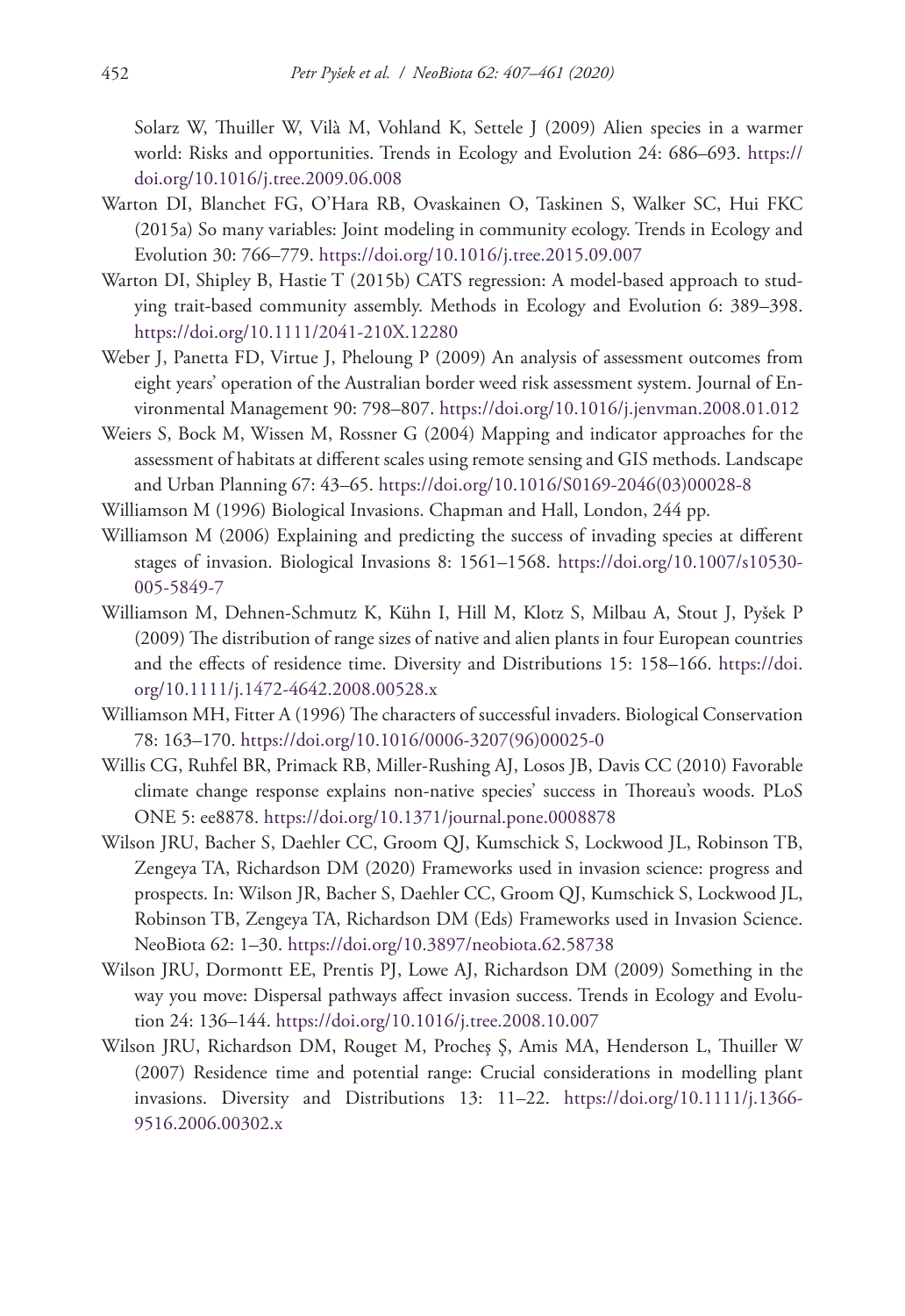| $\sim$ $\sim$                                                                                                                                                      |                                                                                                 |                                                         |
|--------------------------------------------------------------------------------------------------------------------------------------------------------------------|-------------------------------------------------------------------------------------------------|---------------------------------------------------------|
| Marine Bic                                                                                                                                                         |                                                                                                 |                                                         |
|                                                                                                                                                                    |                                                                                                 |                                                         |
|                                                                                                                                                                    |                                                                                                 |                                                         |
| $\frac{1}{1}$ . $\frac{1}{1}$                                                                                                                                      |                                                                                                 |                                                         |
|                                                                                                                                                                    |                                                                                                 |                                                         |
|                                                                                                                                                                    |                                                                                                 |                                                         |
|                                                                                                                                                                    |                                                                                                 | $\begin{bmatrix} 1 & 1 \\ 1 & 1 \\ 1 & 1 \end{bmatrix}$ |
|                                                                                                                                                                    |                                                                                                 |                                                         |
|                                                                                                                                                                    |                                                                                                 |                                                         |
|                                                                                                                                                                    |                                                                                                 |                                                         |
|                                                                                                                                                                    |                                                                                                 |                                                         |
|                                                                                                                                                                    |                                                                                                 |                                                         |
|                                                                                                                                                                    |                                                                                                 |                                                         |
|                                                                                                                                                                    |                                                                                                 |                                                         |
|                                                                                                                                                                    |                                                                                                 |                                                         |
| as the NA Smith LD (2000) Fish and ships: Kelating dispersal frequency to success in biological invasions. Marin<br>$\sim$ CM Smith I D (2000) Fight and abined by | coccocciccion - India - Cri<br>ו<br>גו                                                          |                                                         |
|                                                                                                                                                                    |                                                                                                 |                                                         |
|                                                                                                                                                                    |                                                                                                 |                                                         |
|                                                                                                                                                                    | .<br><i>i</i><br><i>i</i><br><i>i</i><br><i>i</i><br><i>i</i><br><i>i</i><br><i>i</i><br>צוט.נט |                                                         |
|                                                                                                                                                                    |                                                                                                 |                                                         |
| $\frac{1}{2}$                                                                                                                                                      |                                                                                                 |                                                         |
|                                                                                                                                                                    | $\ddot{\cdot}$<br>I                                                                             |                                                         |
|                                                                                                                                                                    |                                                                                                 |                                                         |
| -<br>2<br>$\frac{1}{2}$                                                                                                                                            |                                                                                                 |                                                         |
|                                                                                                                                                                    |                                                                                                 |                                                         |

Yessoufou K, Gere J, Daru BH, van der Bank M (2014) Differences in evolutionary history translate into differences in invasion success of alien Yessoufou K, Gere J, Daru BH, van der Bank M (2014) Differences in evolutionary history translate into differences in invasion success of alien mammals in South Africa. Ecology and Evolution 4: 2115-2123. https://doi.org/10.1002/ece3.1031 mammals in South Africa. Ecology and Evolution 4: 2115–2123.<https://doi.org/10.1002/ece3.1031>

Zurell D, Thuiller W, Pagel J, Cabral JS, Münkemüller T, Gravel D, Dullinger S, Normand S, Schiffers KH, Moore KA, Zimmermann NE (2016) Zurell D, Thuiller W, Pagel J, Cabral JS, Münkemüller T, Gravel D, Dullinger S, Normand S, Schiffers KH, Moore KA, Zimmermann NE (2016) Benchmarking novel approaches for modelling species range dynamics. Global Change Biology 22: 2651-2664. https://doi.org/10.1111/ Benchmarking novel approaches for modelling species range dynamics. Global Change Biology 22: 2651–2664. [https://doi.org/10.1111/](https://doi.org/10.1111/gcb.13251) [gcb.13251](https://doi.org/10.1111/gcb.13251)

# **Appendix I**  Appendix I

Overview of 102 macroecological studies on biological invasions and their classification according to the factors included in the analysis (indicated as ×). The studies Overview of 102 macroecological studies on biological invasions and their classification according to the factors included in the analysis (indicated as ×). The studies were found and selected from 5 literature searches done in Google Scholar using the following terms: (1) predict AND "invasive species", (2) success AND "invasive were found and selected from 5 literature searches done in Google Scholar using the following terms: (1) predict AND "invasive species", (2) success AND "invasive species" AND "amphibians", (3) success AND "invasive species" AND "birds", (4) success AND "invasive species" AND "mammals", (5) success AND "invasive species" AND "amphibians", (3) success AND "invasive species" AND "birds", (4) success AND "invasive species" AND "mammals", (5) success AND "invasive species" AND "plants", and (6) success AND "invasive species" AND "reptiles". The results of the searches were sorted using the default option "by relevance". From species" AND "plants", and (6) success AND "invasive species" AND "reptiles". The results of the searches were sorted using the default option "by relevance". From search 1 we reviewed the first 500 results, while we reviewed the first 100 results from searches 2–6. The information on studied organism, scale and main conclusions search 1 we reviewed the first 500 results, while we reviewed the first 100 results from searches 2–6. The information on studied organism, scale and main conclusions of each study is provided. The overview does not aim at being exhaustive and includes studies on plants (50), fishes (16), amphibians and reptiles (11), birds (9), mammals (6), vertebrates in general (2), amphipods (1), ants (1), aquatic species (1), arthropods (1), fungi (1), macroinvertebrates (1), wasps (1), and one general study. Note that we do not indicate whether the data on alien species traits come from the native or alien range because in many studies it was difficult to infer where study. Note that we do not indicate whether the data on alien species traits come from the native or alien range because in many studies it was difficult to infer where mammals (6), vertebrates in general (2), amphipods (1), ants (1), aquatic species (1), arthropods (1), fungi (1), macroinvertebrates (1), wasps (1), and one general of each study is provided. The overview does not aim at being exhaustive and includes studies on plants (50), fishes (16), amphibians and reptiles (11), birds (9), they were measured. The colour coding correspond to that used in Figs 1, 2. IAS = invasive alien species. they were measured. The colour coding correspond to that used in Figs 1, 2. IAS = invasive alien species.

| Reference                      | Studied      | Scale                  |  |                                      | Alien spe-   Habitats and   Habitats and   Socioec-   Colonisation   Residence   Invasion |        | Conclusions of the study                                              |
|--------------------------------|--------------|------------------------|--|--------------------------------------|-------------------------------------------------------------------------------------------|--------|-----------------------------------------------------------------------|
|                                | organism     |                        |  |                                      | cies traits   climate in   climate in   onomic   and propagule   time                     | stages |                                                                       |
|                                |              |                        |  | native range   alien range   factors | pressure                                                                                  |        |                                                                       |
| lcaraz et al                   | Fishes       | lative and IAS in the  |  |                                      |                                                                                           |        | IAS generally have larger latitudinal ranges than natives.            |
| 2005                           |              | Iberian Peninsula      |  |                                      |                                                                                           |        |                                                                       |
| llen et al. 2013   Vertebrates |              | Ulen species in penin- |  |                                      |                                                                                           |        | Predictors of establishment and spread differ across vertebrate taxa. |
|                                |              | sular Florida          |  |                                      |                                                                                           |        |                                                                       |
| llen et al. 2017               | Amphibians   | Global                 |  |                                      |                                                                                           |        | Fast life history traits promote invasion success in amphibians and   |
|                                | and reptile  |                        |  |                                      |                                                                                           |        | reptiles.                                                             |
| miel et al                     | Amphibian    | Global                 |  |                                      |                                                                                           |        | Introduced alien species with larger brain sizes are more likely to   |
|                                | and reptiles |                        |  |                                      |                                                                                           |        | establish and invade.                                                 |

 $\overline{1}$  $\overline{1}$  $\mathbf{I}$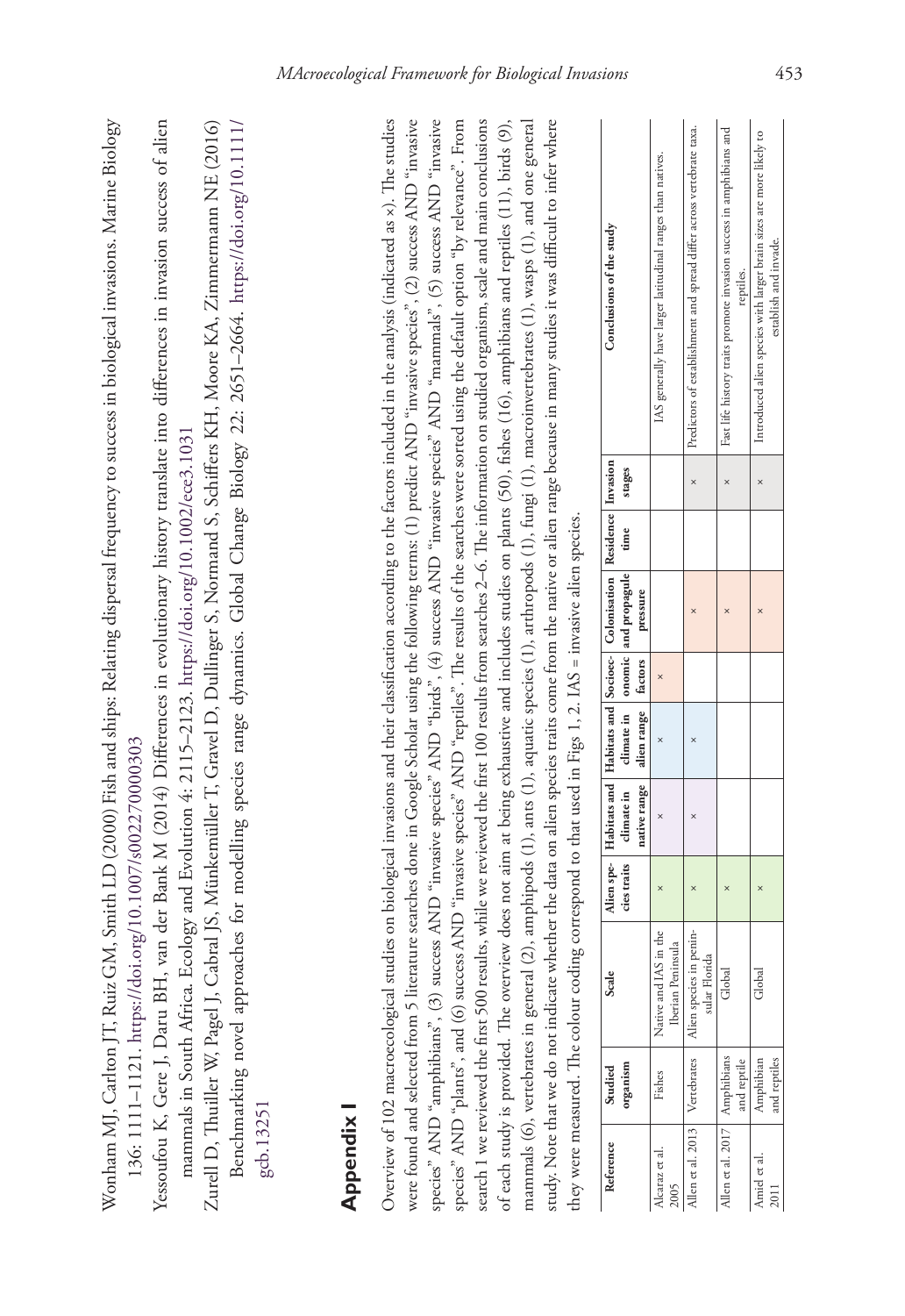|                    | Conclusions of the study                                                      | Alien species, especially in seminatural habitats, are more likely | than natives to present fleshy fruits and be dispersed by wind. | Fruit type, life form and origin influence establishment success. | matches and hosts are available; propagule pressure only plays a role<br>Quarantine arthropods are more likely to establish if climate<br>if these conditions are met. | Residence time and climate match between the native and alien | ranges influence invasiveness.      | Alien species are less likely to be introduced when presenting traits<br>with novel environments and have larger body mass have a higher<br>that predispose them to Allee effects. Alien species that can cope<br>establishment success. | Avian introduction success depends on the suitability of the abiotic | environment at the introduction site. | The establishment success of exotic birds depends on introduc-<br>tion efforts. | The number of release events and the climate-match between the | native and introduced ranges influence establishment success. |                    | Introduction effort, dimate match and invasiveness elsewhere<br>facilitate the establishment of introduced species. | Planting frequency determines naturalisation success. |                                                | Alien species are more likely than natives to be annual and biennial,<br>hermaphrodite, have long flowering periods and small fruits, and<br>aliens are also more likely to be trees with a high number of seeds<br>are less likely to be dispersed by animals. In seminatural habitats,<br>per fruit. | Abundant aliens are more likely to have longer flowering dura-<br>tion, be native to Europe or Eurasia, and grow in variable soil<br>moisture conditions. | Relatedness with other IAS can be a useful predictor of invasion<br>success at large spatial scales but not at smaller, landscape scale. |
|--------------------|-------------------------------------------------------------------------------|--------------------------------------------------------------------|-----------------------------------------------------------------|-------------------------------------------------------------------|------------------------------------------------------------------------------------------------------------------------------------------------------------------------|---------------------------------------------------------------|-------------------------------------|------------------------------------------------------------------------------------------------------------------------------------------------------------------------------------------------------------------------------------------|----------------------------------------------------------------------|---------------------------------------|---------------------------------------------------------------------------------|----------------------------------------------------------------|---------------------------------------------------------------|--------------------|---------------------------------------------------------------------------------------------------------------------|-------------------------------------------------------|------------------------------------------------|--------------------------------------------------------------------------------------------------------------------------------------------------------------------------------------------------------------------------------------------------------------------------------------------------------|-----------------------------------------------------------------------------------------------------------------------------------------------------------|------------------------------------------------------------------------------------------------------------------------------------------|
|                    | stages                                                                        |                                                                    |                                                                 |                                                                   | $\times$                                                                                                                                                               |                                                               |                                     | $\times$                                                                                                                                                                                                                                 |                                                                      |                                       |                                                                                 |                                                                |                                                               |                    |                                                                                                                     |                                                       |                                                |                                                                                                                                                                                                                                                                                                        |                                                                                                                                                           |                                                                                                                                          |
| Residence Invasion | time                                                                          |                                                                    |                                                                 |                                                                   |                                                                                                                                                                        | $\times$                                                      |                                     |                                                                                                                                                                                                                                          |                                                                      |                                       |                                                                                 |                                                                |                                                               |                    |                                                                                                                     | $\times$                                              |                                                |                                                                                                                                                                                                                                                                                                        |                                                                                                                                                           |                                                                                                                                          |
|                    | onomic and propagule<br>Habitats and   Habitats and   Socioec-   Colonisation | pressure                                                           |                                                                 |                                                                   | $\times$                                                                                                                                                               |                                                               |                                     |                                                                                                                                                                                                                                          |                                                                      |                                       |                                                                                 |                                                                | $\times$                                                      |                    | $\times$                                                                                                            | ×                                                     |                                                |                                                                                                                                                                                                                                                                                                        |                                                                                                                                                           |                                                                                                                                          |
|                    | factors                                                                       |                                                                    |                                                                 |                                                                   | $\times$                                                                                                                                                               | $\times$                                                      |                                     |                                                                                                                                                                                                                                          |                                                                      |                                       |                                                                                 |                                                                |                                                               |                    |                                                                                                                     | ×                                                     |                                                |                                                                                                                                                                                                                                                                                                        |                                                                                                                                                           |                                                                                                                                          |
|                    | climate in                                                                    | alien range<br>$\times$                                            |                                                                 |                                                                   | $\times$                                                                                                                                                               | $\times$                                                      |                                     |                                                                                                                                                                                                                                          | $\times$                                                             |                                       | $\times$                                                                        |                                                                | $\times$                                                      |                    | $\times$                                                                                                            |                                                       |                                                |                                                                                                                                                                                                                                                                                                        | $\times$                                                                                                                                                  | $\times$                                                                                                                                 |
|                    | climate in                                                                    | native range                                                       |                                                                 |                                                                   | $\times$                                                                                                                                                               | $\times$                                                      |                                     |                                                                                                                                                                                                                                          | ×                                                                    |                                       | ×                                                                               |                                                                | $\times$                                                      |                    | $\times$                                                                                                            |                                                       |                                                |                                                                                                                                                                                                                                                                                                        | $\times$                                                                                                                                                  |                                                                                                                                          |
|                    | Alien spe-<br>cies traits                                                     | $\times$                                                           |                                                                 | $\times$                                                          |                                                                                                                                                                        | $\times$                                                      |                                     | $\times$                                                                                                                                                                                                                                 | ×                                                                    |                                       | ×                                                                               |                                                                |                                                               |                    |                                                                                                                     | ×                                                     |                                                | $\times$                                                                                                                                                                                                                                                                                               | $\times$                                                                                                                                                  | $\times$                                                                                                                                 |
| Scale              |                                                                               | Alien species in Den-                                              | mark                                                            | Alien species in New<br>fork                                      | Europe                                                                                                                                                                 | Lessepsian fish species                                       | invading the Mediter-<br>ranean Sea | Global                                                                                                                                                                                                                                   | Global                                                               |                                       | Global                                                                          | Alien species introduced                                       | to New Zealand, Aus-                                          | tralia and Britain | Global                                                                                                              | North American species                                | pean garden and parks<br>introduced into Euro- | Alien species in Canada                                                                                                                                                                                                                                                                                | Alien species in Canada                                                                                                                                   | Alien species in Royal<br>tralia) and the whole<br>National Park (Aus-<br>Australia                                                      |
|                    | organism<br>Studied                                                           | Plants                                                             |                                                                 | Woody plants                                                      | Arthropods                                                                                                                                                             | Fishes                                                        |                                     | Birds                                                                                                                                                                                                                                    | <b>Birds</b>                                                         |                                       | <b>Birds</b>                                                                    | Mammals                                                        |                                                               |                    | Reptiles and<br>amphibians                                                                                          | Woody plants                                          |                                                | Plants                                                                                                                                                                                                                                                                                                 | Plants                                                                                                                                                    | Plants                                                                                                                                   |
| Reference          |                                                                               | Andersen 1995                                                      |                                                                 | Aronson et al.<br>2007                                            | Bacon et al.<br>2014                                                                                                                                                   | Ben Rais Lasram                                               | et al. 2008                         | Blackburn et al.<br>2009                                                                                                                                                                                                                 | Blackburn and                                                        | Duncan 2001a                          | Duncan 2001b<br>Blackburn and                                                   | Bomford et al.                                                 | 2009a                                                         |                    | Bomford et al.<br>2009 <sub>b</sub>                                                                                 | Bucharova and                                         | van Kleunen<br>2009                            | Lovetr-Doust<br>Cadotte and<br>2001                                                                                                                                                                                                                                                                    | Cadotte et al.<br>2006                                                                                                                                    | Cadotte et al.<br>2009                                                                                                                   |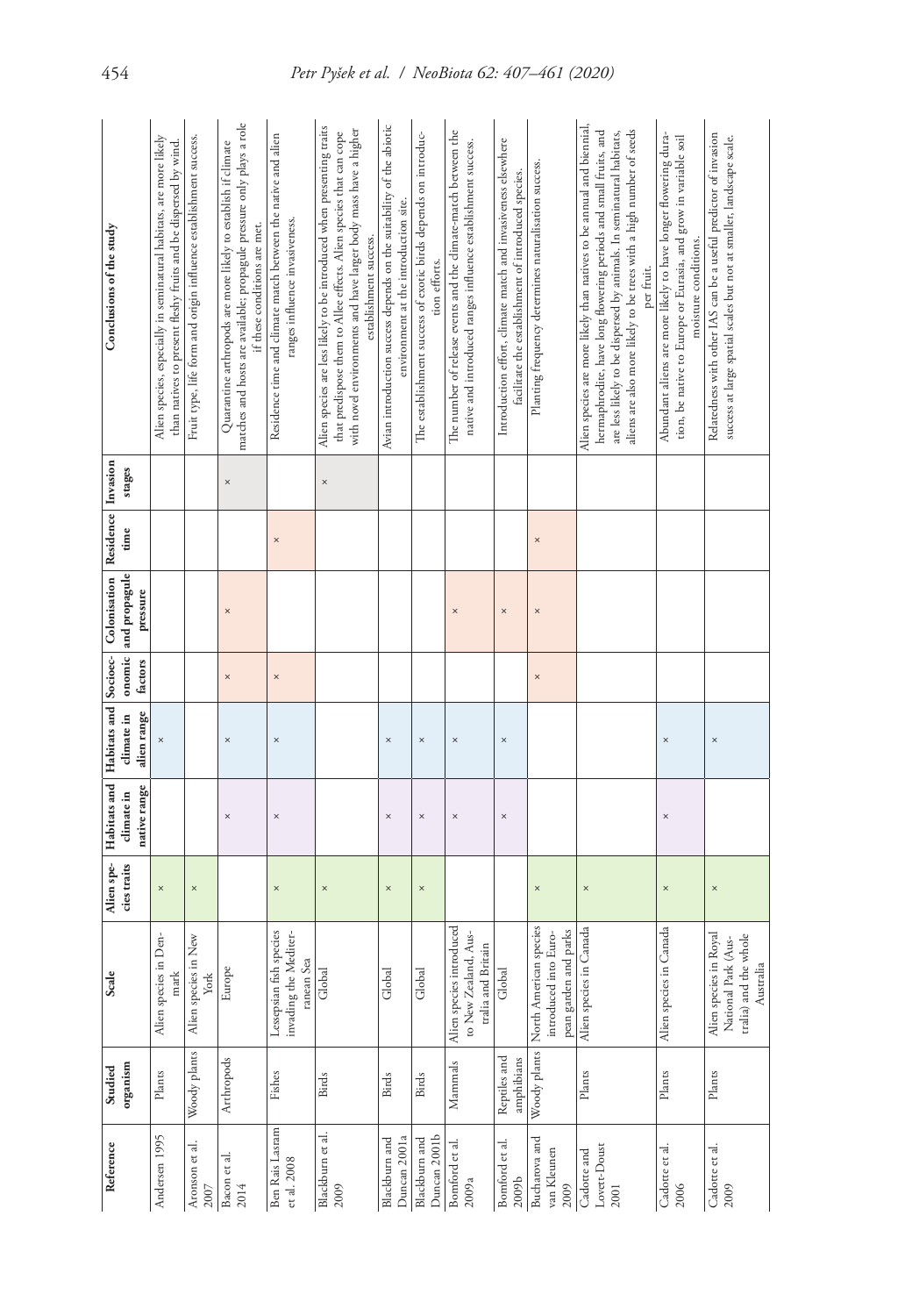| Reference                             | Studied                       | Scale                                                              | Alien spe-  |                            |                           |          | Habitats and Habitats and Socioec- Colonisation | Residence Invasion |          | Conclusions of the study                                                                                                                                                                                               |
|---------------------------------------|-------------------------------|--------------------------------------------------------------------|-------------|----------------------------|---------------------------|----------|-------------------------------------------------|--------------------|----------|------------------------------------------------------------------------------------------------------------------------------------------------------------------------------------------------------------------------|
|                                       | organism                      |                                                                    | cies traits | native range<br>climate in | alien range<br>climate in | factors  | onomic and propagule<br>pressure                | time               | stages   |                                                                                                                                                                                                                        |
| Capellini et al.<br>2015              | Mammals                       | Global                                                             | $\times$    |                            |                           |          | $\times$                                        |                    | $\times$ | introduction effort increases success at both the establishment and<br>Introduced mammals are likely to be highly productive and have<br>a high reproductive output. Greater reproductive output and<br>spread stages. |
| Cassey et al.<br>2005                 | <b>Birds</b>                  | Global                                                             | $\times$    |                            | $\times$                  |          | $\times$                                        |                    |          | The characteristics of the introduction events are the most consist-<br>ent predictors of establishment success.                                                                                                       |
| Colautti 2005                         | species (fishes)<br>Salmonoid | Alien species in Nevada,<br>USA                                    | ×           | $\times$                   | $\times$                  |          | $\times$                                        |                    | $\times$ | Species presenting large sizes, weight and latitudinal ranges are more<br>likely to be introduced. Propagule pressure affects establishment.                                                                           |
| Crawley et al<br>1996                 | $_{\rm Plants}$               | Alien species in the<br>Isles<br>British <sup>1</sup>              | $\times$    |                            |                           |          |                                                 |                    |          | Aliens are likely to be taller, present larger seeds and no or protract-<br>ed dormancy, flower earlier or later, and present more pronounced<br>r- or K-strategies than natives.                                      |
| Dawson et al.<br>2009                 | $\rm{Plants}$                 | Alien species introduced<br>to Amani Botanical<br>Garden, Tanzania | $\times$    | $\times$                   |                           |          | $\times$                                        | $\times$           | $\times$ | dispersion by canopy-feeding animals and tolerance to shade facili-<br>Residence time, growth rate, number of seeds per fruit, seed mass,<br>tates naturalisation.                                                     |
| Schmutz et al.<br>Dehnen-<br>2007a    | Plants                        | introduced to Britain<br>Ornamental plants                         |             |                            |                           | $\times$ | $\times$                                        |                    |          | number of nurseries selling it and the price of its seeds influence<br>The period of time a species is available in the market, the<br>invasion success.                                                               |
| Beisel 2007<br>Devin and              | Gammarid<br>amphipods         | native to<br>Western Europe and<br>North America<br>Alien species  | $\times$    | $\times$                   |                           |          |                                                 |                    |          | Tolerance to salinity increases invasiveness. Invasiveness is affected<br>by a combination of several traits.                                                                                                          |
| Divíšek et al.<br>2018                | Plants                        | Alien species in temper-<br>ate Central Europe                     | $\times$    |                            | $\times$                  |          |                                                 |                    | $\times$ | Similarity to native species facilitates naturalisation, while dissimi-<br>larity facilitates invasions.                                                                                                               |
| Drake 2007                            | Fishes                        | Global                                                             | $\times$    |                            |                           |          |                                                 |                    |          | Parental investment and fecundity influence establishment success.                                                                                                                                                     |
| Duggan et al.<br>2006                 | Freshwater<br>fishes          | Alien species introduced<br>to Canada and USA                      | $\times$    |                            |                           |          | $\times$                                        |                    | $\times$ | Propagule pressure and body size affect introduction and<br>establishment.                                                                                                                                             |
| Duncan 1997                           | Passeriform<br>birds          | Alien species introduced<br>to New Zealand                         |             |                            |                           |          | $\times$                                        |                    |          | Introduction effort (i.e. number of introductions and number of<br>introduced individuals) could predict the invasion success of pas-<br>seriform birds.                                                               |
| Ellstrand and<br>Schierenbeck<br>2006 | Plants                        | Global                                                             | $\times$    |                            |                           |          |                                                 |                    |          | Hybridization stimulates invasiveness.                                                                                                                                                                                 |
| Ferreira et al.<br>2012b              | Amphibians<br>and reptiles    | Global                                                             | $\times$    |                            |                           |          |                                                 |                    |          | Amphibians and reptiles have similar establishment success.                                                                                                                                                            |
| Ferreira et al.<br>2012a              | Reptiles                      | Global                                                             | $\times$    |                            |                           |          |                                                 |                    |          | The presence and richness of native congeners increase establish-<br>ment success.                                                                                                                                     |
| Forsyth et al.<br>2004                | Mammals                       | Alien species introduced<br>to Australia                           | $\times$    |                            | $\times$                  |          | $\times$                                        |                    | $\times$ | Climate suitability, alien range size, and introduction effort increase<br>establishment and spread.                                                                                                                   |
|                                       |                               |                                                                    |             |                            |                           |          |                                                 |                    |          |                                                                                                                                                                                                                        |

# *MAcroecological Framework for Biological Invasions* 455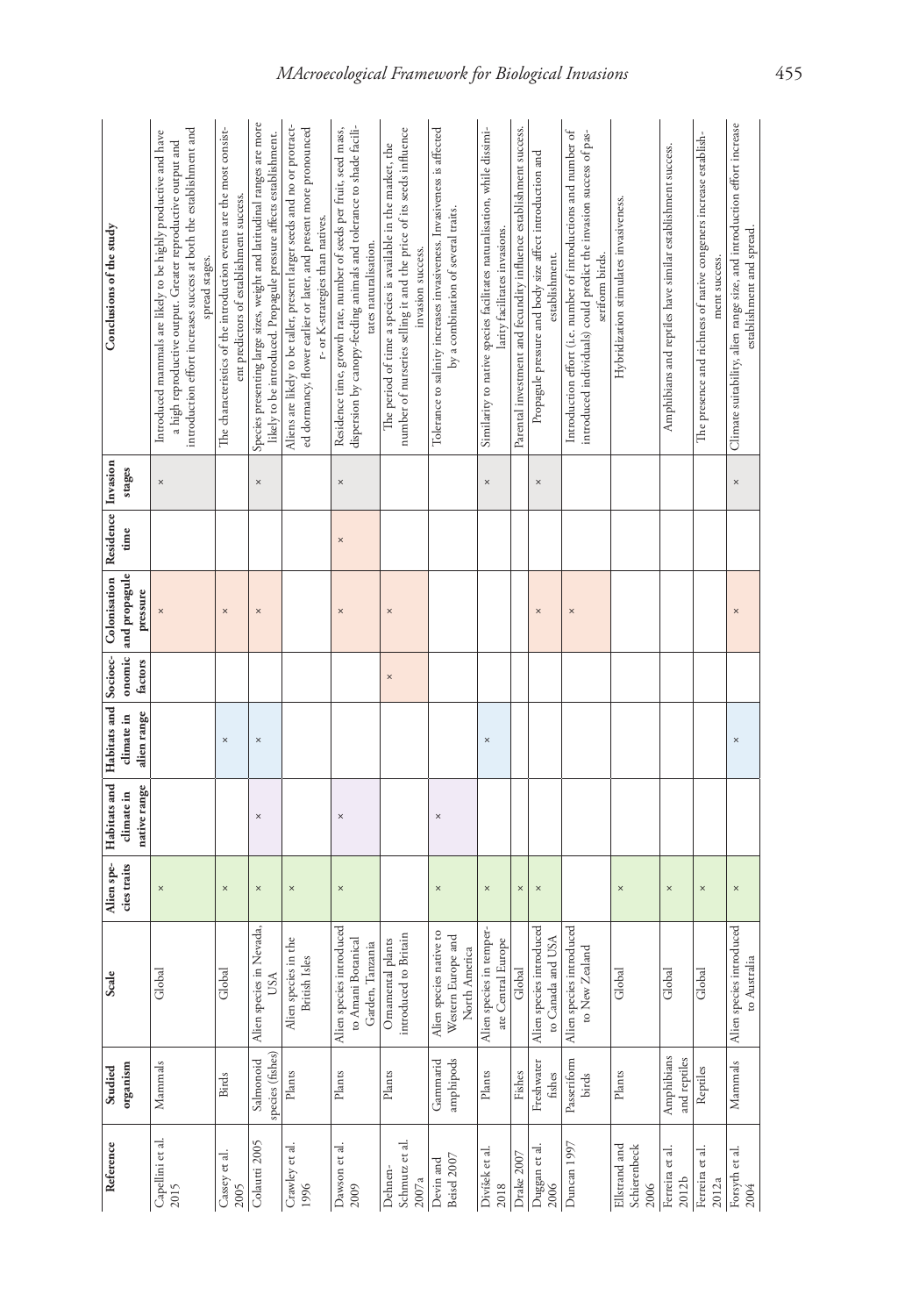| Conclusions of the study<br>Residence Invasion        | stages<br>time                   | manage the species as a pet) are significant predictors of establish-<br>Taxonomic order, maximum temperature match between native<br>range and Florida, sale price, and manageability (difficulty to<br>ment success. | IAS are more likely than non-invasive aliens to be shrubs or trees<br>and have large native ranges. | large specific leaf area, long flowering periods, and high tolerance to<br>IAS are more likely than naturalised species to be tall and have<br>environmental conditions in their native range.<br>$\times$<br>$\times$ | increases the probability of amphibians to be introduced to and<br>The availability to be captured, bred and housed in captivity<br>transported within Australia. | bance, low altitude, short distance to the coastline and dry and hot<br>Wind dispersal, minimum residence time, anthropogenic distur-<br>weather conditions increase invasiveness.<br>$\times$ | saturating resource availabilities. Invasive and native species do not<br>for carbon gain and high performance over a range of limiting to<br>IAS are more likely than native species to present high capacity<br>differ in their phenotypic plasticity. | Intraspecific variation in morphological traits increases establish-<br>ment success. | IAS are more likely than non-invasive aliens to be tall and have<br>long flower-periods. | Life history traits facilitate the invasion of freshwater fishes in<br>Central Europe. | factors than biological attributes. Biological traits only influence the<br>selection of species for introduction and the relative rates of spread.<br>Success at all invasion stages is more influenced by biogeographic<br>Different factors determine the probability of plant introduction,<br>naturalisation, and spread.<br>$\times$<br>$\times$ | IAS have higher relative growth rates than non-invasive aliens. | Seed size affects invasion success at both regional and continental<br>$\times$ | scale, while SLA only affects invasion success at continental scale. |
|-------------------------------------------------------|----------------------------------|------------------------------------------------------------------------------------------------------------------------------------------------------------------------------------------------------------------------|-----------------------------------------------------------------------------------------------------|------------------------------------------------------------------------------------------------------------------------------------------------------------------------------------------------------------------------|-------------------------------------------------------------------------------------------------------------------------------------------------------------------|------------------------------------------------------------------------------------------------------------------------------------------------------------------------------------------------|----------------------------------------------------------------------------------------------------------------------------------------------------------------------------------------------------------------------------------------------------------|---------------------------------------------------------------------------------------|------------------------------------------------------------------------------------------|----------------------------------------------------------------------------------------|--------------------------------------------------------------------------------------------------------------------------------------------------------------------------------------------------------------------------------------------------------------------------------------------------------------------------------------------------------|-----------------------------------------------------------------|---------------------------------------------------------------------------------|----------------------------------------------------------------------|
|                                                       | onomic and propagule<br>pressure |                                                                                                                                                                                                                        |                                                                                                     |                                                                                                                                                                                                                        | $\times$                                                                                                                                                          |                                                                                                                                                                                                |                                                                                                                                                                                                                                                          | $\times$                                                                              |                                                                                          |                                                                                        | $\times$                                                                                                                                                                                                                                                                                                                                               |                                                                 |                                                                                 |                                                                      |
|                                                       | factors                          |                                                                                                                                                                                                                        |                                                                                                     |                                                                                                                                                                                                                        | $\times$                                                                                                                                                          | $\times$                                                                                                                                                                                       |                                                                                                                                                                                                                                                          |                                                                                       |                                                                                          |                                                                                        | $\times$                                                                                                                                                                                                                                                                                                                                               |                                                                 |                                                                                 |                                                                      |
|                                                       | climate in<br>alien range        |                                                                                                                                                                                                                        |                                                                                                     |                                                                                                                                                                                                                        |                                                                                                                                                                   | $\times$                                                                                                                                                                                       |                                                                                                                                                                                                                                                          |                                                                                       |                                                                                          |                                                                                        |                                                                                                                                                                                                                                                                                                                                                        |                                                                 | $\times$                                                                        |                                                                      |
| Habitats and   Habitats and   Socioec-   Colonisation | native range<br>climate in       |                                                                                                                                                                                                                        | $\times$                                                                                            | $\times$                                                                                                                                                                                                               | $\times$                                                                                                                                                          | $\times$                                                                                                                                                                                       |                                                                                                                                                                                                                                                          |                                                                                       |                                                                                          |                                                                                        | ×                                                                                                                                                                                                                                                                                                                                                      |                                                                 |                                                                                 |                                                                      |
| Alien spe-                                            | cies traits                      | $\times$                                                                                                                                                                                                               | $\times$                                                                                            | $\times$                                                                                                                                                                                                               | $\times$                                                                                                                                                          | $\times$                                                                                                                                                                                       | $\times$                                                                                                                                                                                                                                                 | $\times$                                                                              | ×                                                                                        | $\times$                                                                               | $\times$                                                                                                                                                                                                                                                                                                                                               | $\times$                                                        | $\times$                                                                        |                                                                      |
| Scale                                                 |                                  | Alien species in Florida                                                                                                                                                                                               | Alien species native to<br>Australia                                                                | IAS in Australia                                                                                                                                                                                                       | Alien species in Aus-<br>tralia                                                                                                                                   | IAS in Spain                                                                                                                                                                                   | l alien species<br>in the Mediterranean<br>region<br>Native and                                                                                                                                                                                          | Global                                                                                | European species invad-<br>ing Canada                                                    | Alien species invading<br>Central Europe                                               | Species invading New<br>Zealand                                                                                                                                                                                                                                                                                                                        | Global                                                          | Alien species in Eastern<br>Australia                                           |                                                                      |
| Studied                                               | organism                         | Reptiles                                                                                                                                                                                                               | Acacia sp.<br>(plants)                                                                              | Plants                                                                                                                                                                                                                 | Amphibians                                                                                                                                                        | Plants                                                                                                                                                                                         | Plants                                                                                                                                                                                                                                                   | Mammals                                                                               | Plants                                                                                   | Freshwater<br>fishes                                                                   | Trifolium sp.<br>(plants)                                                                                                                                                                                                                                                                                                                              | horticultural<br>Woody<br>plants                                | $\rm{Plants}$                                                                   |                                                                      |
| Reference                                             |                                  | Fujisaki et al.<br>2010                                                                                                                                                                                                | Gallagher et al.<br>2011                                                                            | Gallagher et al<br>2015                                                                                                                                                                                                | García-Díaz and<br><b>Cassey 2014</b>                                                                                                                             | Gassó et al.<br>2009                                                                                                                                                                           | Godoy et al.<br>2011                                                                                                                                                                                                                                     | González-Suárez                                                                       | Goodwin et al.<br>1999                                                                   | Przybylski 2015<br>Grabowska and                                                       | Gravuer et al.<br>2008                                                                                                                                                                                                                                                                                                                                 | Grotkopp et al.<br>2010                                         | Hamilton et al.<br>2005                                                         |                                                                      |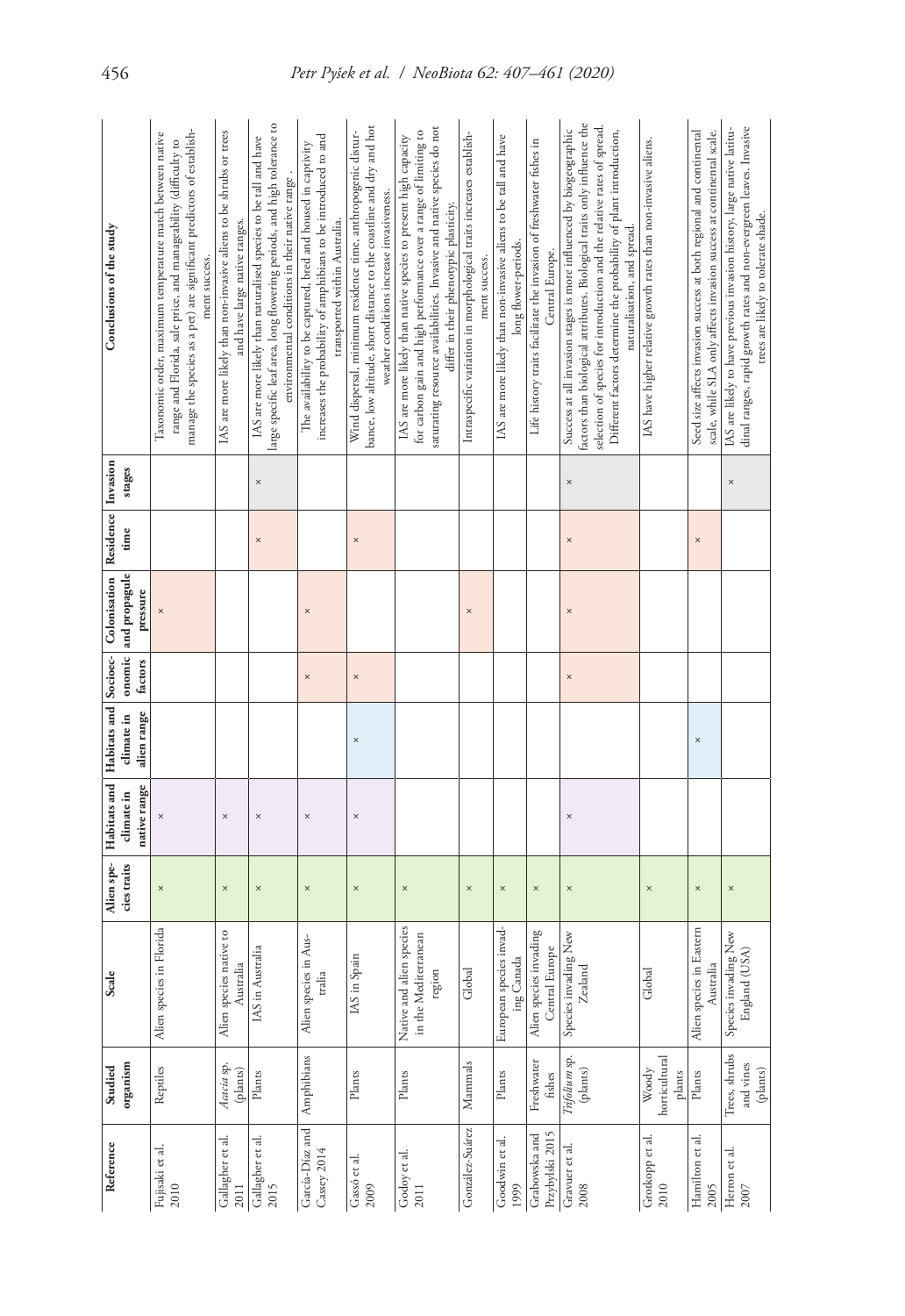| Reference        | Studied                                      | Scale                                                                                                       | Alien spe-  |              |             |          | Habitats and Habitats and Socioec- Colonisation | Residence Invasion |          | Conclusions of the study                                                                                                                                                                                                                                                                                                                                              |
|------------------|----------------------------------------------|-------------------------------------------------------------------------------------------------------------|-------------|--------------|-------------|----------|-------------------------------------------------|--------------------|----------|-----------------------------------------------------------------------------------------------------------------------------------------------------------------------------------------------------------------------------------------------------------------------------------------------------------------------------------------------------------------------|
|                  | organism                                     |                                                                                                             | cies traits | climate in   | climate in  |          | onomic and propagule                            | time               | stages   |                                                                                                                                                                                                                                                                                                                                                                       |
|                  |                                              |                                                                                                             |             | native range | alien range | factors  | pressure                                        |                    |          |                                                                                                                                                                                                                                                                                                                                                                       |
|                  | Acacia sp. and<br>Eucalyptus sp.<br>(plants) | native to<br>Australia<br>Alien species                                                                     | $\times$    | $\times$     |             |          |                                                 |                    | $\times$ | Naturalised aliens have larger potential range sizes than non-<br>IAS have larger potential range sizes than naturalised aliens.<br>naturalised aliens. The effect of traits on invasion success is<br>context dependent.                                                                                                                                             |
|                  | $\mathbf{Plants}$                            | in north-<br>eastern Germany<br>Alien species                                                               |             |              | $\times$    |          |                                                 |                    |          | Different alien species have different ecological preferences.                                                                                                                                                                                                                                                                                                        |
|                  | Vertebrates                                  | to Europe<br>or North America<br>Species native                                                             | $\times$    |              |             |          | $\times$                                        |                    | $\times$ | across taxa and invasion stages. All other factors affect invasion suc-<br>Propagule pressure and human affiliation affect invasion success<br>cess differently, specially depending on the invasion stage.                                                                                                                                                           |
| Kolar and Lodge  | Fishes                                       | Species alien to the<br>Great Lakes                                                                         | $\times$    |              |             | $\times$ |                                                 |                    | $\times$ | of invasiveness elsewhere. Aliens with slow growth and tolerating<br>tolerate wide temperature and salinity ranges and have a history<br>wide temperature ranges spread fast. Nuisance aliens were more<br>Aliens are more likely to establish if they present fast growth,<br>likely to have smaller eggs and wider salinity tolerances than<br>non-nuisance aliens. |
|                  | Plants                                       | Species invading Ger-<br>many                                                                               | $\times$    |              |             |          |                                                 |                    |          | Among IAS, different ecological strategies (determined by particu-<br>lar combinations of traits) facilitate invasion.                                                                                                                                                                                                                                                |
| Lake and Leish-  | Plants                                       | Alien species in Sydney,<br>Australia                                                                       | $\times$    | ×            |             |          |                                                 |                    | $\times$ | IAS have higher specific leaf area and are more likely to disperse by<br>natives. In disturbed sites, IAS have smaller seeds and flower longer<br>than natives. Aliens have softer leaves and are more likely to propa-<br>wind and vertebrates, and less by ants, than non-invasive aliens or<br>gate vegetatively than natives.                                     |
|                  | Ants                                         | Alien species in New<br>$\ensuremath{\mathsf{Z}\text{-}\mathrm{e}\mathrm{a}\mathrm{h}\mathrm{d}\mathrm{d}}$ | $\times$    |              | $\times$    |          | $\times$                                        |                    |          | Mean temperature at the highest latitude of the introduced range<br>and interception rate determine establishment success.                                                                                                                                                                                                                                            |
|                  | $_{\rm Plants}$                              | in Medi-<br>terranean islands<br>Alien species                                                              | $\times$    |              | $\times$    |          |                                                 |                    |          | likely to have succulent and fleshy fruits in ruderal and seminatural<br>vegetatively, have large leaves, flower in summer for long periods<br>of time and are dispersed by wind and animals. Aliens are more<br>Aliens are more likely to be more abundant if they reproduce<br>habitats, respectively.                                                              |
| ockwood 1999     | <b>Birds</b>                                 | Global                                                                                                      | $\times$    |              |             | $\times$ |                                                 |                    |          | Taxonomy influences the transport and establishment of alien birds.                                                                                                                                                                                                                                                                                                   |
|                  | Birds                                        | Florida, New Zealand,<br>Introduced species in<br>and Hawaii                                                | $\times$    |              |             |          |                                                 |                    |          | Close relatedness to the extant avifauna increases<br>establishment success.                                                                                                                                                                                                                                                                                          |
| Marchetti et al. | Fishes                                       | rensheds in California,<br>Alien species in wa-<br>USA                                                      | $\times$    | $\times$     |             |          | $\times$                                        |                    | $\times$ | est native source) and propagule pressure influence establishment.<br>Previous invasion success predicts species integration and impact.<br>maximum adult size, physiological tolerance, distance from near-<br>Aliens' traits (trophic status, size of native range, parental care,<br>Physiological tolerance and propagule pressure predict spread.                |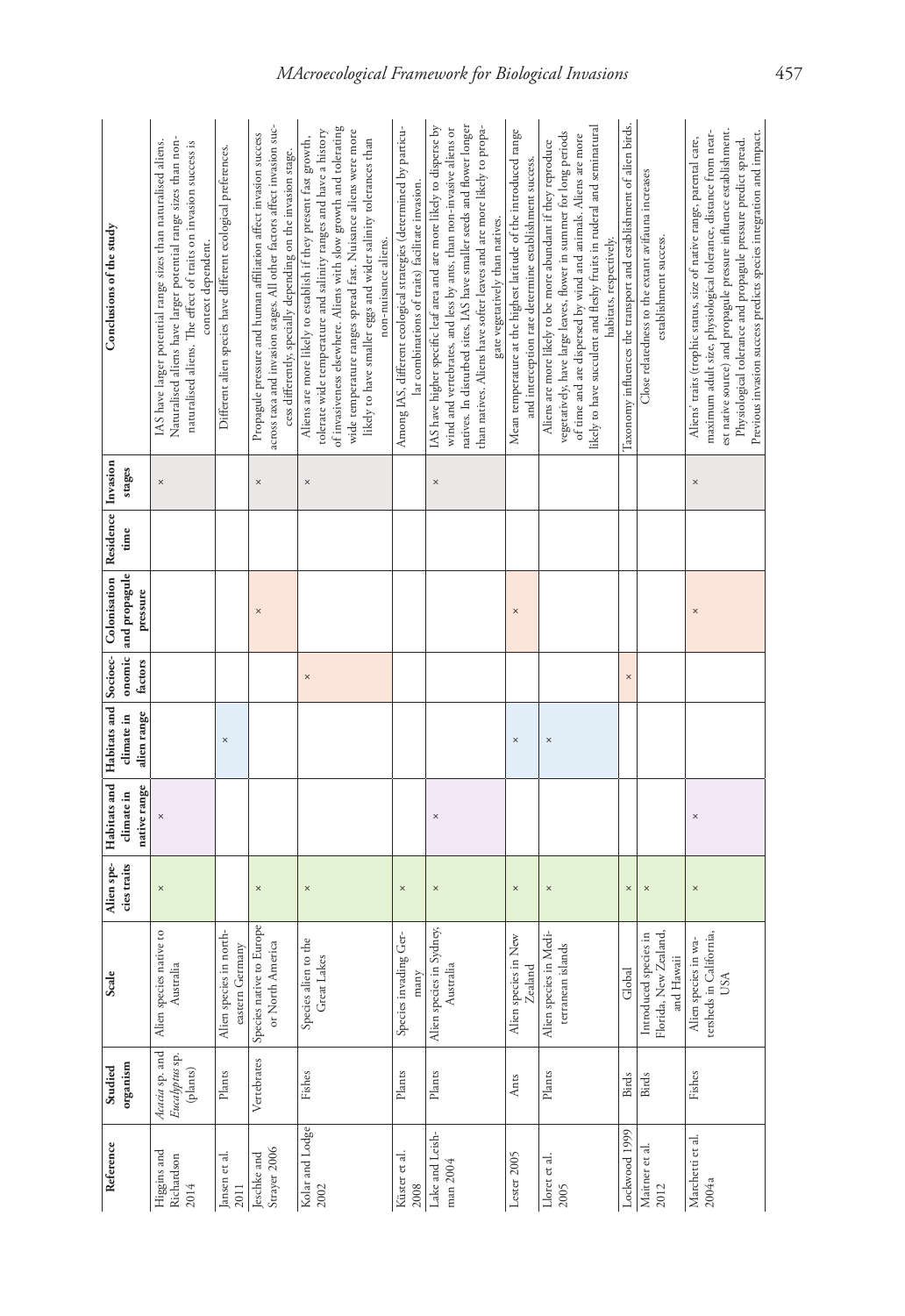| Reference                     | Studied                                                                         | Scale                                                           | Alien spe-  |                            |                           |          | Habitats and Habitats and Socioec- Colonisation | Residence Invasion |          | Conclusions of the study                                                                                                                                                                                                                                                                                                                                                    |
|-------------------------------|---------------------------------------------------------------------------------|-----------------------------------------------------------------|-------------|----------------------------|---------------------------|----------|-------------------------------------------------|--------------------|----------|-----------------------------------------------------------------------------------------------------------------------------------------------------------------------------------------------------------------------------------------------------------------------------------------------------------------------------------------------------------------------------|
|                               | organism                                                                        |                                                                 | cies traits | native range<br>climate in | alien range<br>climate in | factors  | onomic and propagule<br>pressure                | time               | stages   |                                                                                                                                                                                                                                                                                                                                                                             |
| Marchetti et al.<br>2004b     | Fishes                                                                          | Aliens in catchments in<br>California, USA                      | $\times$    |                            |                           |          |                                                 |                    | $\times$ | Parental care, physiological tolerance, propagule pressure and previ-<br>sion success predict spread. Maximum size, physiological tolerance<br>ous invasion success predict alien species establishment. Life span,<br>distance from nearest native source, trophic status and prior inva-<br>and distance from nearest native source predict abundance.                    |
| McGregor et al.<br>2012       | $\begin{array}{c} \hbox{\small Pimus sp.}\\ \hbox{\small (plants)} \end{array}$ | Alien species introduced<br>to Great Britain and<br>New Zealand | $\times$    | $\times$                   | $\times$                  |          | $\times$                                        | $\times$           |          | Human factors are better predictors of introduction and naturalisa-<br>tion than species or biogeographic traits.                                                                                                                                                                                                                                                           |
| Milbau and<br>Stout 2008      | $\rm{Plants}$                                                                   | Alien species in seminat-<br>ural habitats in Ireland           | $\times$    | ×                          | $\times$                  | $\times$ |                                                 | ×                  | $\times$ | cator value, native range, and date of first record affect invasiveness.<br>being invasive elsewhere, onset of flowering season, moisture-indi-<br>Clonal growth, moisture-indicator value, nitrogen-indicator value,<br>native range, and date of first record affect naturalisation. Orna-<br>mental introduction, hermaphrodite flowers, pollination mode,               |
| Møller et al.<br>2015         | <b>Birds</b>                                                                    | Alien species introduced<br>in oceanic islands                  | ×           |                            | $\times$                  |          | $\times$                                        |                    |          | The ability to thrive in urban areas facilitates the establishment and<br>invasion of birds in oceanic islands.                                                                                                                                                                                                                                                             |
| Moodley et al.<br>2013        | Proteaceae<br>( <i>plants</i> )                                                 | Global                                                          | $\times$    |                            |                           |          |                                                 |                    | $\times$ | Naturalised aliens are more likely than non-naturalised aliens to have<br>gus, large mammal-dispersed seeds, and the capacity to resprout. IAS<br>large native ranges, low susceptibility to Phytophthora root-rot fun-<br>be used as barrier plants, be tall and serotinous and have small seeds.<br>are more likely than naturalised species to have large native ranges, |
| Moravcová et al.<br>2010      | Plants                                                                          | Alien species in the<br>Czech Republic                          | $\times$    |                            |                           |          |                                                 |                    | $\times$ | width ratio of propagules, fewer seedlings establish in the autumn,<br>IAS are more likely than naturalised aliens to have a low length/<br>have better capacity for dispersal by wind, and be more fecund.                                                                                                                                                                 |
| Moravcová et al.<br>2015      | Herbaceous<br>plants                                                            | Alien species in the<br>Czech Republic                          | $\times$    |                            |                           |          |                                                 |                    | $\times$ | Seed production, propagule properties and height affect invasiveness<br>at the reproduction, dispersal and competition stages respectively.                                                                                                                                                                                                                                 |
| Moyle and Mar-<br>chetti 2006 | Freshwater<br>fishes                                                            | Alien species in Califor-<br>nia, USA                           | $\times$    | ×                          | $\times$                  | $\times$ | ×                                               |                    | $\times$ | Different traits affect different stages of the invasion process.                                                                                                                                                                                                                                                                                                           |
| Novoa et al.<br>2015          | Cactaceae<br>(plants)                                                           | Global                                                          | $\times$    |                            |                           | $\times$ |                                                 |                    |          | Growth form and native range size influence invasiveness.                                                                                                                                                                                                                                                                                                                   |
| Olden et al.<br>2006          | Freshwater<br>fishes                                                            | Native and alien species<br>in the Colorado River<br>Basin, USA | ×           | $\times$                   |                           |          |                                                 |                    |          | Alien opportunists have the highest rates of spread.                                                                                                                                                                                                                                                                                                                        |
| Ordonez et al.<br>2010        | Plants                                                                          | Global                                                          | ×           |                            |                           |          |                                                 |                    |          | Functional trait differences between alien and native species con-<br>tribute to the success of alien species.                                                                                                                                                                                                                                                              |
| Paavola et al.<br>2005        | Aquatic<br>species                                                              | Alien species in Europe-<br>an brackish water seas              | $\times$    |                            | $\times$                  |          |                                                 |                    |          | Alien species are adapted to the salinity levels of areas with the low-<br>est richness of native species.                                                                                                                                                                                                                                                                  |
| Pemberton and<br>Liu 2009     | Ornamental<br>plants                                                            | Alien species in Florida,<br>USA                                | $\times$    | $\times$                   |                           |          | $\times$                                        | $\times$           |          | naturalisation. Naturalised aliens are likely to have large native range<br>Apocynaceae, Convolvulaceae, Moraceae, Oleaceae or Verbenaceae.<br>sizes, be aquatic herbs or vines and belong to the families Araceae,<br>Propagule pressure and residence time increase the probability of                                                                                    |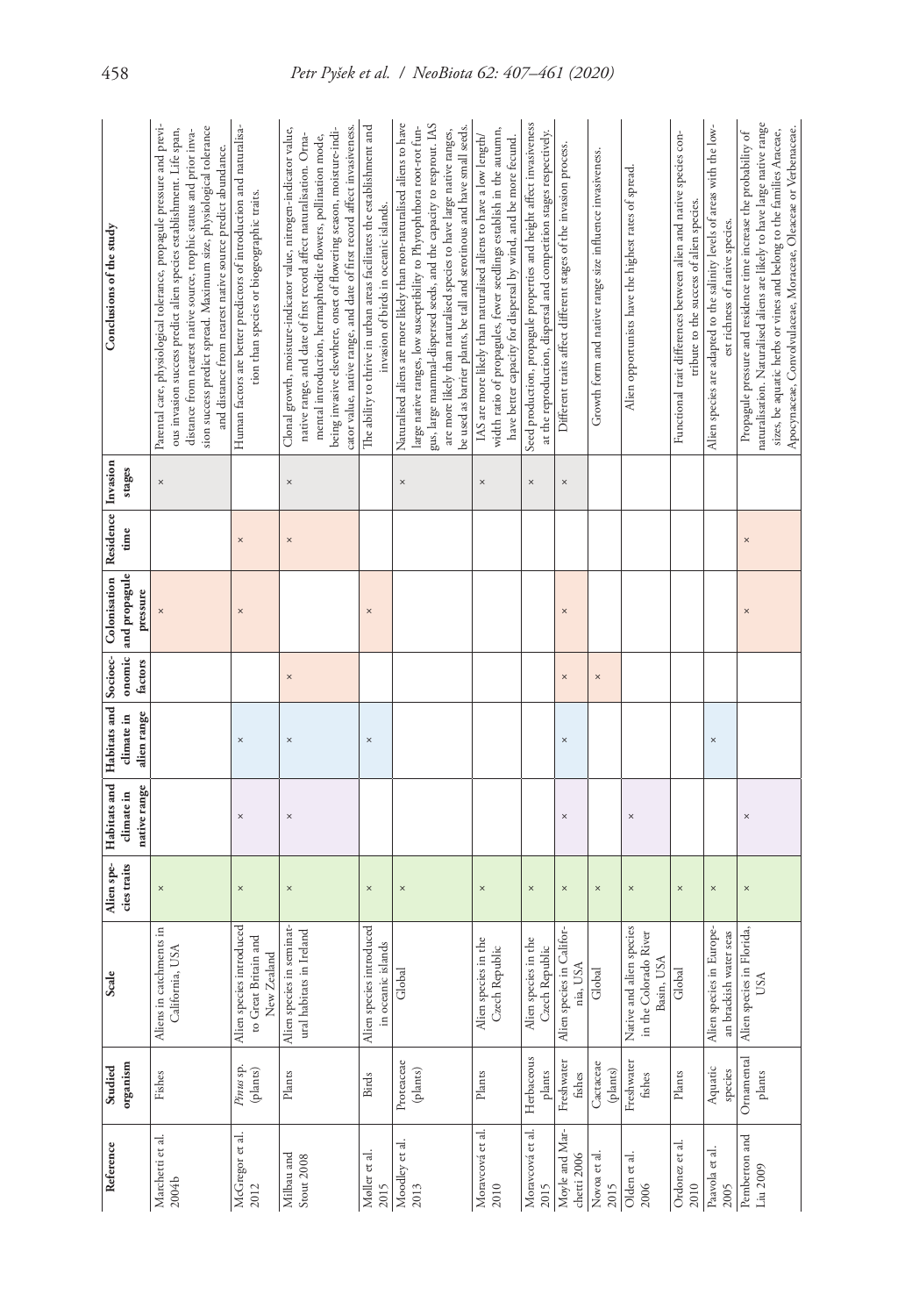| Reference                             | Studied                      | Scale                                            | Alien spe-  |                            |                           |          | Habitats and Habitats and Socioec- Colonisation | Residence Invasion |          | Conclusions of the study                                                                                                                                                                                                                                                                                                                                                                                            |
|---------------------------------------|------------------------------|--------------------------------------------------|-------------|----------------------------|---------------------------|----------|-------------------------------------------------|--------------------|----------|---------------------------------------------------------------------------------------------------------------------------------------------------------------------------------------------------------------------------------------------------------------------------------------------------------------------------------------------------------------------------------------------------------------------|
|                                       | organism                     |                                                  | cies traits | native range<br>climate in | alien range<br>climate in | factors  | onomic and propagule<br>pressure                | time               | stages   |                                                                                                                                                                                                                                                                                                                                                                                                                     |
| Philibert et al.                      | Forest patho-<br>genic fungi | in Europe<br>Alien species                       | $\times$    |                            |                           |          |                                                 | $\times$           | $\times$ | Long-distance dispersal, sexual reproduction (in addition to asexual<br>optimal temperature for growth and parasitic specialization (host<br>reproduction), spore shape and size, number of cells in spores,<br>range and infected organs) determine invasiveness.                                                                                                                                                  |
| Prinzing et al.                       | Plants                       | European species invad-<br>ing Argentina         | $\times$    |                            | $\times$                  | $\times$ |                                                 |                    |          | IAS are likely to have r-strategy; prefer warm, dry, sunny and<br>nitrogen-rich habitats; and to be used by humans.                                                                                                                                                                                                                                                                                                 |
| Pyšek et al.<br>1995                  | Plants                       | Species introduced to<br>the Czech Republic      | $\times$    |                            | $\times$                  | $\times$ |                                                 |                    |          | phytes escaped from cultivation. In human-made habitats aliens are<br>habitats. In semi-natural habitats, aliens are mainly tall hemicrypto-<br>and dispersed by humans. They prefer dry, warm and nutrient-rich<br>Aliens are more likely than natives to be C- and CR- strategists<br>mainly therophytes or geophytes, introduced spontaneously.                                                                  |
| Pyšek 1997                            | Plants                       | Global                                           | $\times$    |                            | $\times$                  | $\times$ |                                                 |                    | $\times$ | likely than non-invasive aliens to be clonal. However, clonality has a<br>troduced deliberately. In wet, old and natural habitats, IAS are more<br>Clonal alien species are more likely than non-clonal aliens to be in-<br>negative effect on invasion success during the dispersal stage.                                                                                                                         |
| Jarošík 2005<br>$\mathbf{P}$ yšek and | Plants                       | Alien species in the<br>Czech Republic           | $\times$    | $\times$                   |                           | $\times$ | $\times$                                        |                    |          | Residence time determines the influence of height and growth form<br>American and Asian aliens are likely to disperse by water. Life strat-<br>egy, origin and dispersal mode are likely to affect invasion success.<br>on invasion success.                                                                                                                                                                        |
| Pyšek et al.<br>2009a                 | Plants                       | to Central<br>Europe<br>Aliens native            | $\times$    | $\times$                   |                           |          |                                                 |                    | $\times$ | The characteristics of the native habitats are likely to affect the<br>early stages of invasion, while species traits are more likely to<br>affect later stages.                                                                                                                                                                                                                                                    |
| Pyšek et al.<br>2009b                 | Woody plants                 | Aliens cultivated in the<br>Czech Republic       | $\times$    |                            |                           |          | $\times$                                        | $\times$           | $\times$ | respectively. Propagule pressure increases the probability of an alien<br>ability of an alien species scaping from cultivation and naturalising<br>species escaping cultivation. Species from Asia with small fruits are<br>more likely to naturalise. Residence time and the ability of tolerat-<br>Residence time in Czech Republic and Europe increases the prob-<br>ing low temperatures increase invasiveness. |
| Pyšek et al.                          | General                      | Naturalised species in<br>Europe                 |             | $\times$                   | $\times$                  | $\times$ |                                                 |                    |          | National wealth and human population influence invasiveness.                                                                                                                                                                                                                                                                                                                                                        |
| Pyšek et al.                          | $\rm{Plants}$                | Species introduced to<br>the Czech Republic      | ×           |                            | $\times$                  | ×        |                                                 | ×                  | $\times$ | Human assistance facilitates naturalisation and invasion.                                                                                                                                                                                                                                                                                                                                                           |
| Pyšek et al.<br>2015                  | Plants                       | European aliens natural-<br>USA<br>ising in      | $\times$    | $\times$                   |                           |          | $\times$                                        | $\times$           |          | range are likely to affect the number of occupied regions in the<br>non-native range, while species traits have an indirect effect on<br>Residence time and number of habitats occupied in the native<br>naturalisation success.                                                                                                                                                                                    |
| Ribeiro et al.                        | Freshwater<br>fishes         | Aliens in watersheds in<br>the Iberian Peninsula | $\times$    | $\times$                   |                           |          | $\times$                                        |                    | $\times$ | Prior invasion success affects all the stages of the invasion process.<br>The traits that affect invasiveness are context dependent.                                                                                                                                                                                                                                                                                |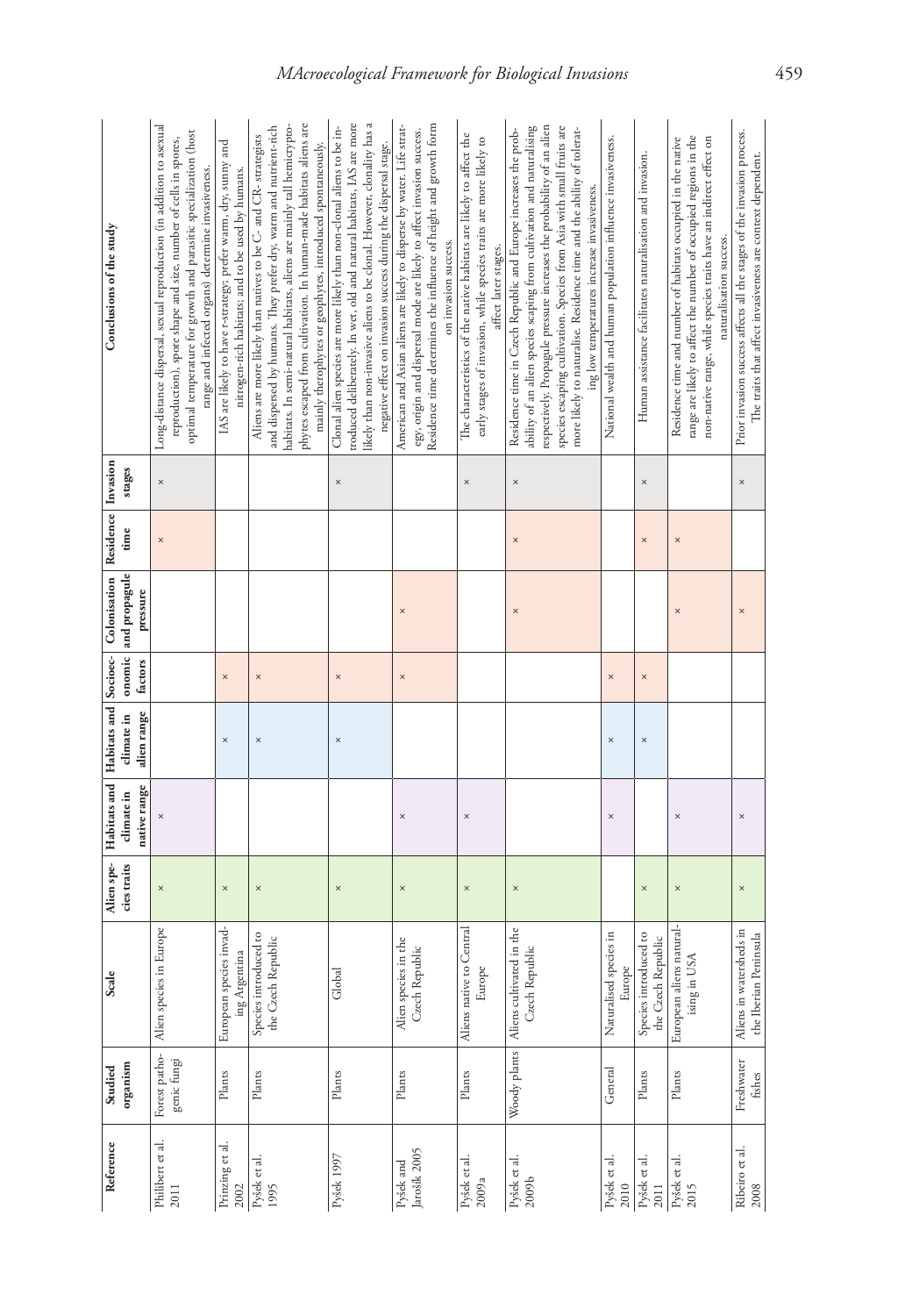| Conclusions of the study                                                                                         | Parasitic wasps with a narrow host range introduced for biocontrol<br>establish better. | Aliens that are intentionally introduced several times to a particular<br>area are likely to have impacts. | troduced to isolated areas with high endemism of fish fauna and<br>Aliens are more likely to establish when having small body size,<br>high reproduction rates, are generalists and omnivores, are in-<br>humans support their establishment. | Alien mammals with large brains relative to their body mass estab-<br>lish better. | which they give priority to future rather than current reproduction.<br>Successful invaders are characterised by life-history strategies in | higher propagule pressure, more ovoviviparity, larger size and longer<br>life; exploit food resources more effectively; and tend to be more<br>IAS are more likely than natives to reproduce frequently; have<br>dominant in their communities and survive during dispersal. | Aliens are less likely than natives to be clonal and adapted to wet-<br>lands. IAS are more likely than non-invasive aliens to be monoe-<br>cious, self-incompatible, perennial and woody. | No differences were found in the distribution and biology of aquat-<br>ic and semi-aquatic plants between their native and invasive ranges. | Aliens are more likely than natives to be clonal and present tran-<br>sient seed banks.      | humans. Different sets of traits affect invasion success in different<br>The distribution of IAS is best explained by the use of species by<br>geographic areas. | Hemisphere, have large ranges and be sympatric with high densities<br>of humans than non-introduced species. Intentionally introduced<br>Introduced species are more likely to be native to the Northern<br>species are of larger body size, occupy higher elevations in their<br>native ranges, and are more likely to be native to the Northern<br>Hemisphere than unintentionally introduced species. |
|------------------------------------------------------------------------------------------------------------------|-----------------------------------------------------------------------------------------|------------------------------------------------------------------------------------------------------------|-----------------------------------------------------------------------------------------------------------------------------------------------------------------------------------------------------------------------------------------------|------------------------------------------------------------------------------------|---------------------------------------------------------------------------------------------------------------------------------------------|------------------------------------------------------------------------------------------------------------------------------------------------------------------------------------------------------------------------------------------------------------------------------|--------------------------------------------------------------------------------------------------------------------------------------------------------------------------------------------|---------------------------------------------------------------------------------------------------------------------------------------------|----------------------------------------------------------------------------------------------|------------------------------------------------------------------------------------------------------------------------------------------------------------------|----------------------------------------------------------------------------------------------------------------------------------------------------------------------------------------------------------------------------------------------------------------------------------------------------------------------------------------------------------------------------------------------------------|
| stages                                                                                                           | $\times$                                                                                |                                                                                                            |                                                                                                                                                                                                                                               |                                                                                    |                                                                                                                                             |                                                                                                                                                                                                                                                                              | $\times$                                                                                                                                                                                   |                                                                                                                                             |                                                                                              |                                                                                                                                                                  |                                                                                                                                                                                                                                                                                                                                                                                                          |
| time                                                                                                             |                                                                                         | $\times$                                                                                                   | $\times$                                                                                                                                                                                                                                      |                                                                                    |                                                                                                                                             |                                                                                                                                                                                                                                                                              |                                                                                                                                                                                            |                                                                                                                                             |                                                                                              | $\times$                                                                                                                                                         |                                                                                                                                                                                                                                                                                                                                                                                                          |
| Habitats and   Habitats and   Socioec-   Colonisation   Residence   Invasion<br>onomic and propagule<br>pressure | $\times$                                                                                |                                                                                                            | $\times$                                                                                                                                                                                                                                      | ×                                                                                  | $\times$                                                                                                                                    |                                                                                                                                                                                                                                                                              |                                                                                                                                                                                            |                                                                                                                                             |                                                                                              |                                                                                                                                                                  |                                                                                                                                                                                                                                                                                                                                                                                                          |
| factors                                                                                                          | $\times$                                                                                | $\times$                                                                                                   | $\times$                                                                                                                                                                                                                                      | $\times$                                                                           |                                                                                                                                             |                                                                                                                                                                                                                                                                              |                                                                                                                                                                                            |                                                                                                                                             |                                                                                              | $\times$                                                                                                                                                         | $\times$                                                                                                                                                                                                                                                                                                                                                                                                 |
| climate in<br>alien range                                                                                        | $\times$                                                                                | $\times$                                                                                                   | $\times$                                                                                                                                                                                                                                      | $\times$                                                                           |                                                                                                                                             |                                                                                                                                                                                                                                                                              |                                                                                                                                                                                            |                                                                                                                                             | $\times$                                                                                     | $\times$                                                                                                                                                         |                                                                                                                                                                                                                                                                                                                                                                                                          |
| native range<br>climate in                                                                                       | $\times$                                                                                | $\times$                                                                                                   | $\times$                                                                                                                                                                                                                                      | ×                                                                                  |                                                                                                                                             |                                                                                                                                                                                                                                                                              |                                                                                                                                                                                            |                                                                                                                                             |                                                                                              | $\times$                                                                                                                                                         | $\times$                                                                                                                                                                                                                                                                                                                                                                                                 |
| Alien spe-<br>cies traits                                                                                        | $\times$                                                                                | $\times$                                                                                                   | $\times$                                                                                                                                                                                                                                      | ×                                                                                  | $\times$                                                                                                                                    | $\times$                                                                                                                                                                                                                                                                     | $\times$                                                                                                                                                                                   | ×                                                                                                                                           | $\times$                                                                                     | $\times$                                                                                                                                                         | $\times$                                                                                                                                                                                                                                                                                                                                                                                                 |
| Scale                                                                                                            | Global                                                                                  | Global                                                                                                     | Global                                                                                                                                                                                                                                        | Global                                                                             | Global                                                                                                                                      | Alien species in natural<br>stream sites<br>European                                                                                                                                                                                                                         | Alien species in the USA                                                                                                                                                                   | vasive in North America<br>Species native to or in-<br>France<br>and                                                                        | Republic of Ireland and<br>England, Scotland, the<br>Species expanding in<br>the Netherlands | Species invading South<br>Africa                                                                                                                                 | Global                                                                                                                                                                                                                                                                                                                                                                                                   |
| organism<br>Studied                                                                                              | Parasitic<br>wasps                                                                      | Freshwater<br>fishes                                                                                       | Freshwater<br>fishes                                                                                                                                                                                                                          | Mammals                                                                            | Birds                                                                                                                                       | Macroinverte-<br>brates                                                                                                                                                                                                                                                      | Plants                                                                                                                                                                                     | semi-aquatic<br>Aquatic and<br>plants                                                                                                       | Plants                                                                                       | Plants                                                                                                                                                           | Amphibians                                                                                                                                                                                                                                                                                                                                                                                               |
| Reference                                                                                                        | Rossinelli and<br><b>Bacher 2015</b>                                                    | Ruesink 2003                                                                                               | Ruesink 2005                                                                                                                                                                                                                                  | Sol et al. 2008                                                                    | Sol et al. 2012                                                                                                                             | Statzner et al.<br>2008                                                                                                                                                                                                                                                      | Sutherland 2004                                                                                                                                                                            | Thiébaut 2007                                                                                                                               | Thompson et al.<br>1995                                                                      | Thuiller et al.<br>2006                                                                                                                                          | Tingley et al.<br>2010                                                                                                                                                                                                                                                                                                                                                                                   |